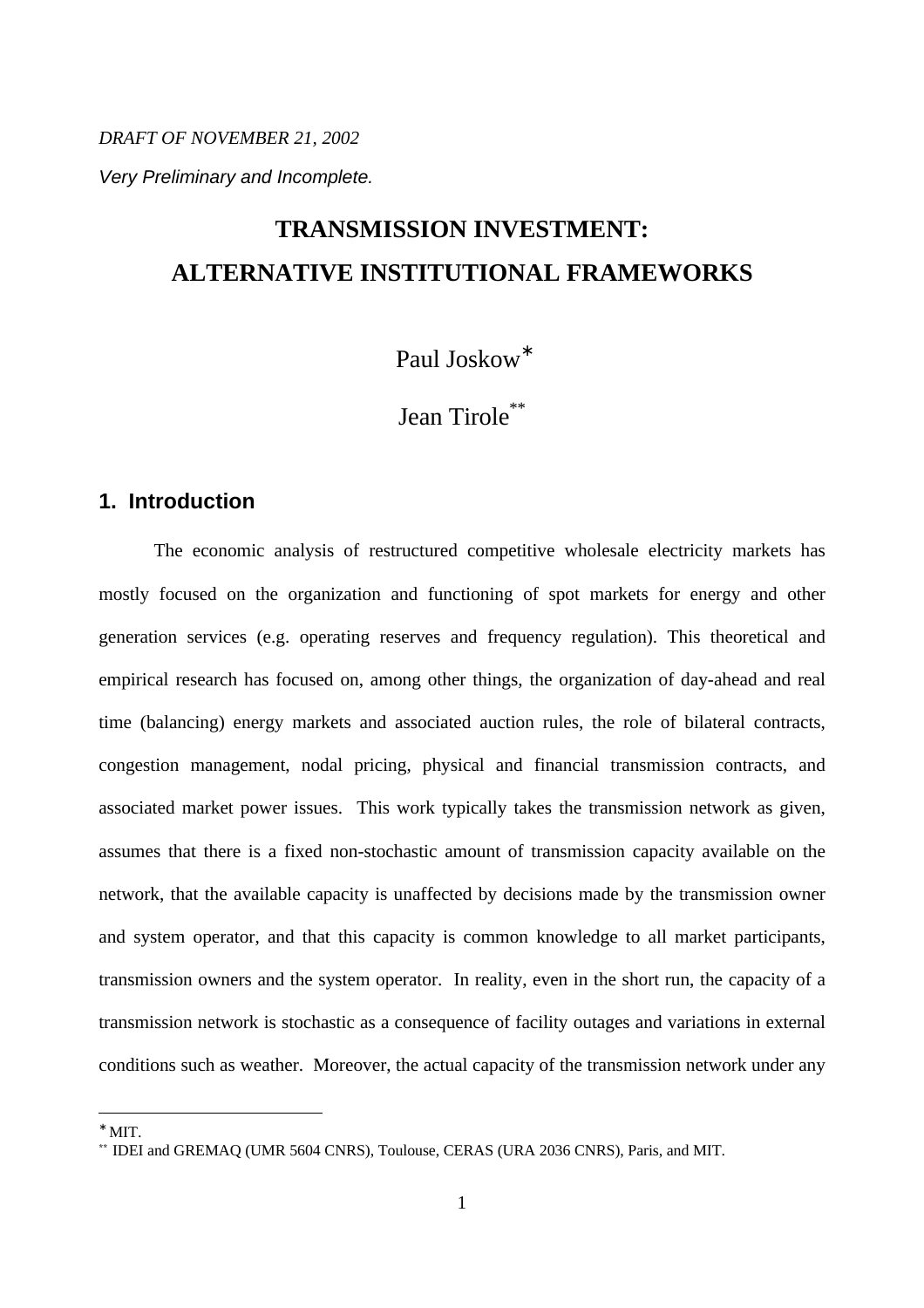particular set of supply and demand conditions depends on decisions made by the transmission owner (TO) (e.g. maintenance) and the system operator (SO) (e.g. actions designed to achieve target risks of system failures), which may (as in England and Wales) or may not (as in California and PJM) be the same entity.

In the medium and long term as demand grows and new generating capacity is added to replace older less efficient capacity or to meet growing demand efficiently, investments in transmission capacity are likely to be necessary to minimize the overall costs of wholesale electricity supplies, to maintain reliability, to mitigate locational market power, and to improve the performance of competitive wholesale and retail markets. Indeed, most new investments in generation of any significant size must be accompanied by expansions of the transmission network. This paper investigates the strengths and weaknesses of alternative institutional frameworks to govern transmission investments in an industry where generation and transmission are owned and operated by independent entities. We identify numerous likely performance problems that would result from a framework that relies entirely on *merchant transmission* investment financed entirely by congestion charges. We explore performance issues associated with a framework that relies on a *regulated monopoly transmission provider* governed by alternative incentive regulation mechanisms. Finally, we examine whether and how merchant and regulated transmission models can be integrated in a complementary fashion to improve performance.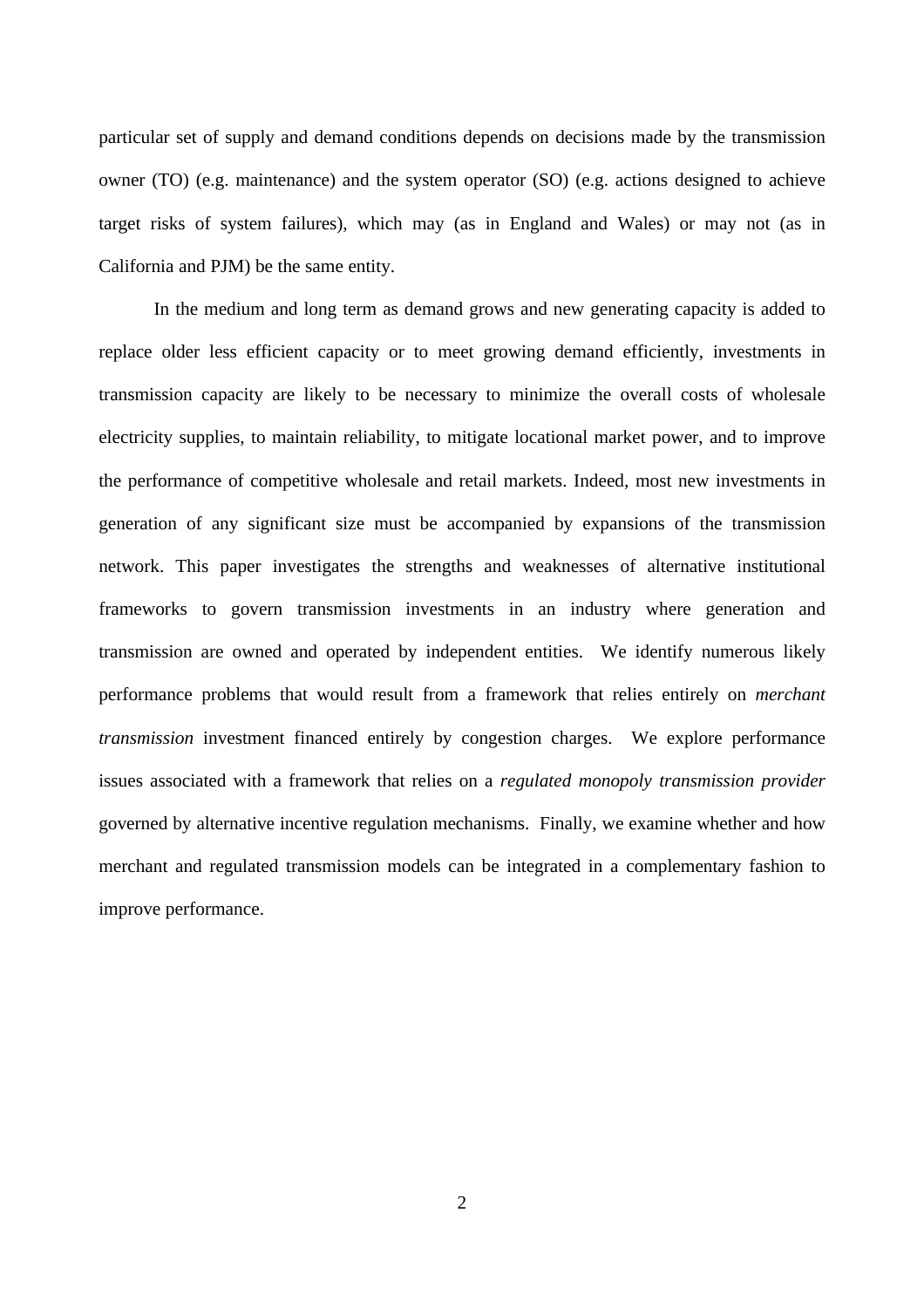# **2. Transmission Investment: Overview**

 $\overline{a}$ 

Decisions regarding investments in new generation (including location) and transmission facilities are inherently interdependent. A new generator requires at least some supporting investment to connect it to the network. More interestingly, additional investments to expand network capacity may be inefficient if the increased power flows from the new generator increase network congestion costs, constrain the operation of low-cost generating plants at particular locations, or reduce reliability. In addition, the locations chosen by new generators will depend, in part, on forecasts of network congestion that may affect prices for generation service at different locations over many years into the future.<sup>1</sup> Finally, when there is congestion, market power may be enhanced at particular locations where competition is limited by import constraints into the area. Locational market power leads to inefficiencies from dead-weight losses resulting from deviations of prices from marginal costs, from inefficient entry and other rent-seeking behavior, and from alternative imperfect market power mitigation mechanisms such as price caps.

 When the electric power industry was made up of regulated vertically integrated monopolies, decisions about investments in generation and transmission and associated locational decisions were typically made jointly by the same firm, arguably internalising these interdependencies. In addition, potential market power problems that can arise when the prices generators can charge for power are deregulated, were not an issue for regulated vertically

<sup>&</sup>lt;sup>1</sup> Generator location decisions depend on many variables include the availability and price of land, the availability of cooling water, the costs of transporting fuel, the costs of connecting to the network, and the costs of congestion on the network at different locations. Generators' decisions to continue operating once investments have been sunk are likely to be more sensitive to locational prices for energy and operating reserves.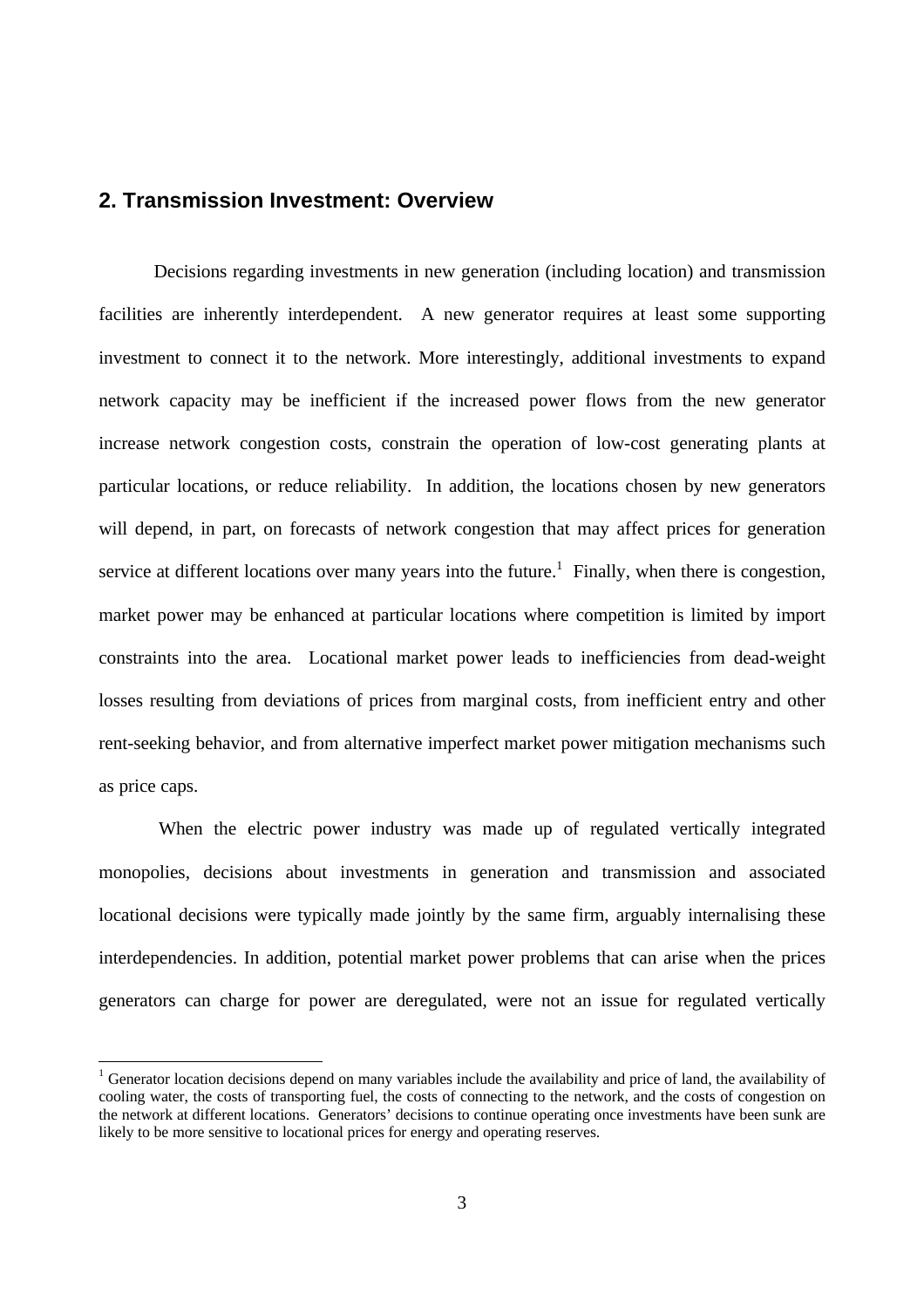integrated firms and their investment decisions did not take market power considerations into account (Joskow 2002). Accordingly, in restructured electricity sectors where generation and transmission investment decisions are made independently and power prices deregulated, some governance framework must be found to facilitate efficient coordination of generation and transmission investments and to account for the short run and long run social costs of congestion, changes in reliability and market power.

Despite the importance of developing such a governance structure, and growing problems associated with stimulating transmission investment in many restructured electricity markets, there has been surprisingly little research on the institutions governing transmission investment in restructured competitive wholesale electricity markets. Early formulations of the structure for competitive wholesale markets envisioned the creation of independent regulated regional transmission and system operating entities (Transcos) that would be responsible for building, owning and operating transmission facilities and would be subject to economic regulation (Joskow and Schmalensee, 1983). More recent research has explored the attributes of incentive regulatory mechanisms that could be applied to such regulated transmission monopolies (e.g. Celebi, Nasser 1997, Léautier 2000, Vogelsang 2001) to integrate energy price (congestion) signals with transmission investment. We refer to this approach as a *regulated Transco* (or regulated Transmission Company) model. The institutional arrangements governing transmission operation and investment in England and Wales reflect this basic institutional approach.

The key issue with the regulated Transco model is then to provide the Transco with incentives to properly maintain and enhance the capacity of the network to deliver power from points of injection to points of consumption. One possibility is a bonified cost-of-service arrangement in which the Transco's costs are reimbursed through charges allocated between consumers at the demand nodes and generators at the supply nodes in a way that minimizes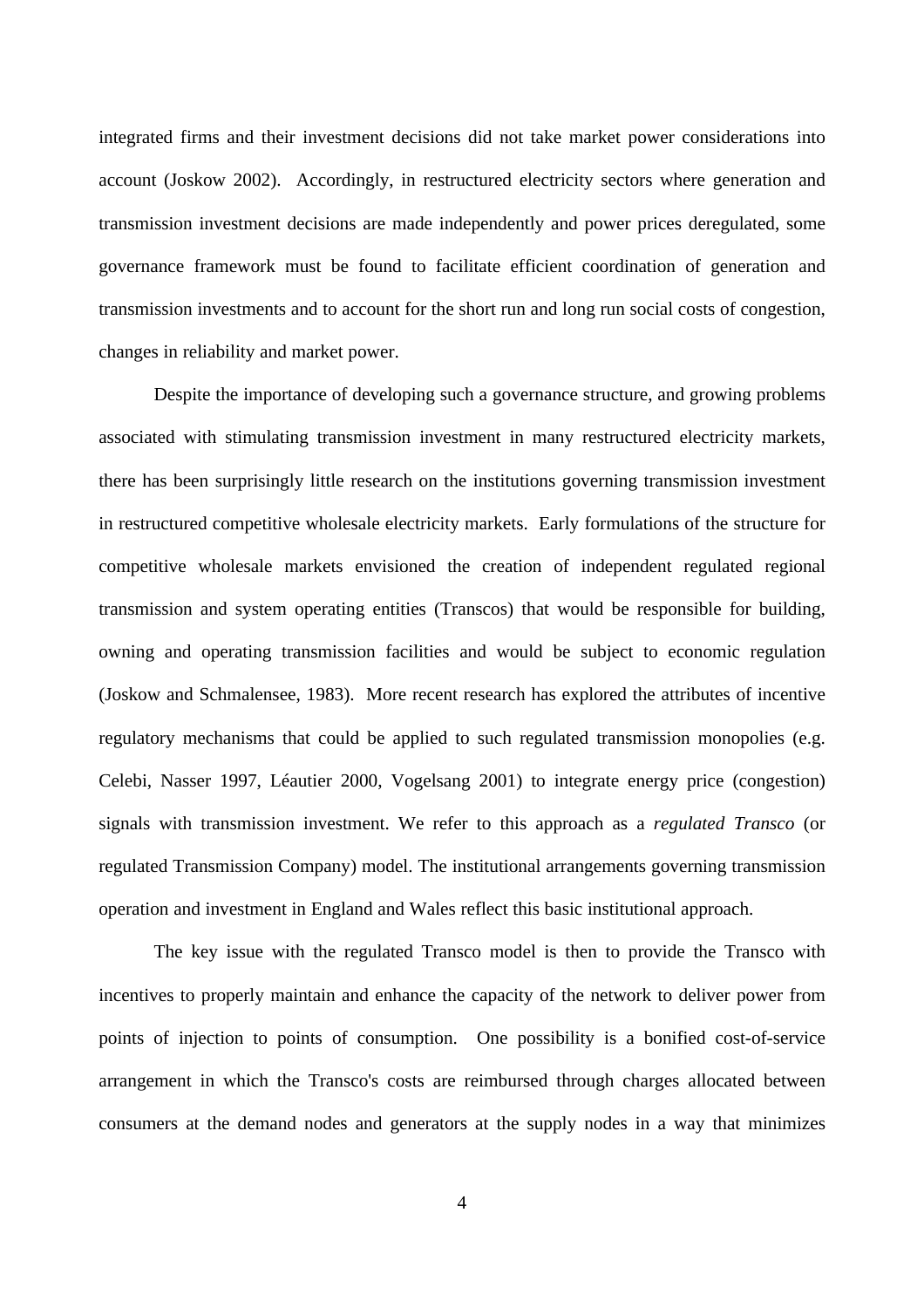behavioral distortions, subject, perhaps to the provision of specific incentives (for example, to minimize the time it takes to repair a line after an outage). This cost-of-service mechanism may be complemented, to determine new investment, by a stakeholder process, in which the generators and load serving entities express opinions and perhaps even contribute to the build-up of further capacity. Alternatively, the Transco may be given more freedom and more incentives, and, within certain bounds, set the new investments and maintenance policies itself. As with all problems in regulation, the fundamental problems of regulatory mechanism design are associated with asymmetric information between the regulator and the transmission monopoly and associated moral hazard and adverse selection problems (performance incentives and rent extraction).

As an alternative (or complement) to the regulated Transco model, decentralized property-rights based institutions have been proposed to govern transmission investment (Hogan 1992; Bushnell and Stoft 1996,1997; Chao and Peck 1996). These approaches envision new transmission investment creating transmission rights (either physical or financial as described in Joskow and Tirole 2000) based on the capacity of the network to transfer power from points of injection to points of consumption. An investment that increases network capacity would be rewarded with the associated incremental transmission rights. The value of these transmission rights, which are typically equated to the expected congestion charges either avoided (physical rights) or rebated by the system operator (financial rights) over the life of the transmission investment, then provides the financial incentive to invest in new transmission capacity. We will call this the *merchant transmission* model.

Research on this model has focused almost entirely on simple cases where transmission investments are characterized by no increasing returns to scale, there are no sunk cost or asset specificity issues, nodal energy prices fully reflect consumers' willingness to pay for energy and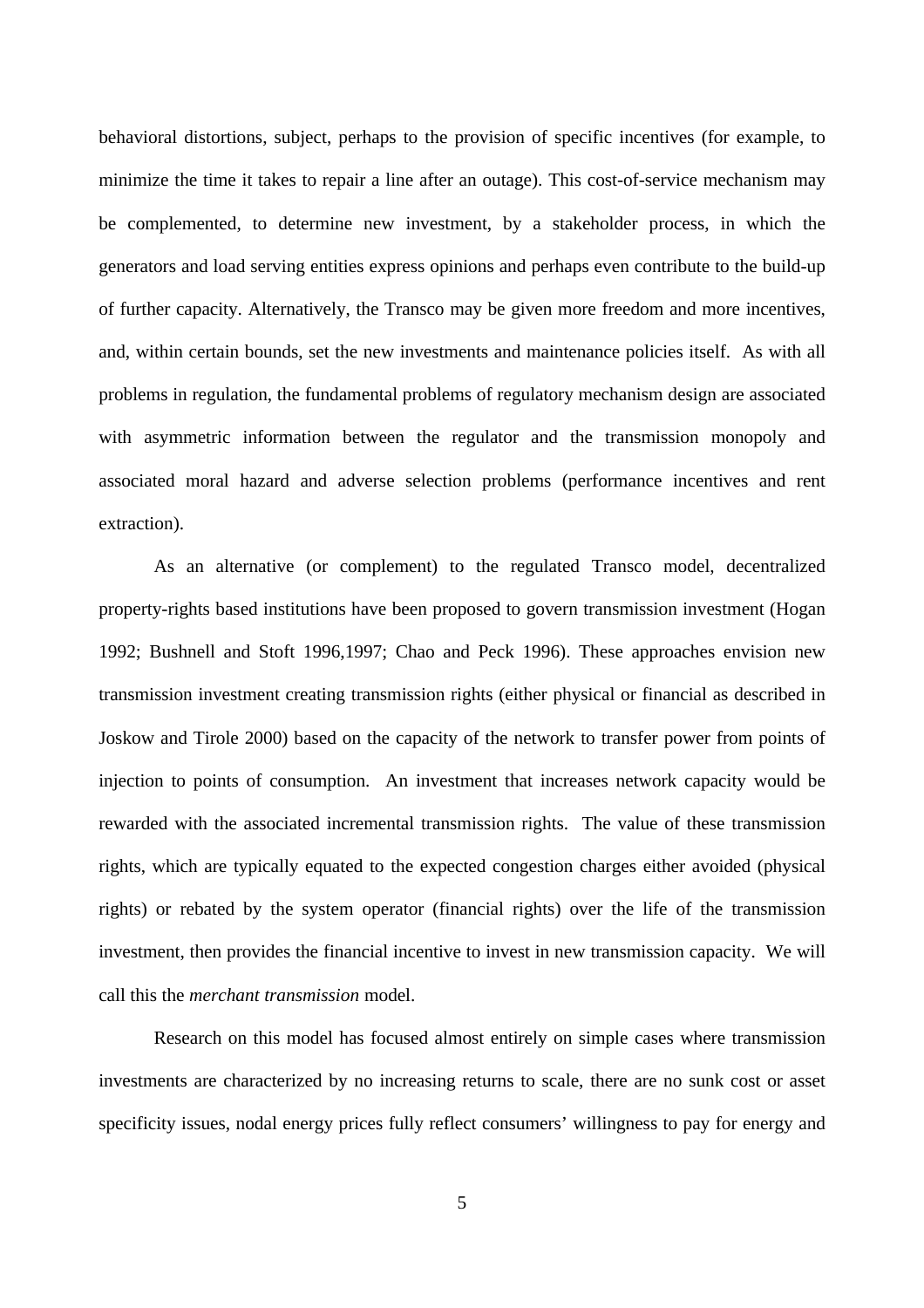reliability, all network externalities are internalised in nodal prices, there is no uncertainty over congestion rents, there is no market power, markets are always cleared by prices, there is a full set of futures markets, and the TO/SO has no discretion to affect the effective transmission capacity and nodal prices over time. That is, the analysis has proceeded under assumptions equivalent to those of a simple model of perfect competition. Under these assumptions it can be demonstrated (a) that efficient transmission investments that create transmission rights satisfying certain simultaneous feasibility constraints will be profitable and (b) that inefficient transmission investments will not be profitable (Hogan 1992; Bushnell and Stoft 1996,1997). These two results are the primary economic foundation for relying on a merchant transmission model. While there has been some recognition that relaxing these assumptions undermines key results regarding the optimality of merchant investment (e.g. Bushnell and Stoft 1996, 1997; Oren et al 1995), little analysis of more realistic cases has been forthcoming (Perez-Arriaga et al., 1995 is an exception).

 No restructured electric power industry has adopted a pure merchant transmission model of this type, though Australia has adopted a mixed merchant and regulated transmission model.<sup>2</sup> However, recent academic proposals<sup>3</sup>, as well as FERC's July 2002 Standard Market Design (SMD) proposals, call for relying primarily on "market driven" transmission investments, while recognizing that at least some regulated transmission investments may be necessary. The extreme version of market driven investment allows for free entry into the activity of

<sup>2</sup> Two merchant lines supported by differences in spot prices in the two market areas they connect have been placed in operation under this arrangement in Australia. Directlink is a 180 Mw, 40 mile merchant DC link connecting Queensland and New South Wales and began operating in 2000. Murraylink is a 220 Mw, 108 mile merchant DC link connecting South Australia and Victoria which began operating in October 2002. On October 18, 2002, Murraylink applied to the regulatory authorities in Australia to change its status from a merchant line to a regulated line that would be compensated based on traditional cost of service principles combined with a performance incentive mechanism. Neither merchant link appears to be profitable. As far as we can tell, these are the only two merchant transmission lines that have been built in anticipation of recovering their costs entirely from congestion rents arising from the difference in nodal prices operating anywhere in the world.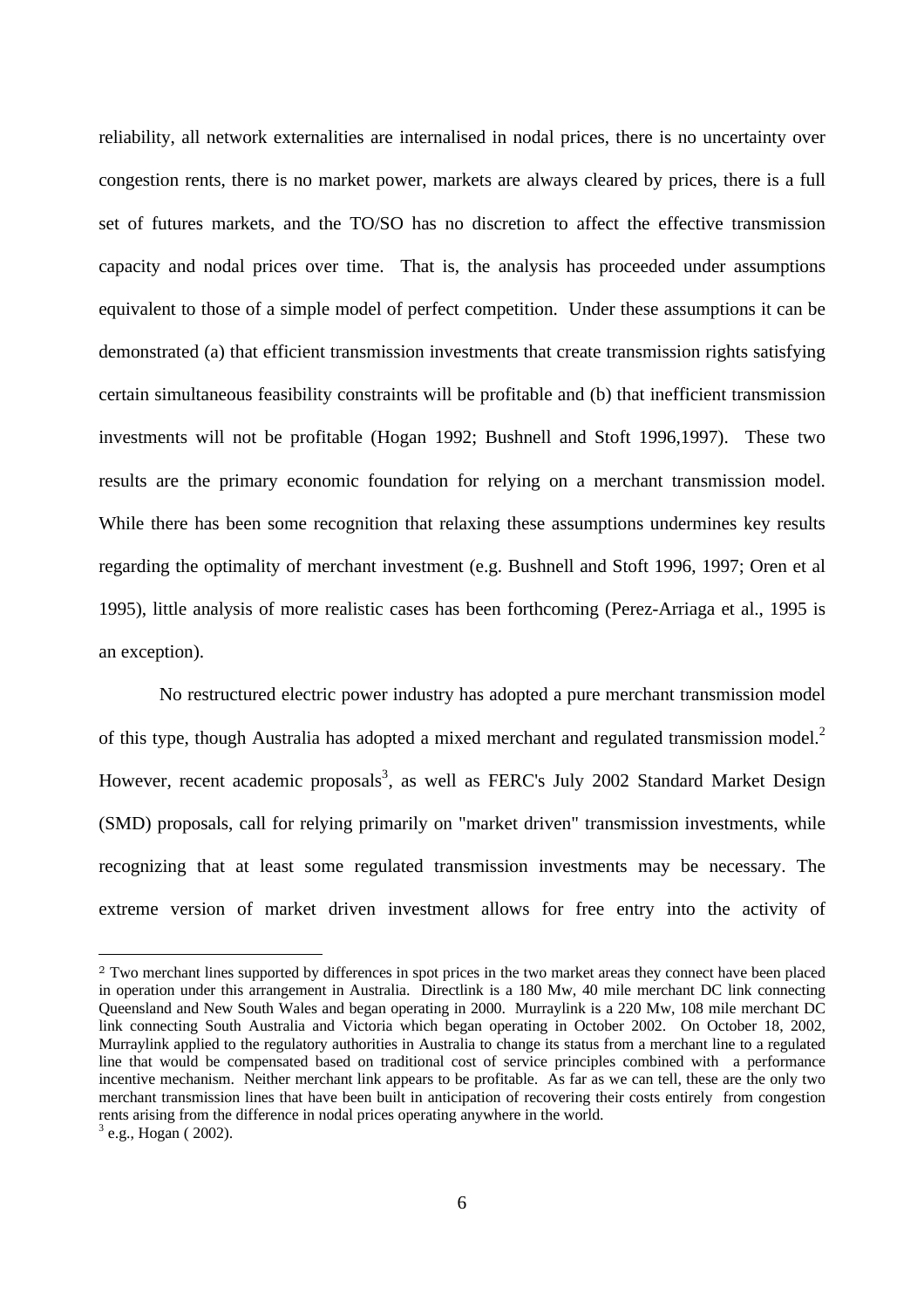constructing transmission lines. The owners of these transmission lines are rewarded through the congestion rents attached to the lines.

Transmission investment institutions cannot be considered independently of the institutions that govern the determination of energy prices, operating reserves, contingency constraints, congestion management, and the specification of transmission capacity and increments to it. No single paradigm has emerged from the liberalization effort of the last decade for these attributes of the operation of wholesale markets, system operations, and congestion management. So, we need to be more precise about the organization of the wholesale market, congestion management and price determination to understand and evaluate alternative institutional frameworks to govern transmission investment. In what follows we will assume that a nodal pricing system is in place with attributes similar to those being proposed by the U.S. Federal Energy Regulatory Commission (FERC) in its SMD proposals and what is in operation in New York and PJM in the U.S. This is the most conducive framework for merchant investment because nodal prices provide a measure of locational scarcity.

Under this model, an independent system operator  $(ISO)^4$  operates a real-time balancing market and manages congestion. The ISO takes all of the bids (generation and demand) and finds the "least cost" set of uniform market-clearing price bids to balance supply and demand at each generation and consumption node on the network using a security constrained dispatch model. This establishes day-ahead quantity commitments and nodal prices with deviations from day-ahead schedules settled in similarly structured real time or balancing markets. The resulting nodal prices reflect both congestion and marginal losses. Generators may enter into bilateral contracts with marketers or load serving entities (LSEs) and schedule supplies with the ISO

<sup>4</sup> Renamed Independent Transmission Provider (ITP) in the FERC proposal.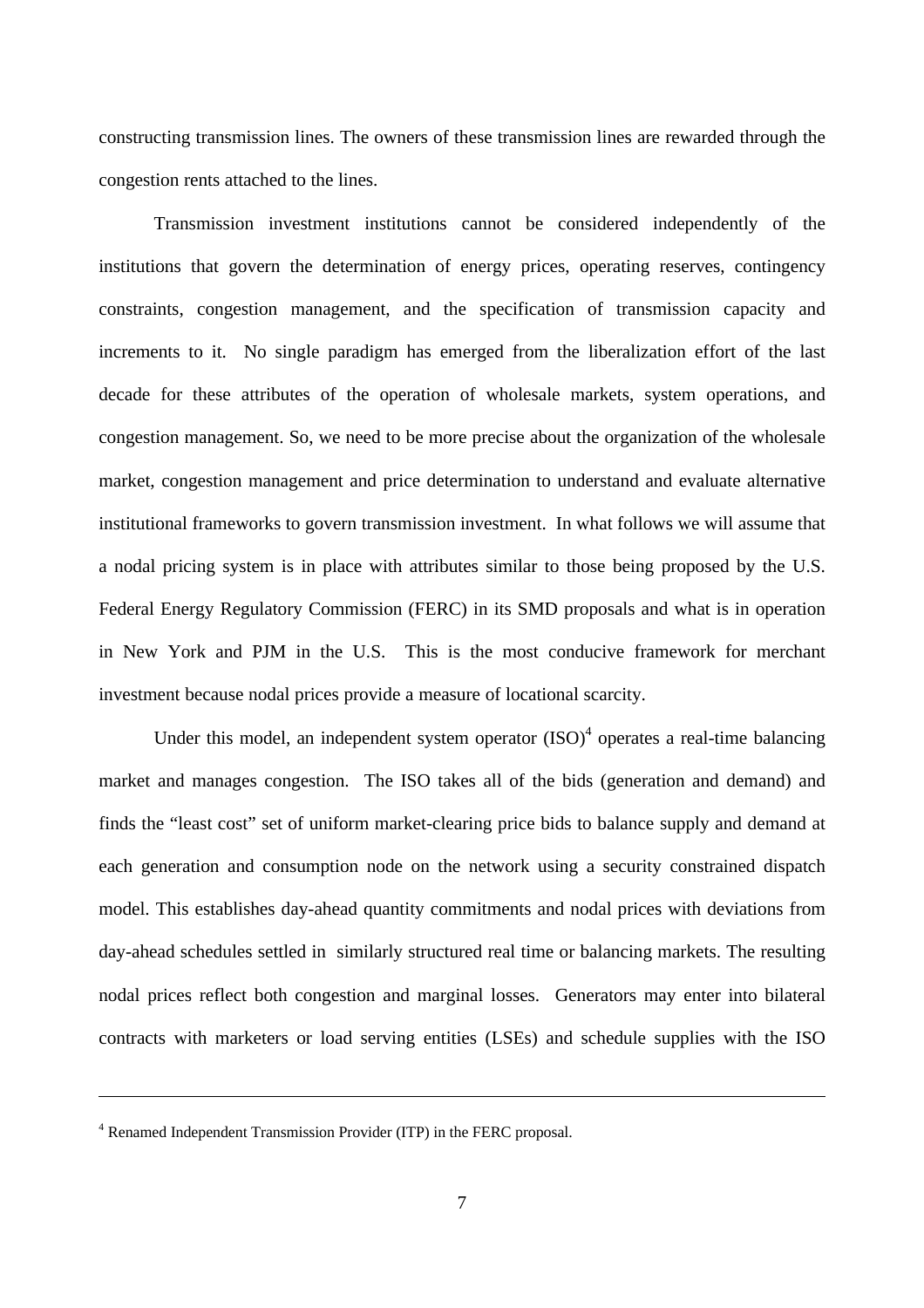separately from the organized day-ahead market. However, they still have to pay any congestion charges associated with their schedules based on the difference in nodal prices between the injection and receipt points. The day-ahead schedules, nodal prices, and congestion charges are "commitments." They can be adjusted in real time by submitting adjustment bids to the real time balancing markets (which again rely on bids, a security constrained dispatch and nodal prices) to allow these schedules to be changed based on real time economic conditions. The model recognizes that there are incumbent transmission owners (TO) that own the existing transmission assets and requires that the SO and TO be separate entities and operate independently. The TO receives some cost-of-service compensation for the usage of a grid that it no longer controls to compensate it for legacy investments and ongoing maintenance costs. New investments in transmission are anticipated to be made by competing merchant investors whose compensation is based on the value of Congestion Revenue Rights  $(CRRs)^5$  created by their investments. These financial rights represent the right to receive congestion revenues defined as the difference between the nodal prices between the two nodes (point-to-point) covered by the relevant CRR times the quantity of CRRs held. In Joskow and Tirole (2000) we defined these rights as representing a *share* of the congestion revenues (or merchandizing surplus) earned by the system operator. This formulation implies that the obligations to pay rights holders is always the same as the congestion revenues earned by the system operator. Under the CRR formulation, however, the quantity of point to point financial rights is fixed ex ante and allocated to holders to reflect estimates of the capacity of the network to accommodate schedules that fully utilize these rights. In this case, deviations between actual transmission capacity and the number of allocated rights results in the congestion revenues earned by the SO being either too little to fully cover the

 $<sup>5</sup>$  Congestion Revenue Rights is the name FERC has now given to financial rights that have been referred to in the</sup> literature as Transmission Congestion Contracts (TCCs) or Financial Transmission Rights (FTRs).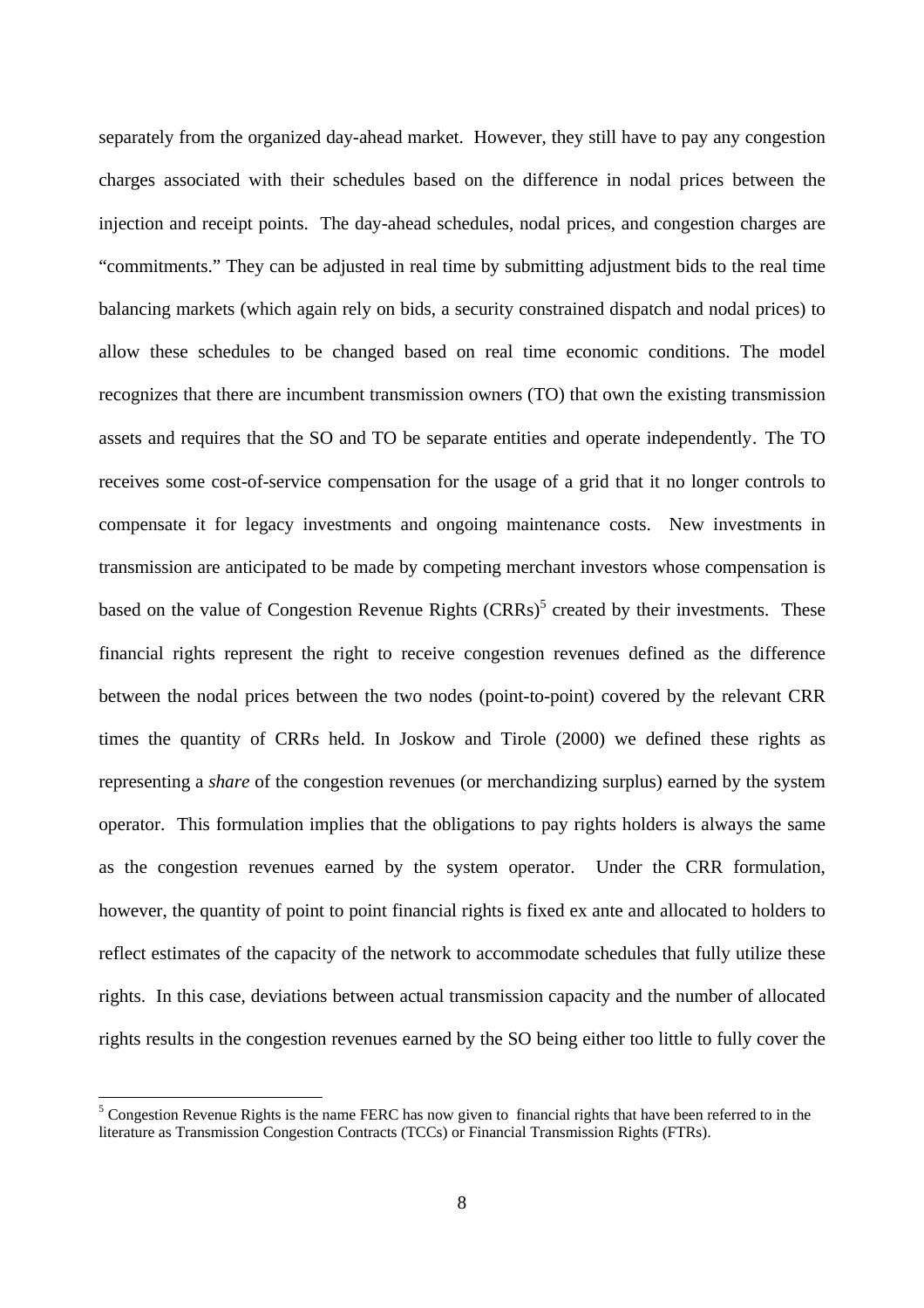associated financial obligations to rights holders or to congestion revenues in excess of what is owed to rights holders. For example, if K rights are issued to inject power at node 1 and receive it at node 2, the rights holders are owed  $K(p_1 - p_2)$ , where  $p_1$  and  $p_2$  are the prices at the 2 nodes. If the actual capacity of the network turns out to be  $K_a$  then the system operator will have a congestion revenue or surplus equal to  $(K - K_a)$  ( $p_1 - p_2$ ).

In the U.S. and Australia, proposals for market driven transmission investment are supplemented with options for incumbent TOs to make regulated transmission investmemts as well. This raises difficult issues associated with efficiently mixing market driven and regulated transmission investments on the same network.<sup>6</sup> In Australia, this mixture of competition and regulation has led to extensive litigation between proponents of regulated and merchant transmission links, delaying investments in both.

 The separation between ownership (TO) and control (system operating or SO) functions in this model is motivated by two considerations. First, a market driven transmission system leads to multiple owners of parts of the grid; while the owners can form a cooperative to operate the grid, their goals are in general antagonistic,<sup>7</sup> and it is well-known that cooperatives of members with heterogeneous interests face complex governance problems.<sup>8</sup> Second, and quite crucially, grid owners face a serous potential conflict of interest when operating a transmission grid *if* their compensation varies directly with the level of congestion rents. In practice, due to the lack of market-based penalties for outages, dispatching does not quite correspond to the leastcost optimization used in economic and engineering models; rather, grid operators have

<sup>&</sup>lt;sup>6</sup> The possibility that a merchant link may be able to switch to regulated cost-of-service status ex post, as is proposed by MurrayLink in Australia, also raises interesting incentive issues.

<sup>&</sup>lt;sup>7</sup> Incumbent owners of transmission lines that are being compensated based on congestion rents will have incentives to oppose investments by others in generation or transmission that reduce these congestion rents. Generators located in congested areas will have incentives to oppose transmission enhancements that would reduce or eliminate the congestion.

 $8$  See, e.g., Hansmann (1996).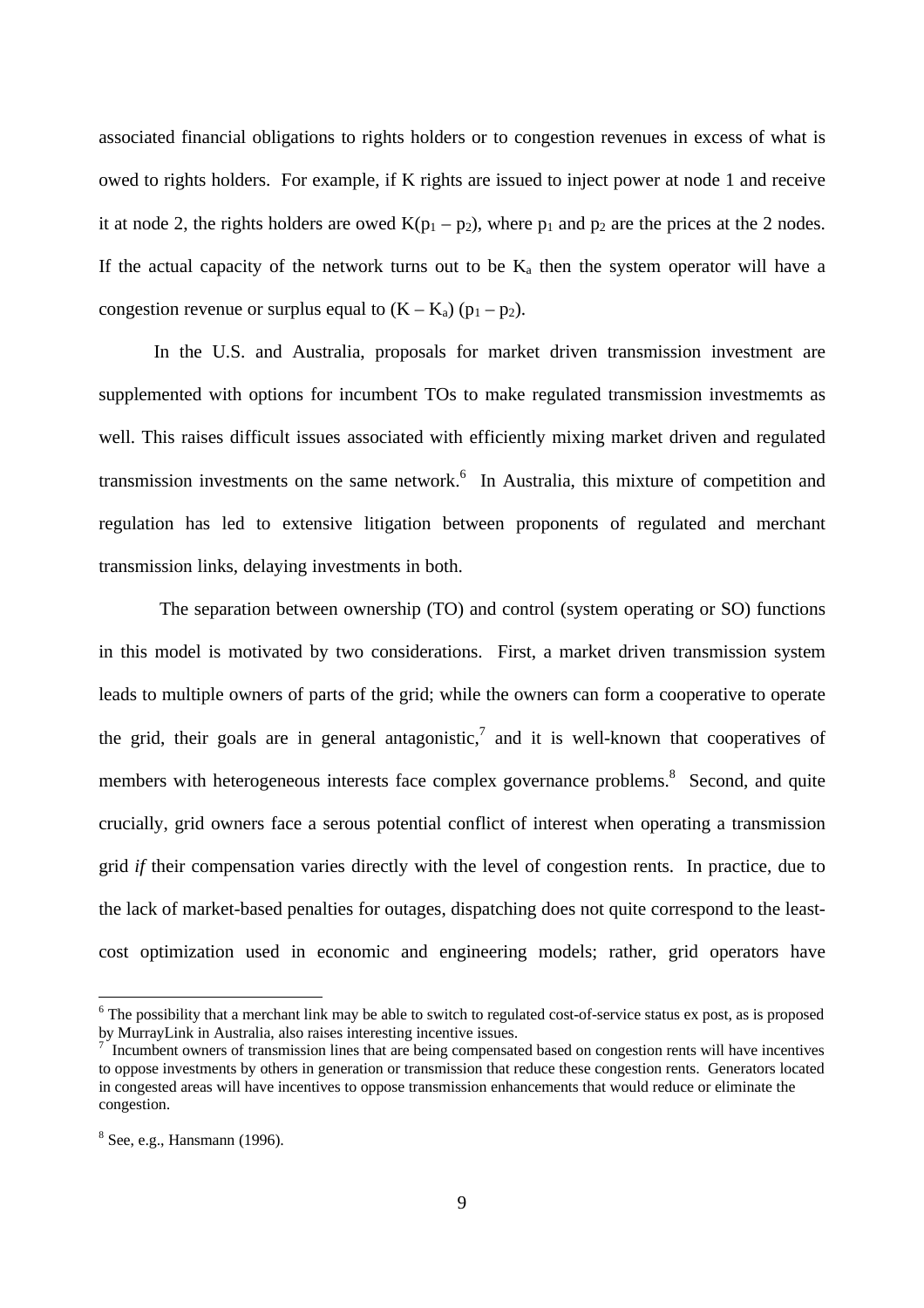substantial discretion over how much outage they are willing to take while dispatching.<sup>9</sup> This discretion in turn potentially provides incentives for system operators to manipulate the congestion rents received by the owners (Glachant and Pignon, 2002). By conservatively "withdrawing" transmission capacity (under the cover of a safe management of the network), the system operator can substantially raise the congestion rents. Finally, in many countries there continues to be vertical integration between generation and transmission. The creation of an independent SO is thought to be a way to mitigate the potential problems that may arise from common ownership and control of transmission and generating assets and associated power marketing activities. However, the separation of ownership (TO) and operations (SO) carries other potential costs caused by inefficient coordination between the SO and the TO. Accordingly, there is a tradeoff between integration of TO/SO functions and separation of these functions that has largely been ignored in the literature and by policymakers. We examine the resulting "moral hazard in teams" issues further below.

Finally, the restructuring of electric power systems to rely on competitive wholesale markets does not start with a blank slate. There generally exists an extensive legacy transmission network and an associated fleet of generating plants. The configuration of these assets may not be "optimal" in the ex ante sense for at least two reasons. First, supply and demand conditions are likely to have changed from what was assumed when these investments were made. Second, the investments were not made to be optimally configured to accommodate a decentralized competitive wholesale market. For example, vertically integrated firms would not have taken local market power problems into account since they would have had no incentive to exercise market power against themselves (Joskow 2002). The configuration of the legacy network must

 $9^9$  For example, the so-called (N-1) and (N-2) constraints are self-imposed constraints and are subjective responses to the perceived risk.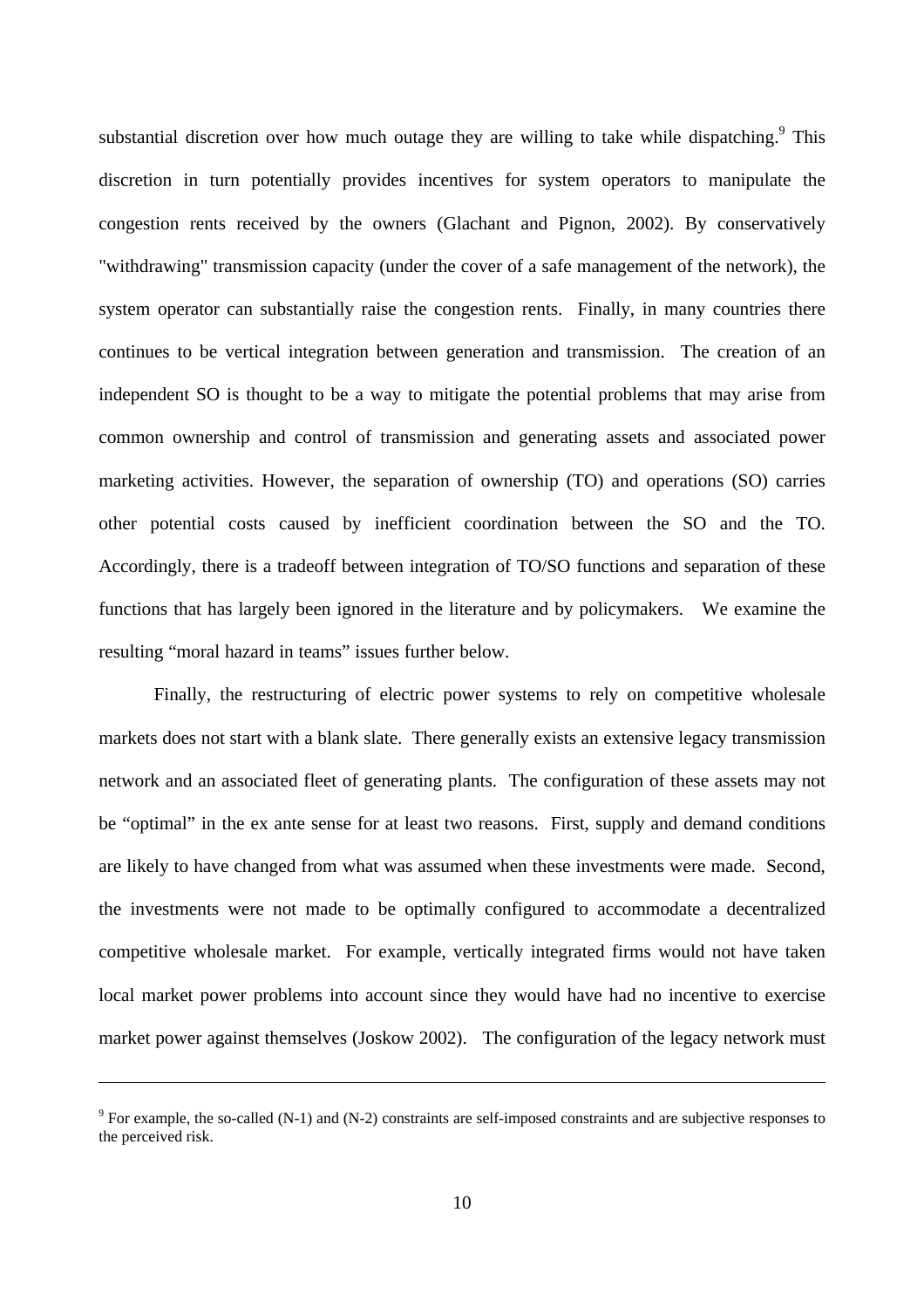be taken into account in the evaluation of alternative institutional arrangements to govern its operation and investments to expand its capabilities.

For these reasons, we have found it useful to consider two types of transmission investments that can increase the capacity of the network (or, alternatively reduce congestion) to accept injections of energy at a particular location A on the network for consumption at another point B on the network.<sup>10</sup>

*Network deepening investments*: These are investments that involve physical upgrades of the facilities on the incumbent's existing network (e.g. adding capacitor banks, phase shifters, reconductoring existing transmission links, new communications and relay equipment spread around the network to increase the speed with which the SO can respond to sudden equipment outages and relax contingency constraints). These are investments that are physically intertwined with the incumbent TO's facilities. These investments are specific investments (as described by Williamson 1983) that we assume can be undertaken most efficiently by the incumbent network owner. Similar to network deepening investments are *network maintenance* decisions. Like network deepening, maintenance is most efficiently performed by the owner of the link or grid. We will discuss "access pricing" and related arrangements that might be used to allow for competitive provision of network deepening investment and maintenance further below.

 $10$  We focus on transmission investments that affect congestion on the high voltage network.Regulators in the U.S. often break transmission investments down into additional categories. First, there are local transmission investments "inside" the demand node. These investments are sometimes called "reliability" investments. Second, interconnection investments are investments that must be made by an incumbent grid owner to connect new generators with the rest of the network. These are often treated like radial links and are typically paid for by the generators seeking interconnection. However, it is hard to draw bright lines between reliability investments, interconnection investments, and investments that affect network congestion.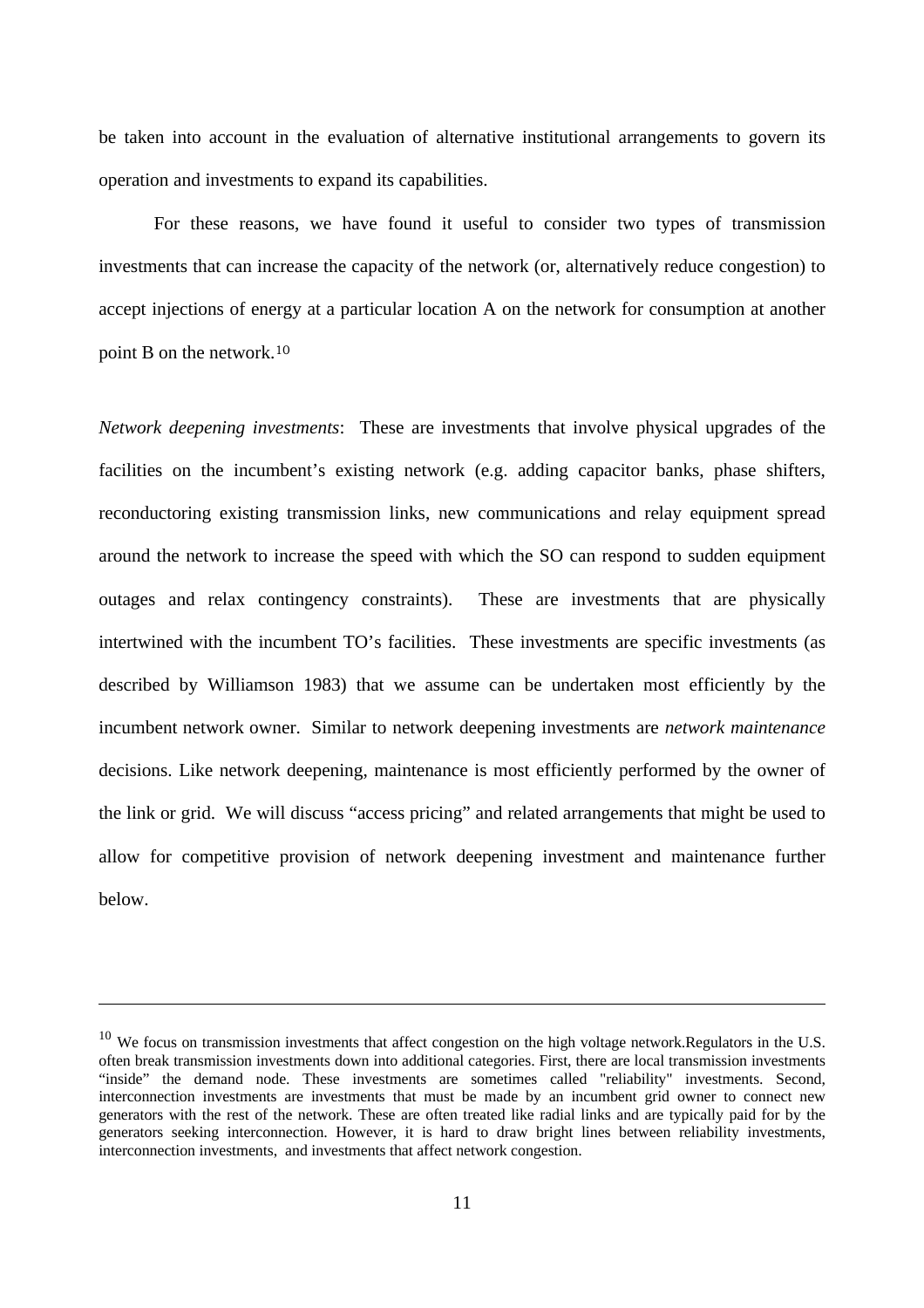*Independent network expansion investments*: These are investments that involve the construction of separate new links (including parallel links) that are not physically intertwined with the incumbent network except at the point at either end where they are interconnected. These investments can (in principle) be made either by incumbent transmission owners, by stakeholders (generators, load-serving entities), or by a third-party merchant investor. The two operating DC merchant links in Australia appear to fall into this category. However, as in Australia, these links may have effects on power flows on the rest of the network, including on parallel lines, but are physically separable projects from a construction and maintenance perspective.

In addition to legacy transmission assets there are also typically legacy obligations and rights that accrue to various market participants including consumers in conjunction with the restructuring process and transition to reliance on competitive wholesale and retail markets. For example, the incumbent owners of the transmission network built under regulation expect to be compensated for the regulatory asset value (embedded costs) of the associated facilities. Consumers may have certain legacy rights to receive power and predetermined prices and load serving entities (e.g. distribution companies) obligations to provide these services. These rights and obligations may include "firm rights" to use the legacy transmission assets free from congestion charges. These legacy rights and obligations place constraints on transmission prices and the allocation of transmission rights and can have an important effect on the implementation of alternative models for transmission investment.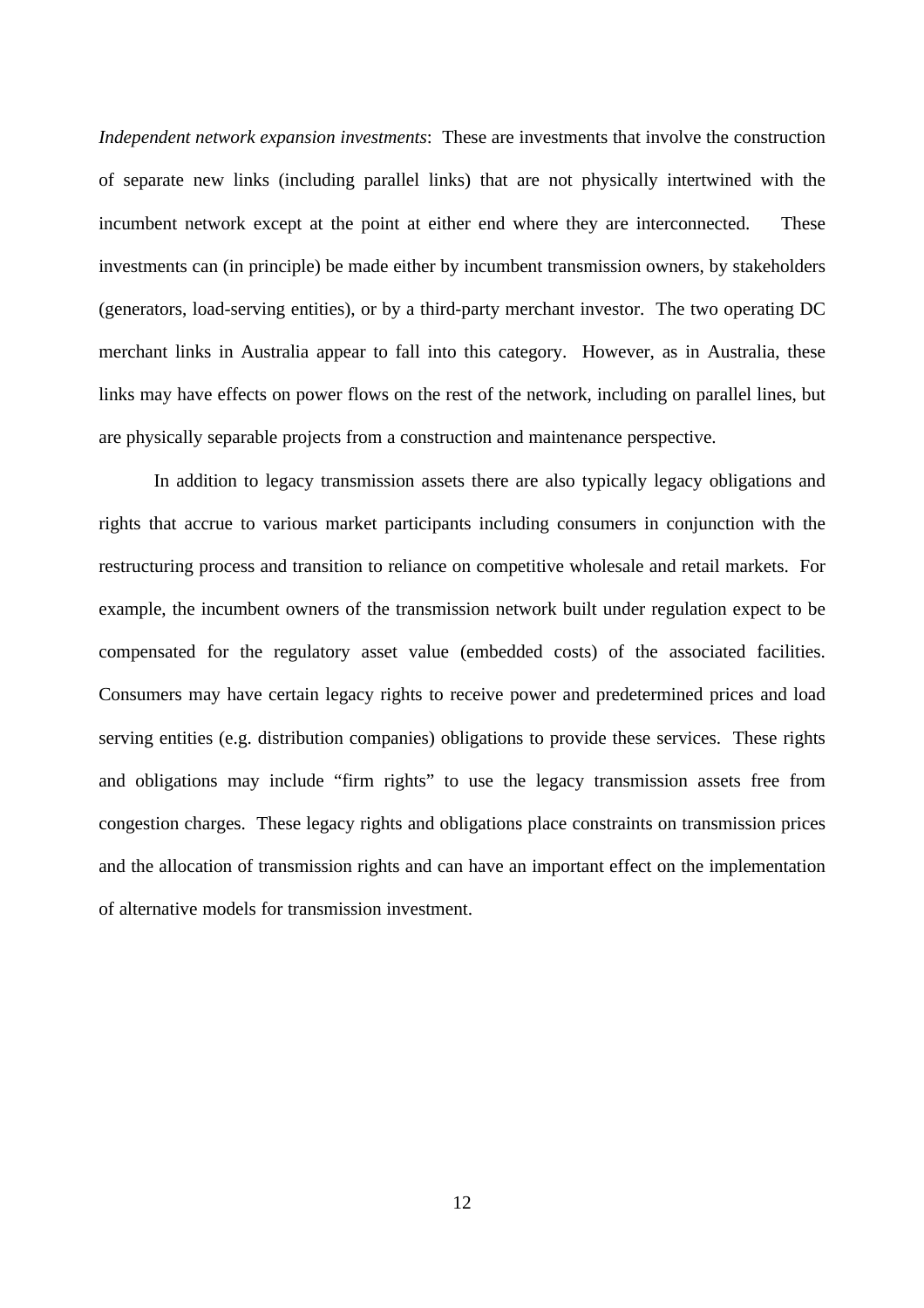# **3. Market-driven or "Merchant" transmission investment**

Let us start from the theoretical case for market driven or "merchant" transmission investment (this rationale has been developed, inter alia, by Hogan 1992 and Wu et al 1996, Chao and Peck 1996 and examined further by Bushnell and Stoft 1996, 1997 for simple cases.) The basic argument is conveyed in the two-node framework of figure 1.



Figure 1 depicts a simple situation in which industrial users and load serving entities in the South (say, a large city) buy their power from cheap generation sources in the North and, possibly, more expensive sources in the South. Alas, the capacity of the line from North to South is limited to *K*, and faced with net demand /supply curves in the North and the South, the system operator is forced to dispatch "out of merit". For example, the system operator calls on expansive generators in the South while generators in the North would be willing to supply this amount at a lower price. The rationing of the scarce North-South capacity is implemented by setting two nodal prices,  $p_s$  and  $p_n$  that clear the markets in the South and the North, respectively. The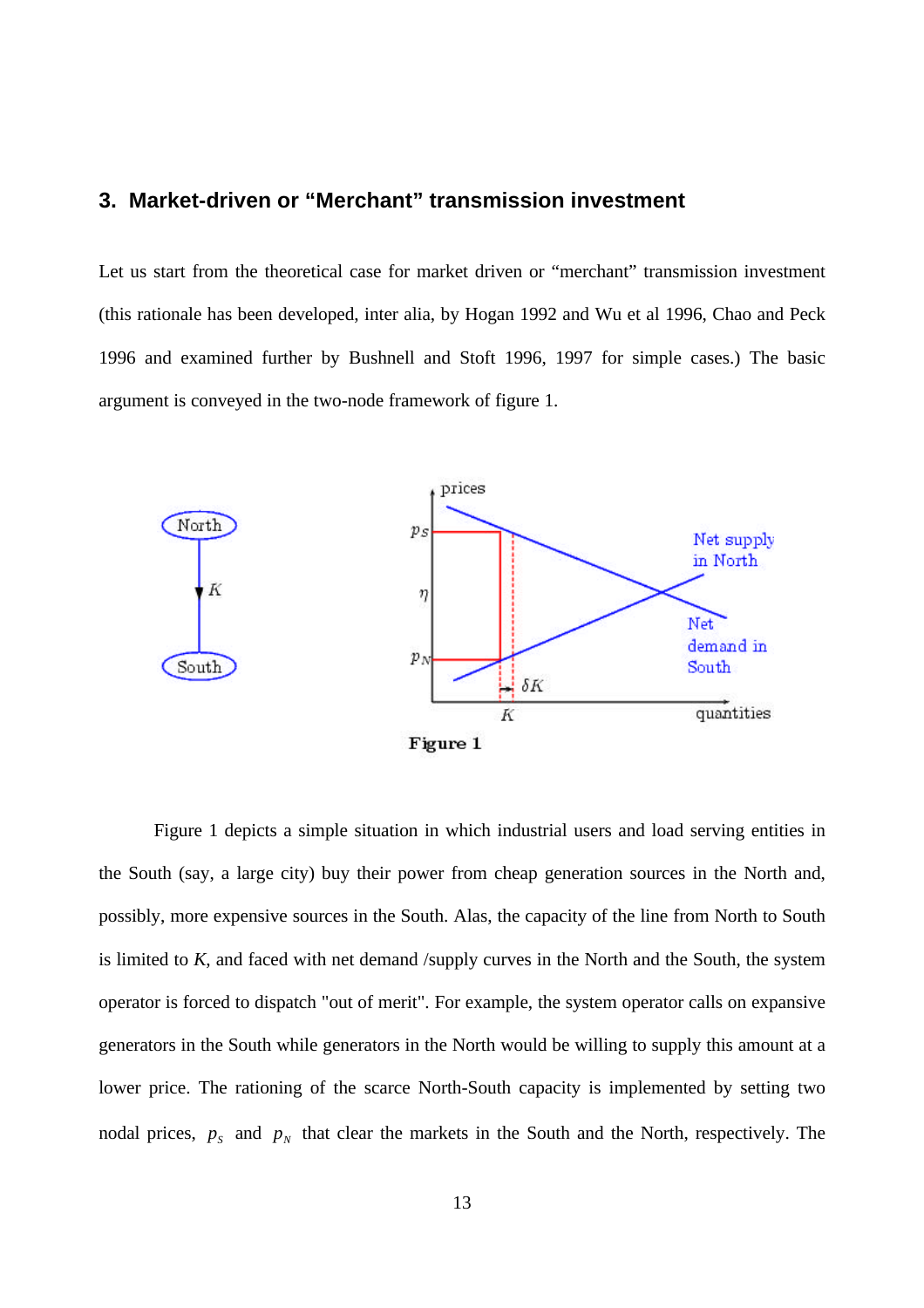difference,  $h = p_s - p_w$ , is the shadow price of the transmission capacity constraint (or the congestion rent).

Now consider a *marginal* (unit) increase in transmission capacity. This unit increase allows one more KWh to flow from North to South, replacing a marginal generator in the South with cost  $p_s$  by a cheaper generator in the North producing at cost  $p_N$ . Assume that the builder of this marginal capacity, whether it is a new entrant or the incumbent TO, is rewarded through a financial transmission right that pays a dividend equal to the shadow price of the transmission constraint. An independent merchant company will build this extra capacity as long as *h* exceeds the cost of building it. By contrast, an incumbent grid owner that is compensated through the payment of congestion rents, may not want to make this marginal investment as it must compare the extra revenue *h* net of the cost of expanding the capacity with the reduction in the congestion rent on its inframarginal transmission units (−*Kdh* / *dK*). <sup>11</sup> It is only when the incumbent grid owner's capacity has been rated at some level  $K^*$  not too different from actual capacity, and that the corresponding rights, with value  $\boldsymbol{h}K^*$ , have been auctioned off, that the monopoly distortion vanishes. The incremental capacity then yields  $\mathbf{h} + (K - K^*) \frac{d\mathbf{h}}{d\mathbf{k}}$ , *dK* close to *h*. As in the case of Contracts for Differences,<sup>12</sup> forward sales restore proper incentives for a player with market power.

Hogan (1992) and Bushnell and Stoft (1996, 1997) show that under certain conditions (e.g. no increasing returns to scale, simultaneous feasibility constraints bind when awarding congestion rights, efficient nodal prices clear all markets, no market power in the wholesale

<sup>11</sup> Of course, the regulated incumbent grid owner could be rewarded in a way that ties its reward to *reducing* congestion rather than increasing it. We will discuss this type of regulatory mechanism below. It should be recognized, however, that once a merchant project is built it becomes an incumbent that will find further investments that reduce congestion rents to be unattractive.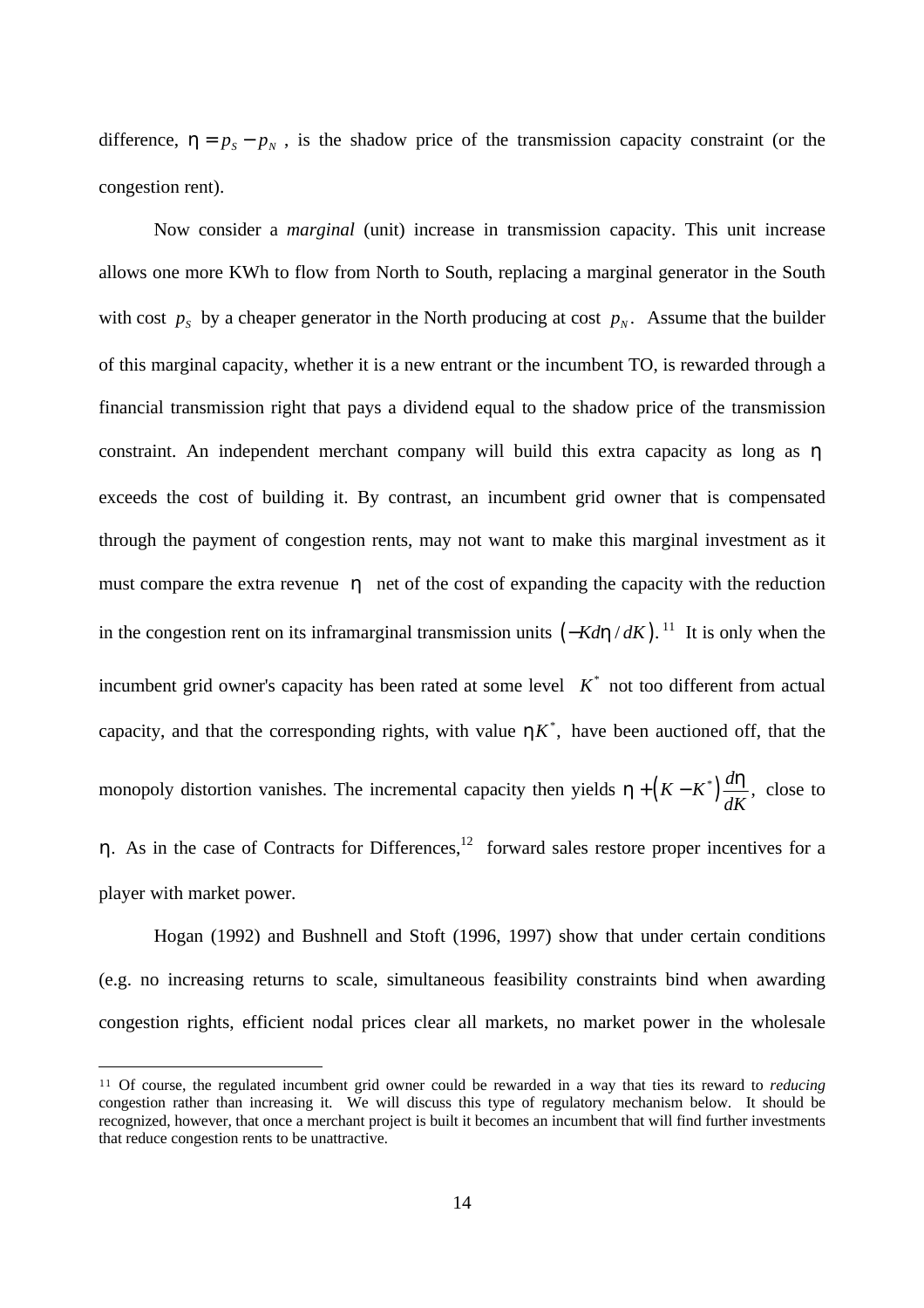market, well defined property rights, a complete set of competitive liquid forward markets to provide sufficient statistics for long run demand and supply conditions and risk management, etc.) all *efficient* transmission investments will at least recover their costs from congestion revenues and that *inefficient* investments will not be profitable. These are potentially powerful results that appear to transform the transmission investment problem from one that appears to be almost intractable to one that requires a simple implementation of a property-rights based market system.

Merchant investment's appeal is that it allows unfettered competition to invest in new transmission capacity, placing the risks of investment inefficiencies and cost overruns on investors rather than consumers, and bypassing planning and regulatory issues associated with a structure that relies on regulated monopoly transmission companies. In addition, in theory, it allows investment in new generating capacity in the constrained area to "compete" with new transmission investment that reduces the import constraint. In this way, market driven transmission investment is an economist's dream, solving the problems associated with imperfect regulation of a "natural monopoly" transmission company and aligning competitive transmission investments with the newly developed competition in the generation segment. Unfortunately, the optimality of the market driven approach depends on a number of strong assumptions and conditions that are likely to be inconsistent with the actual attributes of transmission investments and the operation of wholesale markets in practice. (some of the critiques will apply to alternative frameworks as well). We turn now to a discussion of what we view as the most important assumptions underlying the case for the merchant model and the implications of relaxing these assumptions. We will assume that wholesale markets are organized around the "nodal pricing" model utilized in PJM, New York and proposed in FERC's SMD. However, we

 $12$  See Green (1992).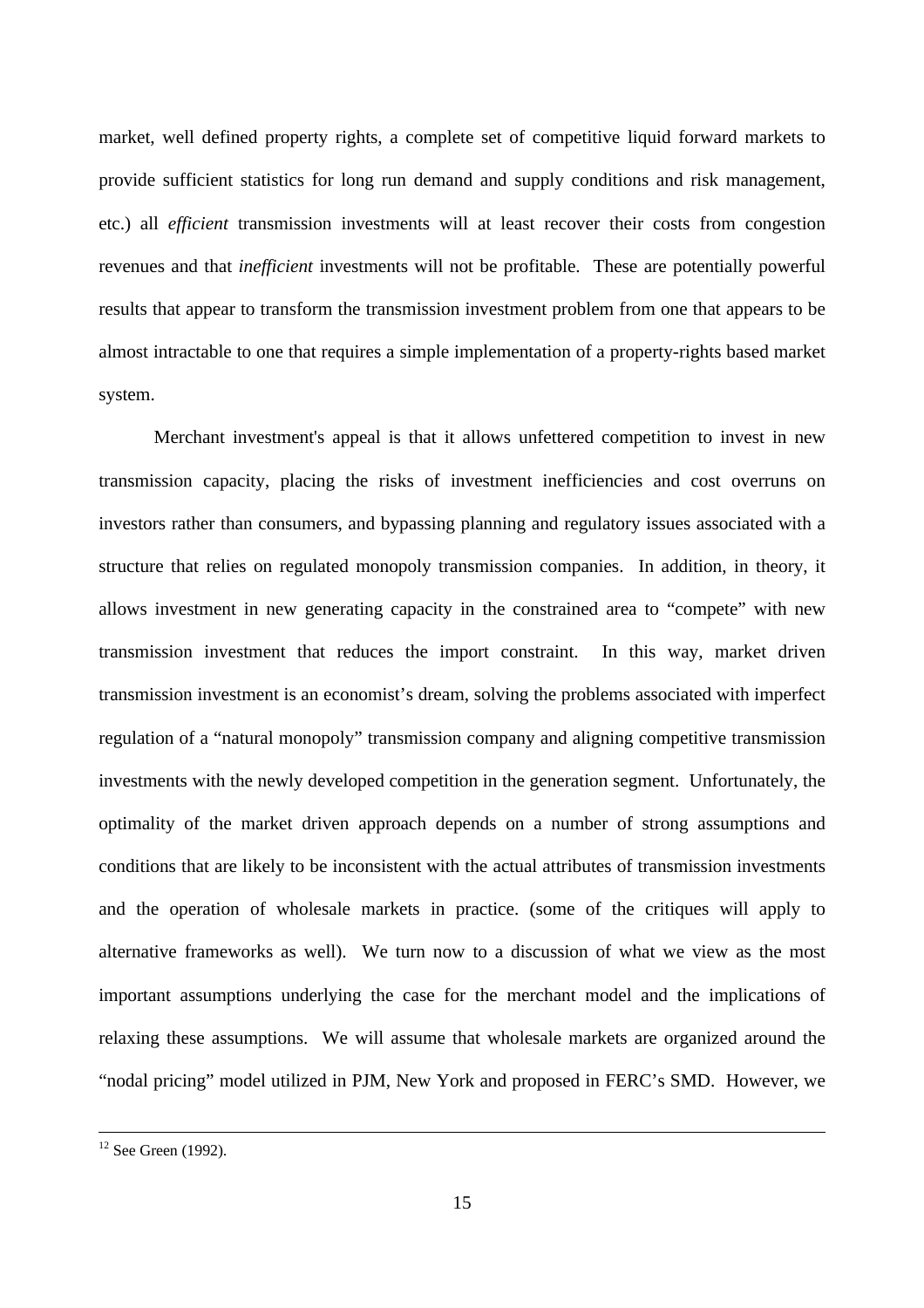will ignore issues associated with common ownership of generation and transmission by assuming that the TO and SO are independent. However, unlike much of the analysis underlying this model we will recognize that the TO and SO have objective functions, can make discretionary decisions that can affect market performance, including reliability risks, respond to incentives they face (including political pressures in the case of non-profit SOs), and that TO and SO decisions may be interdependent leading to potential costs of imperfect coordination between them.

#### a) *Competitive energy markets that clear with efficient prices*

 $\overline{a}$ 

The reasoning above assumes that the prices that clear the markets in the North and the South reflect the marginal costs of production (and the marginal willingnesses to  $pay<sup>13</sup>$ ), so that the congestion rent perceived by merchant investors does reflect the social savings brought about by the investment. That is, potential investors in new transmission capacity see the correct locational price signals in the wholesale markets. There are a number of reasons why this is unlikely to be the case.

Suppose for example that there is a generator with market power in the South, and that the latter region is import constrained. The generator exercises market power by withdrawing capacity and driving the price in the South up. Hence

$$
p_{s} > c_{s} ,
$$

where  $c_s$  denotes the marginal cost of production in the South. The measured congestion rent then overestimates the cost savings associated with the replacement of one unit of power generated in the South by one unit of power generated in the North, suggesting an *over-incentive*

<sup>&</sup>lt;sup>13</sup> We will present the argument in terms of cost savings; because what matters is net supply at each node, the same argument would apply to the demand side.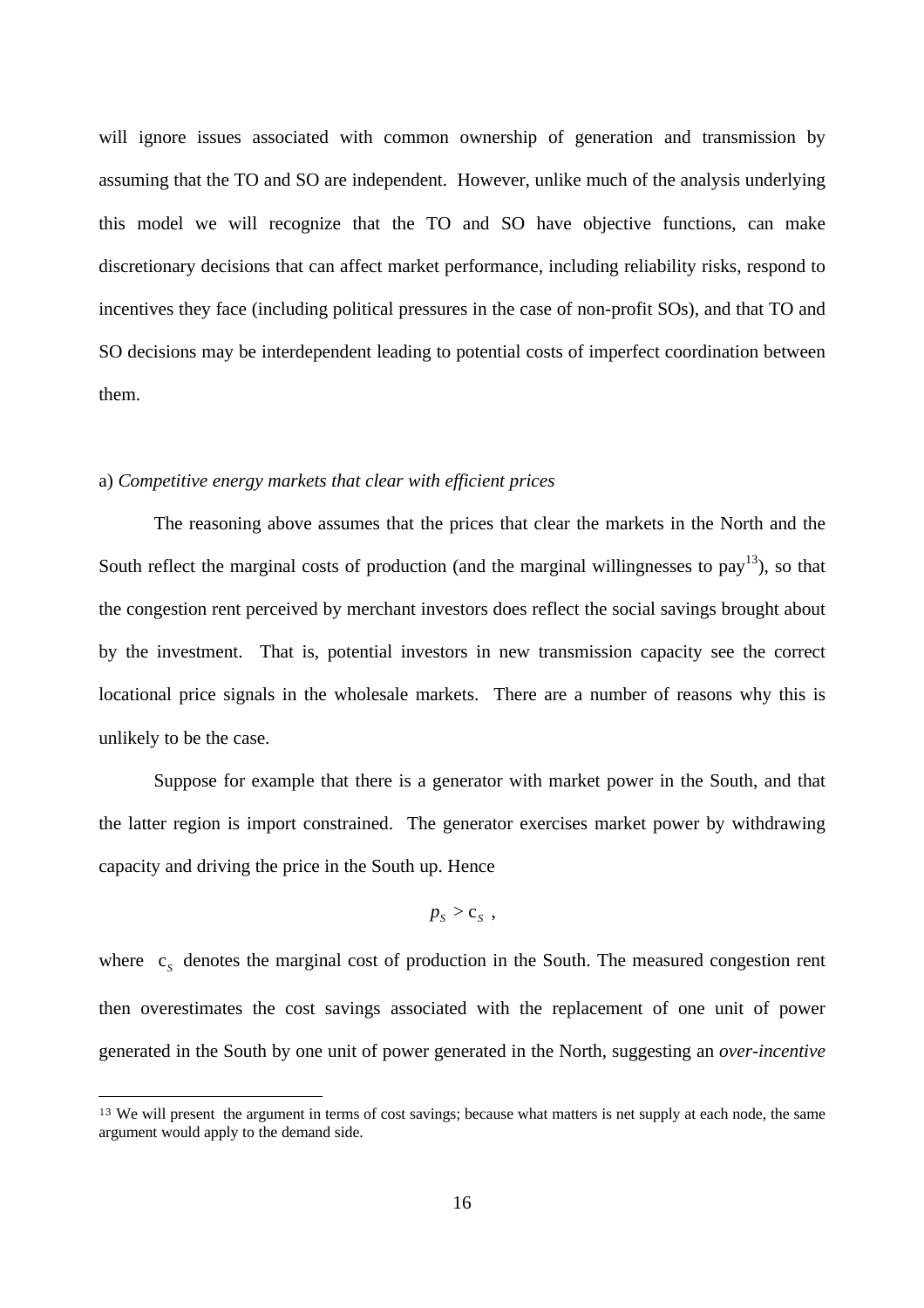to reinforce the link. On the other hand, the same inequality suggests that the additional power flowing through the link may result in a "business stealing effect," whereby it crowds out output yielding a margin to the monopolist in the South. The box below shows that, under a very weak assumption,<sup>14</sup> the first effect in general dominates, and therefore market power results in an overincentive to invest.[Similarly, and to the extent that reinforcing the line is akin to adding production capacity in the South, this suggests that entrants in generation have too much of an incentive to invest in the South. The box verifies that this is indeed the case]. Thus, despite market power in the load pocket (which suggests that relieving congestion through expansion in transmission is a public good), market signals provide no under-investment incentives.

*The impact of locational market power on merchant investment incentives*

• Consider a monopoly supplier in the South producing at marginal cost  $\overline{c_s}$  and facing demand function  $D(p_s)$ .

Provided that the transmission capacy *K* between North and South is fully utilized, the monopolist solves :

$$
\max_{P_s}\big\{ (p_s-c_s)\big[D(p_s)-K\big]\big\};
$$

equivalently, this monopolist selects a consumption  $q_s$  in the South so as to solve :

$$
\max_{q_s}\big\{ \big[P(q_s)-c_s\big](q_s-K)\big\},\,
$$

where *P*(.) denotes the inverse demand function. Neglecting consumption in the North, social surplus is

$$
W = Sg(qs) - cNK - cs[qs - K].
$$

The marginal gross surplus,  $dS^g/$  $dS^g/dq_s$  is equal to price  $p_s$  in the South, and so when the line's capacity is increased by  $dK$ , resulting in a consumption change  $dq_s$ , welfare changes by

 $14$ The assumption is that the Southern monopolist's reaction curve be downward sloping in a Cournot game. Intuitively, the transmission line creates a Cournot "duopoly" in the South, in which the Southern firm faces a fixed output from its (transmission) rival. A downward sloping reaction curve means that the Southern firm curtails its output as the transmission capacity expands. This implies that the business stealing effect is smaller than the inflated signal effect (the two effects would cancel if the output in the South were invariant to an increase in imports from the North).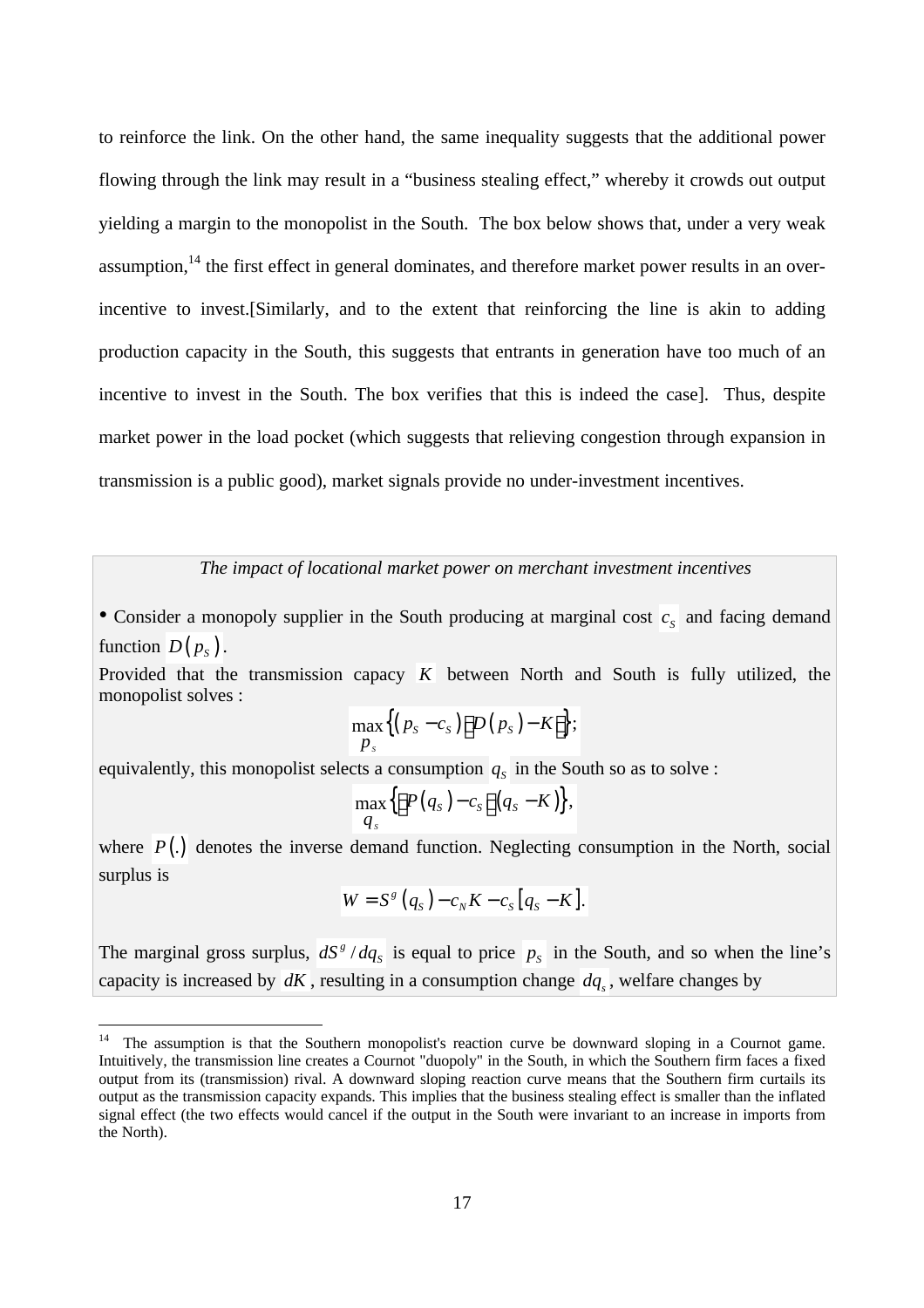$$
dW = (p_s - c_s) dq_s + (c_s - c_N) dK.
$$

Note that, with *perfect competition*,  $p_s = c_s$  (and  $p_N = c_N$ ) and so  $dW = h dK$ .

With monopoly power in the South, though,

$$
p_s - c_s > 0
$$

and

 $c_{\scriptscriptstyle S} - c_{\scriptscriptstyle N} < h$ .

There is an over-incentive to invest if and only if

$$
dW < h dK,
$$

and

$$
(p_s-c_s) dq_s + (c_s-c_N) dK < (p_s-c_N) dK,
$$

that is if and only if

 $dq_s < dK$ .

For there to be an over-incentive to invest, the monopolist must « absorb » some of the increase in inports from the North. To know whether this is the case, differentiate the first-order condition for profit maximization :

$$
\frac{dq_s}{dK} = \frac{P'}{2P' + (q_s - K)P''}.
$$

Thus, there is an over-incentive to invest under merchant investment if and only if

$$
P^{\prime}+(q_s-K)P^{\prime\prime}<0.
$$

A sufficient condition for this is that the demand curve be concave. More generally, this condition is the standard condition for quantities to be strategic substitutes.

• The same reasoning can be applied to generation investments in the South. Indeed, *K* could alternatively denote the amount of power produced by a competitive fringe in the South in the profit maximization exercise. And so

$$
dq_s < dK
$$

as long as

$$
P^{\prime}+(q_s-K)P^{\prime\prime}<0.
$$

There is an over-incentive to invest if and only if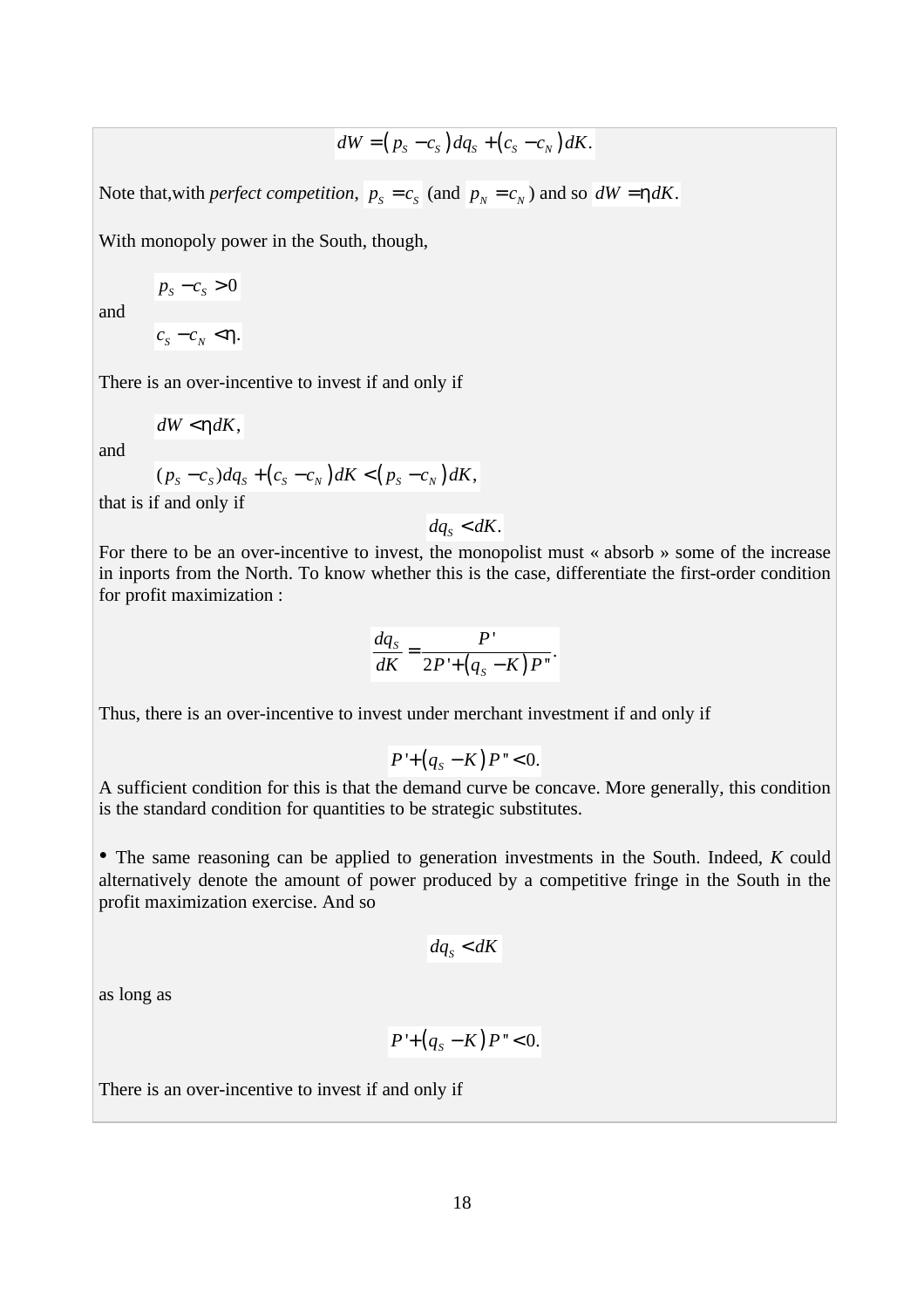$$
dW - (p_s - c_s) dK < 0
$$

or

 $\overline{a}$ 

$$
d\Big[S^{\prime\prime}(q_s)-c_s q_s\Big]<\big(p_s-c_s\big)dK
$$
  
\n
$$
\Leftrightarrow \Big(p_s-c_s\big)\big(dK-dq_s\big)>0.
$$

Hence, there is in general an over-incentive to invest in generation in the South as well.

Conversely, a generator with market power in the North may (while still making full use of the link) be able to raise price  $p_N$  by withdrawing production capacity — perhaps to the level of *pS* if it faces no competition in the North (Oren, 1997; Stoft, 1999; Joskow and Tirole 2000). In this case, the congestion rent underestimates the gain from expanding the line's capacity, resulting in an *under-investment* by merchant transmission investors. At the same time, it could lead to inefficient entry of generating capacity in the North in response to the short run monopoly rents created there.

Returning to the case of market power in the South (this is the situation that will generate very high prices for consumers in the South), the regulator may be tempted to impose a price cap.<sup>15</sup> While the price cap improves economic efficiency if it really is about constraining market power, it may also distort price signals if high prices are due to poor conditions rather than price manipulation. A cap  $p_s \leq p_s$  then reduces the congestion rents during those hours that are very important because they produce the bulk of the rents to support investment, yielding *underinvestment* in transmission.

<sup>&</sup>lt;sup>15</sup> Or a de facto price cap as when the system operator curtails load administratively when prices don't clear the market.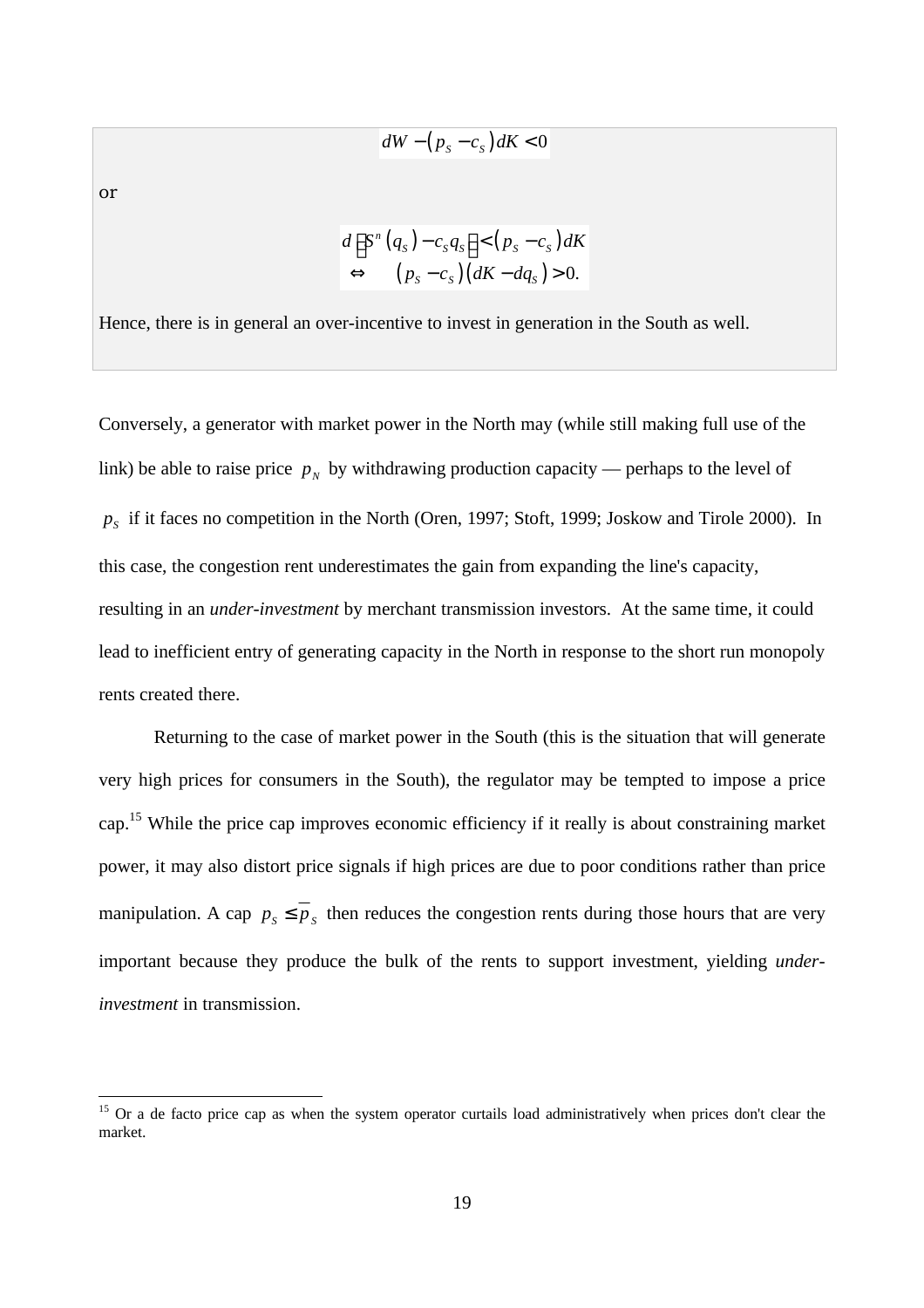The FERC SMD proposes to cap day-ahead and real time prices (the suggested cap is \$1000/Mwh) and to impose additional market power mitigation, including bid-restrictions and must-offer obligations, to deal with local market power problems such as those discussed for the North and the South above.<sup>16</sup> The SMD recognizes that these caps may "clip" high prices that properly reflect competitive scarcity values as it endeavours to constrain prices reflecting market power and lead to under-investment in generating capacity. To deal with this problem, the SMD proposes that retail load serving entities (LSEs) be required to take on a capacity obligation (e.g. 115% of peak load) to ensure that there is enough generating (or demand reduction) capability to provide "adequate" levels of reliability. This requirement is accompanied by a proposed enforcement mechanism. If the resource adequacy requirements are binding constraints, there will be a market price for "capacity" that meets the specified capacity resource criteria. The price for this capacity then should serve as a sort of safety valve to provide revenues necessary to attract enough investment to meet the specified reserve margin quantity target. However, the SMD does not recognize directly that these price caps and related market-power mitigation measures will also distort incentives for merchant transmission investment by constraining locational prices. The SMD however does include a "deliverability" requirement for resources satisfying the resource adequacy test (capacity obligations), which may provide an independent incentive for generators to pay for expansion of the transmission network.

Prices may not clear supply and demand in real time because market clearing processes are not fast enough to respond to rapid changes in supply and demand conditions while

<sup>&</sup>lt;sup>16</sup> The FERC SMD would require that under certain "non-competitive conditions" (e.g. local market power problems caused by congestion) generators be required to offer all available energy (must-offer requirement) to the system operator subject to a pre-specified bid cap. FERC Docket No. RM01-12-000, Notice of Proposed Rulemaking, July 31, 2002, paragraph 409. It also invites ITPs to propose additional mitigation measures that could apply under certain conditions where market power would be a significant problem, id. at paragraph 415. Finally, the SMD provides for a regional "safety net bid cap" that would apply to the day-ahead and real time markets under all conditions, id. at paragraph 433.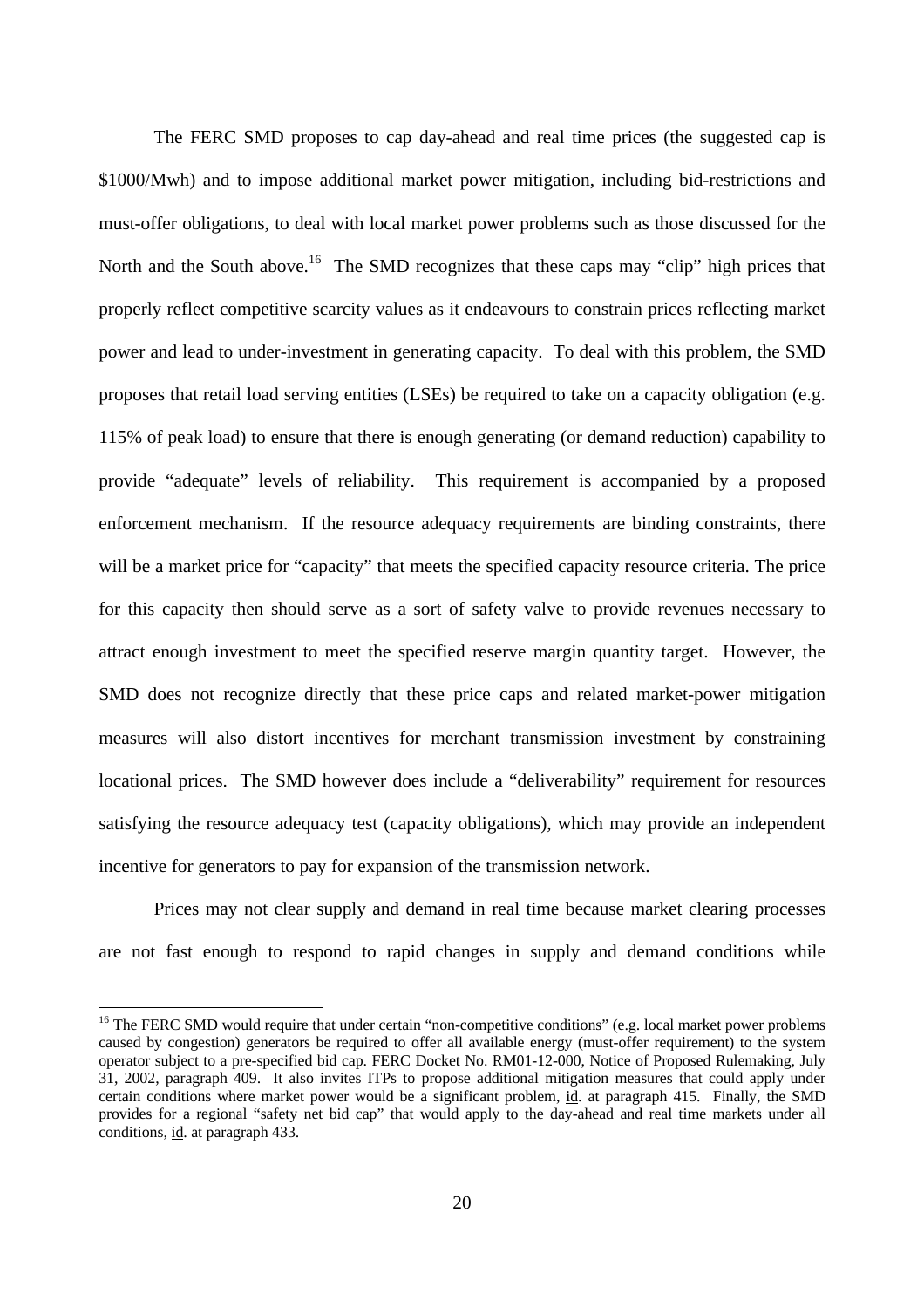maintaining physical requirements for frequency, voltage, and stability on the network. To maintain physical network parameters, administrative rationing is then substituted for prices to balance supply and demand as a consequence of what is effectively a problem of incomplete markets (Wilson 2002). Whether it is administrative rationing in response to incomplete markets or price controls motivated by efforts to constraint market power or price distortions caused by market power or discretionary decisions by the system operator, actual prices will depart from the efficient prices required to give the efficient signals for new investment. These imperfections are potentially important with regard to transmission (and generation) investment because the prices that create significant congestion rents tend to occur in a relatively small number of hours and these hours also happen to be the hours when these types of price distortions are most likely to occur.

#### b) *No lumpiness*

*Network expansion investments* are likely to be lumpy. That is, the average cost of a new link declines as its capacity increases, other things equal (Baldick and Kahn 1992, Perez-Arriaga, et. al. 1999). [Many *network deepening investments* are less lumpy, but these investments are most conducive to investment by the incumbent network owner rather than a merchant entrant. We discuss deepening investments further below.] The impact of lumpiness is illustrated in figure 2. The initial capacity is  $K_0$  and economically can be brought to a level  $K_1$ .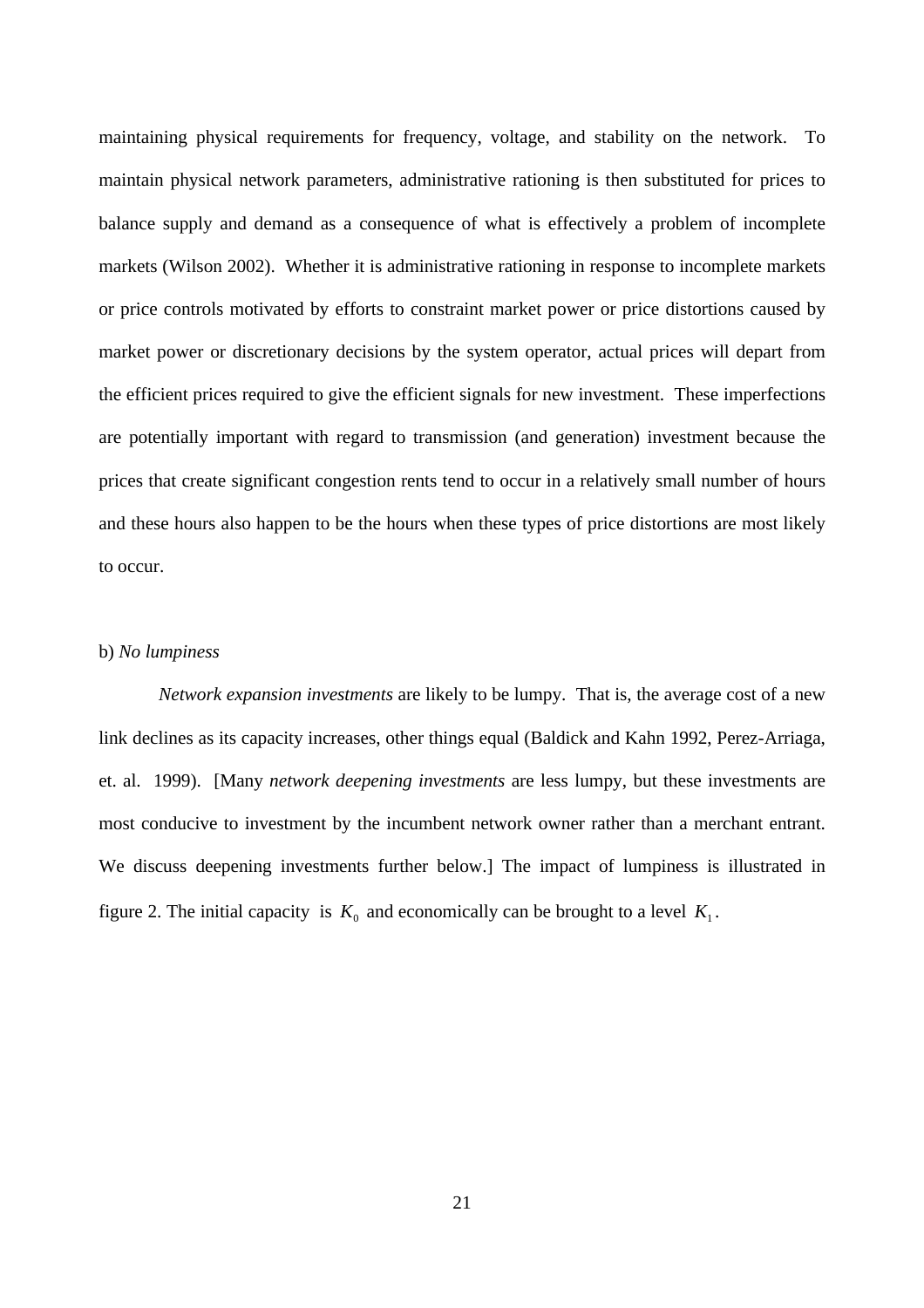

Assuming that the energy market participants are perfectly competitive, so that net demand/supply curves represent the true marginal costs/willingnesses to pay, and the market is cleared by efficient nodal prices, the surplus created by the expansion of capacity from  $K_0$  to  $K_1$ is depicted by the shaded area in figure 2. The value,  $h_1 (K_1 - K_0)$ , of the transmission rights granted to the merchant investors building this capacity expansion understate the social surplus it creates. Lumpiness thus results in an *underincentive* to reinforce the system for the same reason that an incumbent grid owner rewarded by congestion rents has suboptimal incentives to remove these congestion rents.

Another source of lumpiness for *network expansion* investments arises because there may be a *scarcity of rights of way*, for example a unique corridor between a cheap and an expensive area. The difficulties that new transmission corridors face in obtaining siting authority suggests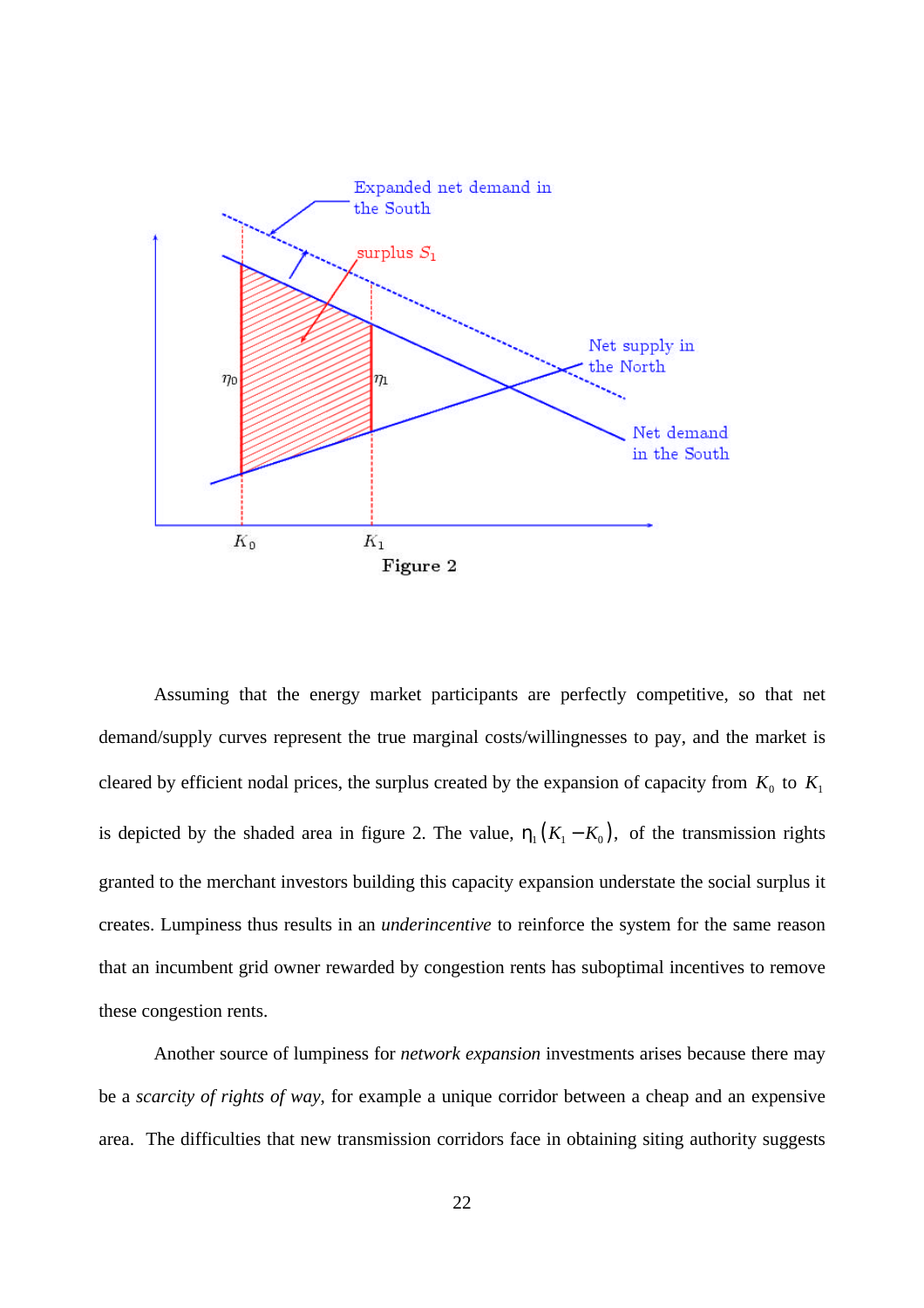that the available corridors for new lines through many areas will be limited in the sense that (for example) one additional corridor may be available through the Pyrenees, and it may accommodate *one* new link that could be of any size between 100 MW and 1000 MW. This scarcity is particularly problematic as demand grows. Merchant investment is then likely to end up in a "preemption and monopoly" situation. A merchant will install a small capacity on the corridor and will later expand this capacity (presumably, the merchant will underinvest in this expansion as we have seen), to the extent that the expansions are now deepening investments. To be certain, under perfect competition, rents will be dissipated through a very early entry into the scarce corridor, or, if the corridor is put up for auction, through high bids. But the outcome is then similar to a monopoly outcome. Moreover, scarce corridors are typically not allocated through auctions but rather through a regulatory process that places a premium on being first in line.

Besides generating too little investment, lumpiness also may make merchant investment occur too early when it takes place in order to pre-empt additional entry. In a system with growing demand, pre-emption leads to an investment at the first date at which the discounted value of the financial rights on the additional capacity is equal to the investment cost. It could also lead to the investment being "undersized". For example, if the optimal investment is 600 MW, a merchant developer may find it most profitable to invest in a 300 MW enhancement, preempting additional investment. The box contains an analysis of the incentive to get a toehold by sinking a small investment.

### *Lumpy investments: preemption and toeholds*

• Suppose that at some future date *T*, the net demand in the South jumps up to a new level (the dotted line in figure 2); the post-reinforcement shadow price jumps from  $h_1$  to  $h_2 > h_1$ . Letting *r* denote the interest rate and *I* the investment cost, suppose that

$$
h_1(K_1 - K_0) < rI < h_2(K_1 - K_0).
$$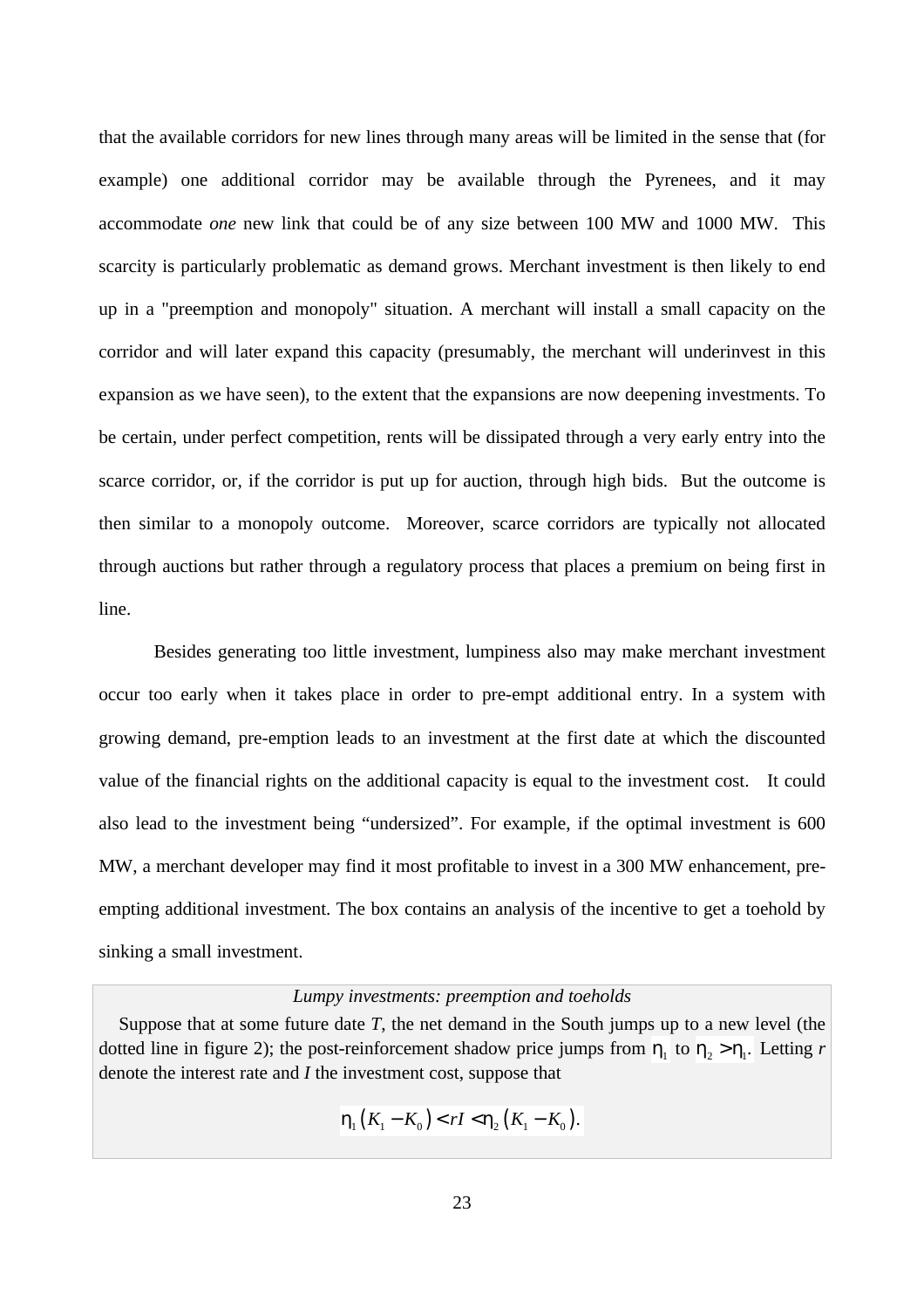Then, under free entry into merchant investment, investment occurs at date  $t < T$  such that

$$
\left[\frac{1-e^{-r(T-t)}}{r}\mathbf{h}_1+\frac{e^{-r(T-t)}}{r}\mathbf{h}_2\right](K_1-K_0)=I.
$$

Note that this preemption is actually socially beneficial if the surplus  $S_1$  brought about by the expansion before the increase in demand exceeds the interest on the investment cost, i.e.:  $S_1 > rI$ .

Otherwise, preemption is socially wasteful.

And the point about underinvestment remains: Letting  $S_2$  denote the surplus after demand has grown, if

$$
\boldsymbol{h}_2(K_1-K_0) < rI < S_2,
$$

then no merchant investment ever takes place even though it is socially desirable.

Similarly, we can show that preemption may encourage inefficiently small investments. Suppose that capacity  $K_1$  can either be reached in one stage, at cost *I*, as discussed above, or in two stages. The first stage costs *I'* and yields capacity  $K'$ ,  $K_0 < K' < K_1$ , which can then be upgraded at cost  $I''$  to  $K_1$ .

Let  $h \in (h_1, h_2)$  denote the congestion cost for capacity *K* ' *before* demand in the South jumps up. Let us look for an equilibrium in which a merchant investor preempts at date  $\mathbf{t} < T$  by investing a little ( *I'* ) and then upgrades the line at time *T* :

$$
I' = \frac{1 - e^{-r(T-t)}}{r} \mathbf{h}'(K' - K_0)
$$
  
+  $e^{-r(T-t)} \left[ \frac{\mathbf{h}_2 (K_1 - K_0)}{r} - I'' \right]$ 

For this, it must be the case that preemption at  $(t - e)$  with the full investment does not pay off:

$$
I \geq \left[\frac{1-e^{-r(T-t)}}{r}h_1 + \frac{e^{-r(T-t)}}{r}h_2\right](K_1 - K_0),
$$

or

$$
I - \left[ I' + e^{-r(T-t)} I'' \right]
$$
  
\n
$$
\geq \left[ \frac{1 - e^{-r(T-t)}}{r} \right] \left[ \mathbf{h}_1 \left( K_1 - K_0 \right) - \mathbf{h}' \left( K' - K_0 \right) \right].
$$

Note that the right-hand side of this inequality is negative if the total value of the rights (the total congestion rent) decreases with the capacity of the link..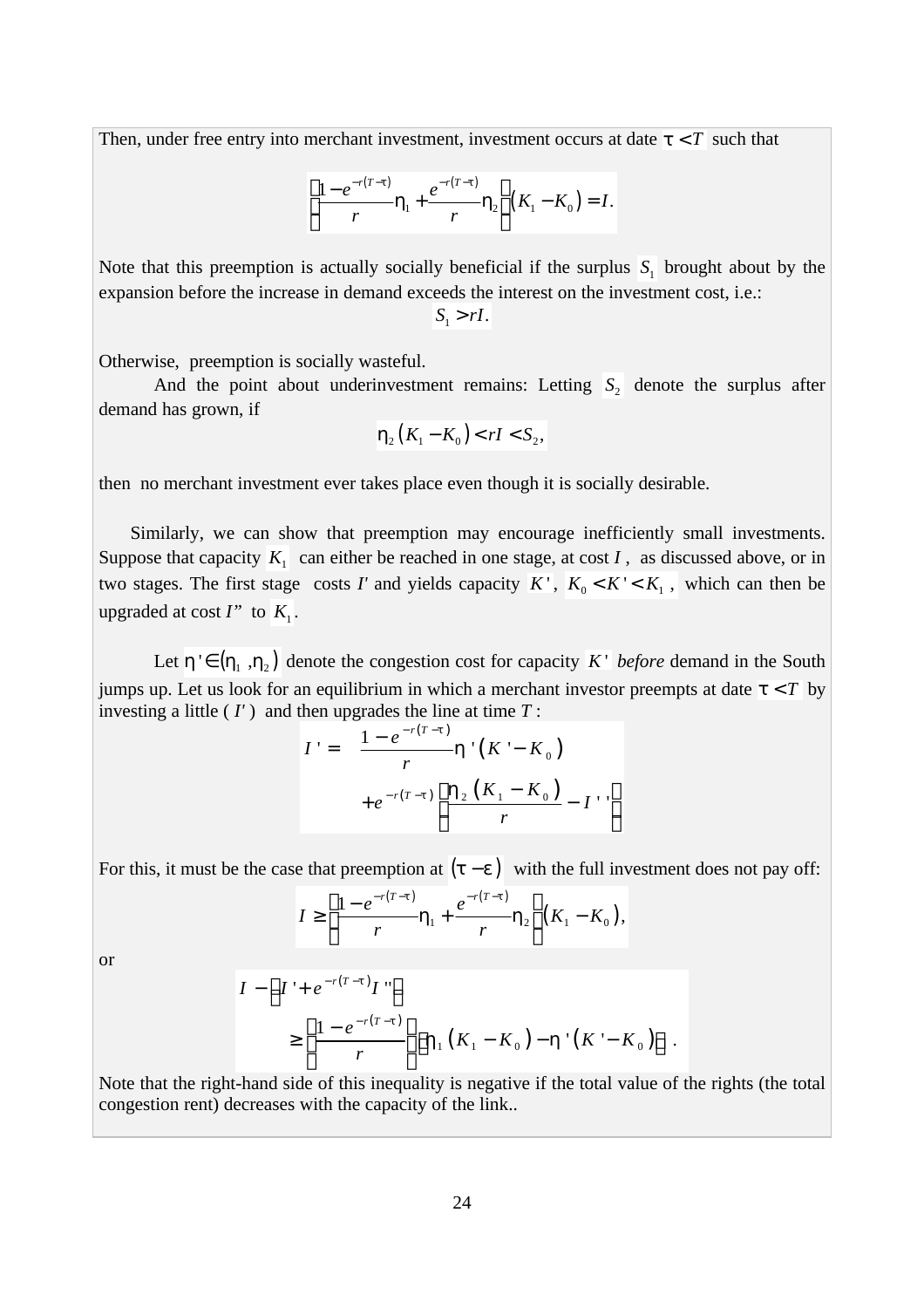Aside from the timing considerations discussed above, note that given an entry at *t* , a social planner might want to jump to capacity  $K_1$  directly, as the social surplus is larger under capacity  $K_1$  than under capacity  $K'$ .

#### c) *Perfect coordination of interdependent investments in generation and transmission*

As noted earlier, the optimality of merchant investment requires that the net demand and supply curves in the wholesale market represent the true demands and supplies of energy market participants. Most of the literature supporting transmission investment is static in the sense (a) there is no uncertainty about supply, demand or prices, and (b) all investments in generation and transmission occur simultaneously. However, investments in transmission are long-lived sunk investments and their value depends on changing and uncertain supply and demand conditions over many future years. The economic calculus necessarily involves forecasting future supply and demand conditions which are uncertain, including changes in locational supply and demand conditions resulting from future investments in generating and transmission capacity, and the associated uncertain nodal prices. As a result, the presentation of the supply and demand functions in the previous figures, and the standard formulations of these problems must stand for the *long-term* demand and supply curves. The latter of course reflect the possibility of investments in generation and (for consumers) bypass. Existing and new electricity producers formulate investment plans, whose implementation depends on the expectations of market conditions; similarly large and small users may adopt equipments that allow them to switch to alternative sources of energy. For example, investments in the North will be unprofitable if they are not accompanied by a strengthening of the North-South line. Conversely, the reinforcement of the line won't be profitable if the congestion rent is too small, that is if no investment occurs in the North.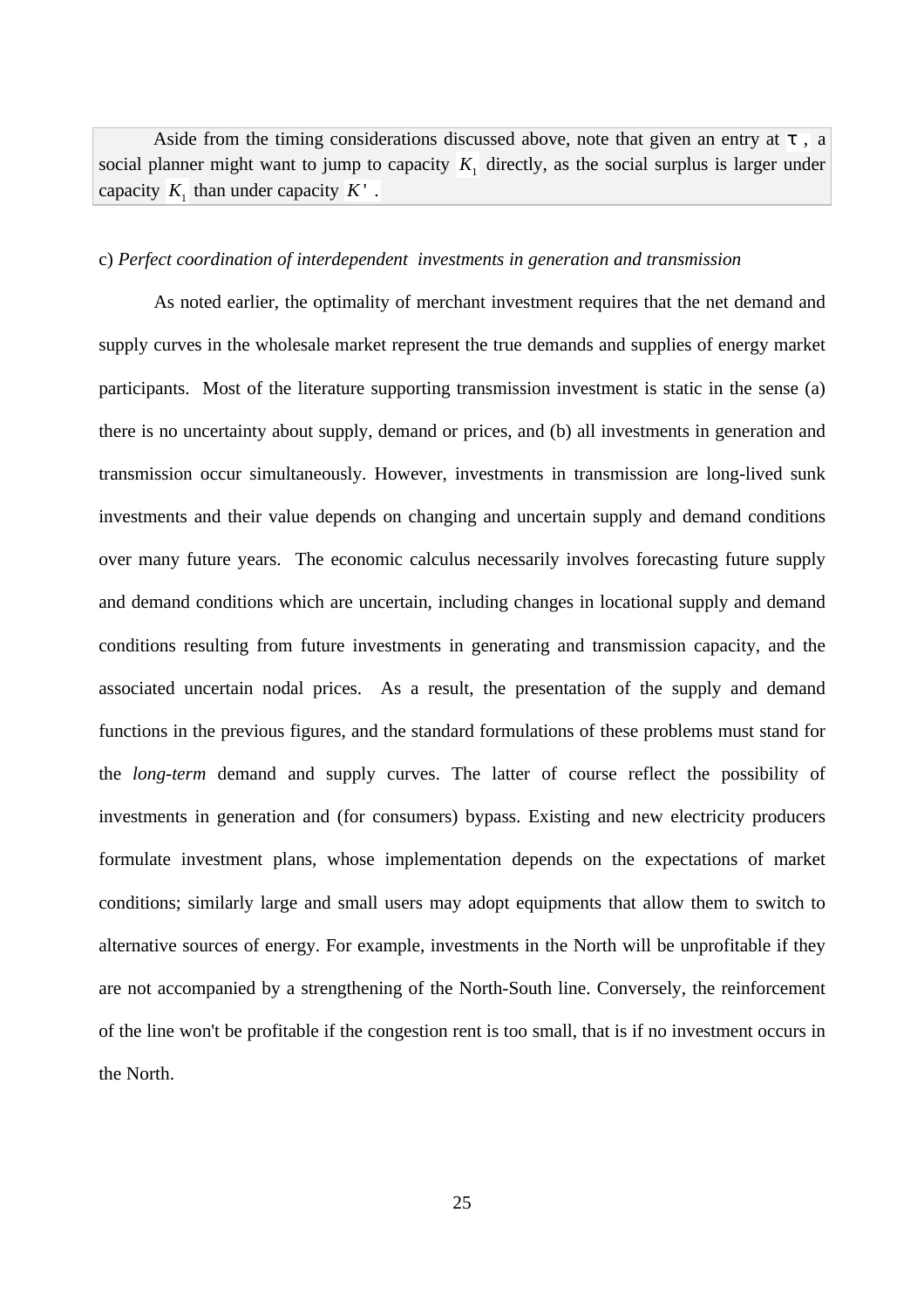In principle, this coordination can be achieved through a planning procedure, in which all interested parties announce their (price-contingent) investment plans. Such coordination however becomes more involved if either some party (or coalition of parties) have market power or an incentive to block investments to create it or if investments are lumpy. Mechanisms designed to aggregate stakeholder preferences to make choices about major transmission investments have not been particularly successful.<sup>17</sup>

For example, the owner(s) of the existing capacity  $K_0$  of the line may announce a substantial reinforcement in the hope of attracting investment in the North, and later not implement this capacity building. The price collapse in the North brought about by "excessive" investment in generation there increases the congestion rent and benefits the transmission owner. Similarly, investments in generation in the South might be announced, that are meant to preempt a reinforcement of the transmission line and will never be implemented.

In general, proper incentives must be put in place in order to prevent such manipulations of other parties' investments.

#### d) *Equal access to investment opportunities*

 $\overline{a}$ 

The free entry merchant investment paradigm requires that there effectively be free entry. One can think of at least two situations in which free entry is not a good assumption.

First, *network deepening* investments can, as a practical matter, only be implemented efficiently by the owner of the existing lines. Defining an efficient "competitive access to deepening investments" policy is likely to be extremely difficult for several reasons. First, adding third-party facilities that are fully integrated with the existing network from a physical and maintenance perspective creates significant incentive problems with decentralized ownership.

 $17$  See Chisari et. al. (2001) for a discussion of the experience in Argentina.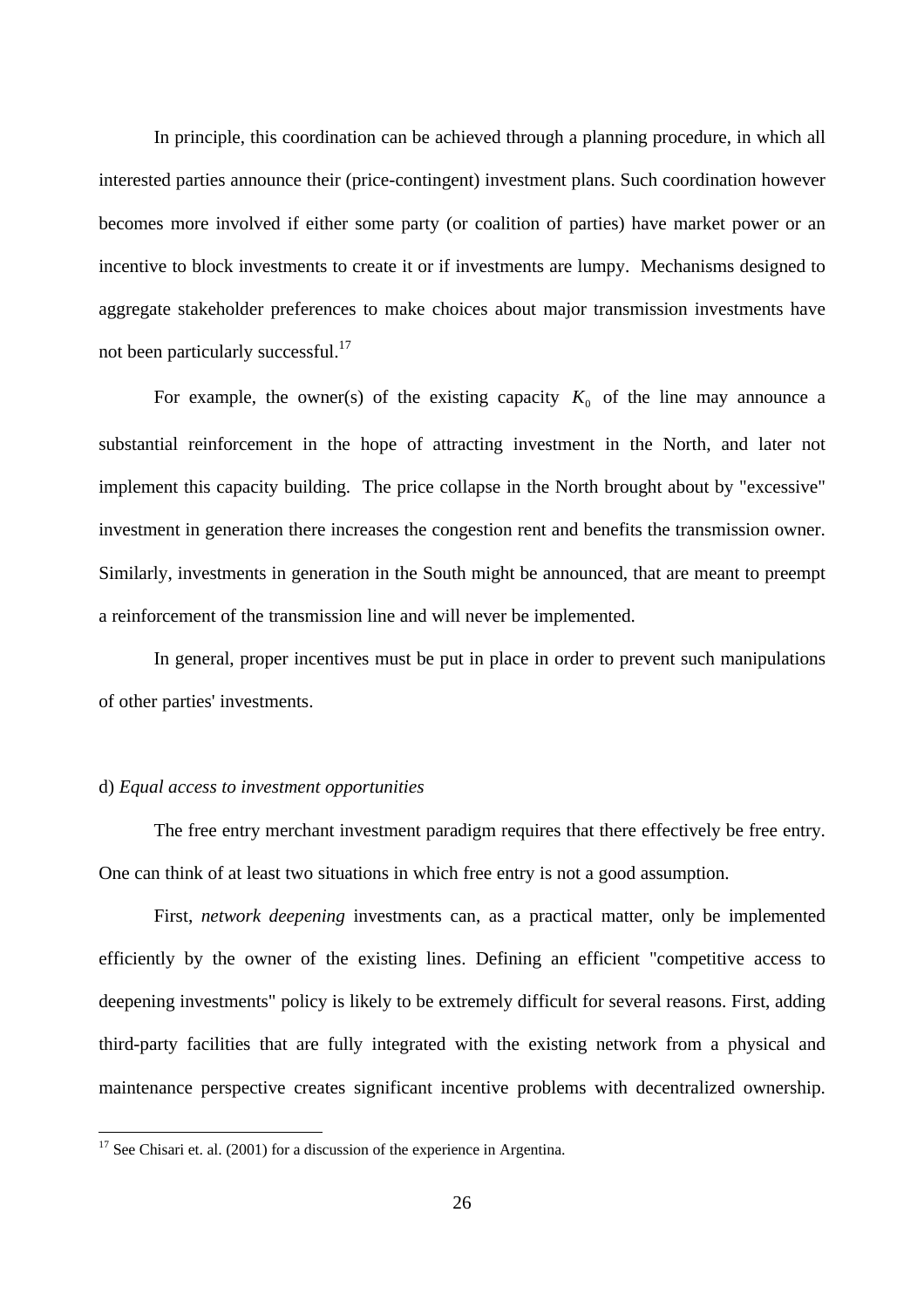The problems of defining a good set of rules for investing in and maintaining facilities of this type with decentralized ownership is further exacerbated by the heterogeneous nature of transmission facilities. While it is theoretically possible to devise contractual arrangements that will solve the incentive problems, including opportunistic behavior of one or more parties, investments with these attributes are most likely to be governed efficiently through ownership by a single firm ; second and relatedly, one would need to carefully allocate the new capacity of the line between the initial design and maintenance choice of the original owner and the actions of the renters who make deepening investments. This "moral hazard in teams" problem is a substantial obstacle to the design of an effective third party access policy for this type of transmission investment.

This raises the question of how incumbent transmission owners are to participate in a "market driven" transmission investment framework. On the one hand, precluding them from participating would mean that potentially low-cost network deepening investments will be lost. On the other hand, allowing them to make unregulated merchant investments for network deepening enhancements to which they have unique access would allow them to exercise market power, restrict supplies and capture rents that might otherwise go to consumers under a regulated investment regime. It is natural then to think about allowing incumbents to make regulated investments and new entrants make merchant investments. However, to the extent that the regulated and merchant investments involve parallel lines<sup>18</sup> whether or not the most efficient investments are made will depend heavily on the regulatory mechanisms adopted. Mixing regulated and unregulated activities that are (effectively) in competition with one another is always a very challenging problem.

e) *Objective definition of existing transmission capacity and incremental capacity (1)*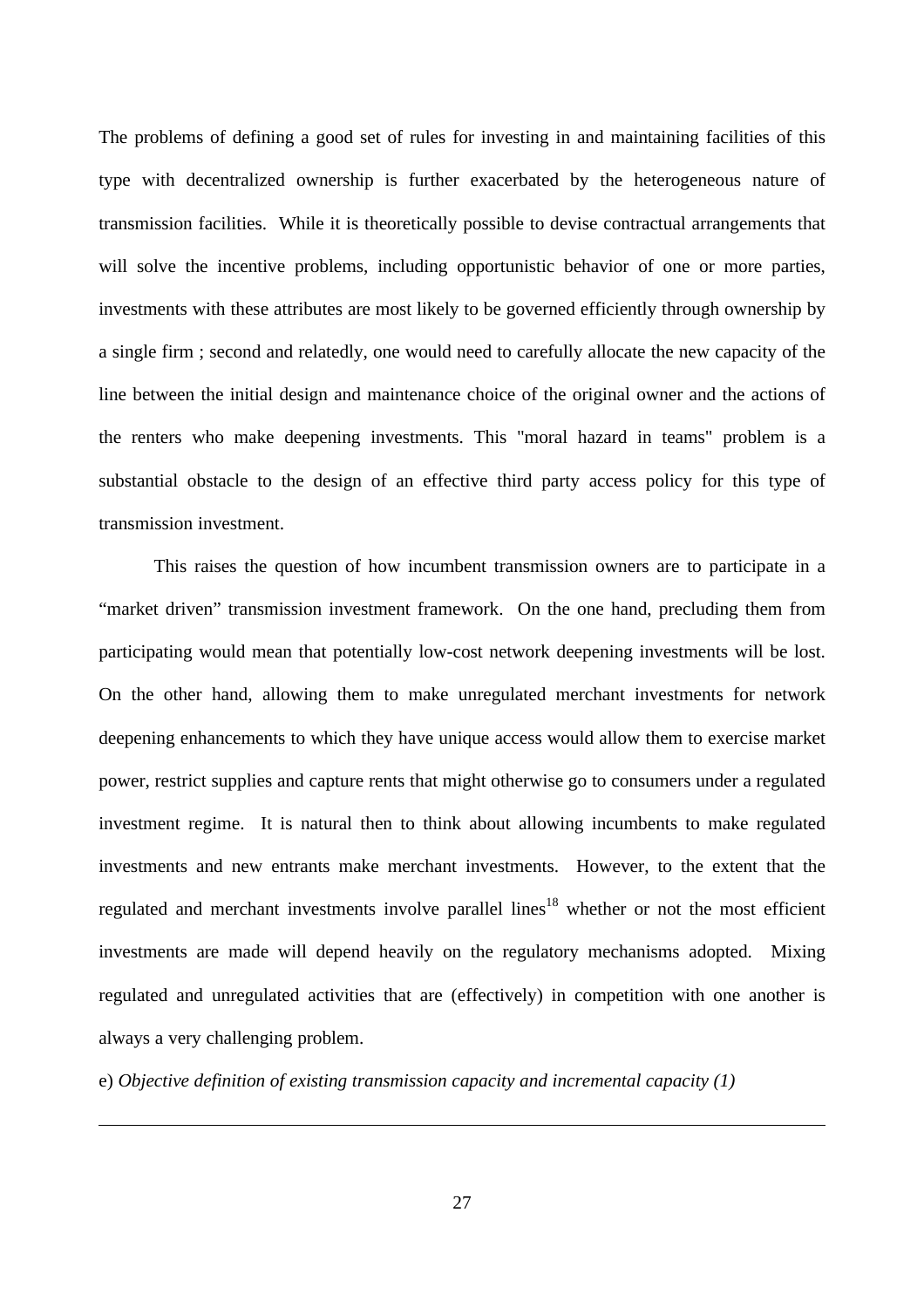The analysis of merchant investment assumes that the capacities  $K_0$  and  $K_1$  are welldefined and non-stochastic. This abstracts from some important issues that arise even in the twonode case, but are especially problematic in more complex networks with loop flow, which we discuss in a separate section below. In practice, even in the two-node model, the actual capacity of the North/South link depends on exogenous environmental parameters; furthermore, system operators have substantial discretion on defining and implementing security constraints, affecting the actual power flows on the link in real time. For example, the physical capability of transmission lines depends on temperature and other exogenous contingencies.<sup>19</sup> And, of course, even a well-maintained system will have some random outages that cause the available capacity of the link to be reduced.

This all raises the issue of the number of financial rights to be allocated for the existing system and as a consequence of new investments, how congestion revenue deficiencies or surpluses arising from deviations between the number of rights allocated ex ante and the actual capacity of the network ex post are handled, $20$  and how these allocation and compensation decisions affect investment and the ultimate performance of the system. We consider this issue

 $18$  It is exactly this kind of investment that has led to extensive litigation in Australia.

<sup>&</sup>lt;sup>19</sup> The rated capacity of Path 15, connecting Northern and Southern California falls by about 600 MW as the ambient temperature rises, other things equal. The rated capacity of Path 15 varies by about 1300 MW depending on the availability of various remedial action schemes to respond to transmission and certain generation outages. California ISO, Operating Procedure T-122A, November 6, 2002. It is also important to recognize that in the U.S. and Europe there is not a single SO controlling the network, but multiple SOs controlling independent segments of the network. To maintain reliability and avoid free riding less flexible contingency criteria must be defined than might be the case if there were a single SO operating the network in real time. For example, the simultaneous import transmission capacity into Southern California varies by 700MW depending on the operating status of the three units of a nuclear generating plant in Arizona. California ISO, Operating Procedure T-103, November 6, 2002.

 $20$  As discussed earlier, the quantity of point to point rights financial rights is fixed ex ante and allocated to holders to reflect estimates of the capacity of the network to accommodate schedules that fully utilize these rights. In this case, deviations between actual transmission capacity and the number of allocated rights results in the congestion revenues earned by the SO being either too little to fully cover the associated financial obligations to rights holders or to congestion revenues in excess of what is owed to rights holders. For example, if K rights are issued to inject power at node 1 and receive it at node 2, the rights holders are owed  $K(p_1 - p_2)$ , where  $p_1$  and  $p_2$  are the prices at the 2 nodes. If the actual capacity of the network turns out to be  $K_a$  then the system operator will have a congestion revenue or surplus equal to  $(K - K_a)$   $(p_1 - p_2)$ .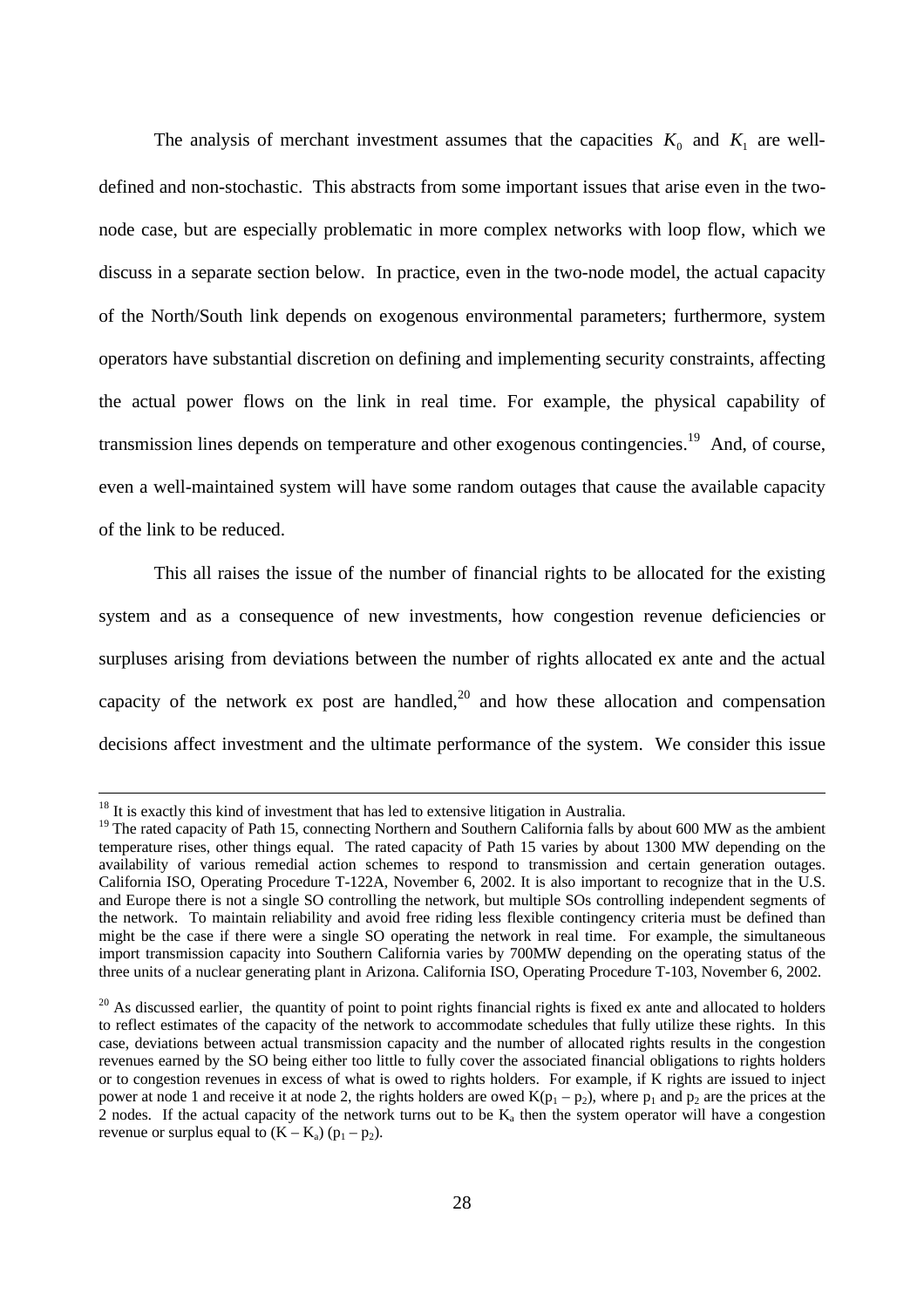in the simple two-node case and explore the issue further when we consider loop flow below. Suppose that *K* is stochastic:  $K = K(q)$ ,  $K'(q) > 0$  and *q* is distributed between  $q^-$  and  $q^+$ . Let's say that the line is congested for all values of  $q$ , but the value of  $h$  will vary with  $K(q)$ . For which value of *q* should one compute the number of financial rights? One could be conservative and set the number of financial rights equal to  $K(q^{-})$ . One would issue  $K(q^{-})$ financial rights and owe the holders  $hK(q^{-})$  in congestion payments. When the realized  $q$  is *q*<sup>-</sup>, one satisfies the feasibility and revenue adequacy condition. But what happens when  $q > q$ <sup>-</sup>? The merchandising surplus will exceed what is owed to the rights holders. What does one do with the excess and how does the distribution affect investment incentives? At the other extreme, one could set the number of financial rights to reflect the maximum capacity  $K(q^+)$ . There would be revenue adequacy when  $q = q^+$  but not when  $q < q^+$ , which would be most of the time since the system operator would owe  $hK(q^+)$ regardless of the actual realization of *q*. Where does the shortfall come from and how does it affect investment incentives? The answers to these questions necessarily affect the incentives merchant generators will have to make investments. Realistically, especially at this stage of the development of a competitive wholesale electricity markets, SO discretion, as it affects the number and value of transmission rights and uncertain rules for implementing feasibility standards and defining the number of rights introduce uncertainties and potential opportunism problems that are not present for typical property rights.

The impact of a generous  $(K(\mathbf{q}^+))$ , say) or conservative  $(K(\mathbf{q}^-))$ , say) distribution of rights on investment incentives depends on the way the resulting shortfall or surplus is financed or redistributed. Suppose, first, that one appeals to the taxpayer. Even if taxation were lump-sum,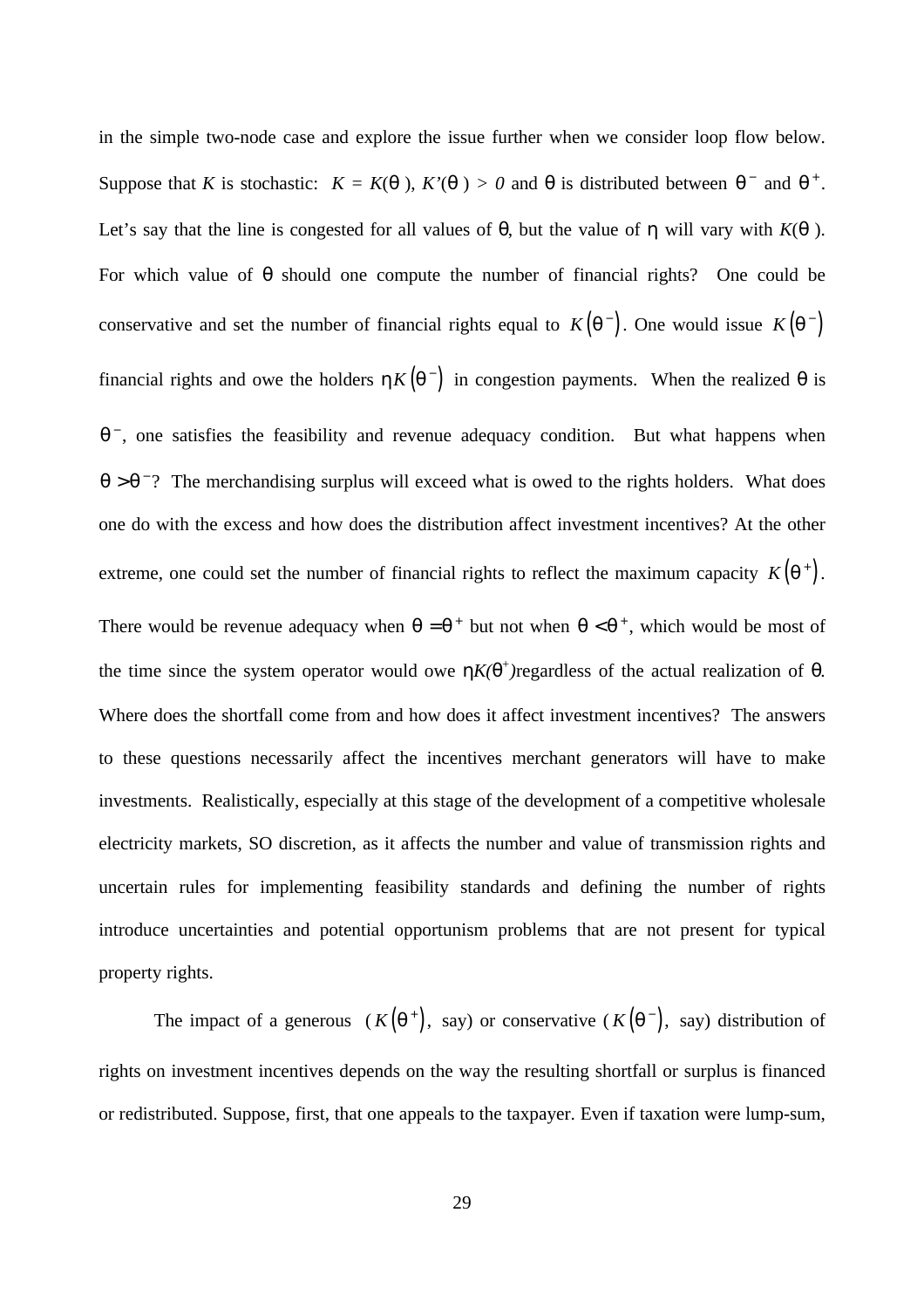there would still be distortions in investment behavior; generous distributions over-incentivize merchants, while conservative ones under-incentivize them. By contrast, taxes on users of the transmission network<sup>21</sup> make biased distributions of rights neutral in this radial network, provided that the dispatch is efficient: An efficient dispatch implies that in each state of nature, the cum-tax (or subsidy) price at a given node exhausts the link. And so end-users are unaffected by a generous or conservative distribution of rights on the line. Because there is no source or sink of money outside of the industry, rights owners receive the same overall dividend (for example, through a smaller per-unit dividend in the case of a generous distribution).

Rather than worrying about how to finance/spend the budget deficit/surplus, it seems more natural to simply divide the merchandizing surplus proportionately among the rights' owners. The next box analyzes the optimal *relative* allocation rule (in the same way percentage ownership, but not the total number of shares, matters to determine one's proceeds from the distribution of a firm's dividend, the exact number of rights does not matter as long as the merchandizing surplus is distributed proportionately among rights' owners). It shows that the optimal allocation rule derives from standard asset pricing (CAPM) principles in finance. An addition to an existing link is particularly valuable if its actual capacity remains high when the primary link is very congested. Its construction then creates a diversification benefit.

For example, suppose that the primary North-South AC line exhibits reduced capacity (or breakdowns) during very cold weather. Then an addition along the same path has less social value if it is an aerial AC line than if it is an underground DC line not subject to the same climatic shocks. Allocations of rights in proportion to expected link capacity therefore miss the

<sup>&</sup>lt;sup>21</sup> We here have in mind proportional taxes on electricity in the South (so the price is  $p_s + t_s$ , where  $p_s$  is the nodal price in the South) and a tax on exports from the North (where generators receive  $p_N - t_N$ ). In the case of  $K < K^*$  this effectively reduces the net dividend paid to rights holders so that there is sufficient revenue to compensate them.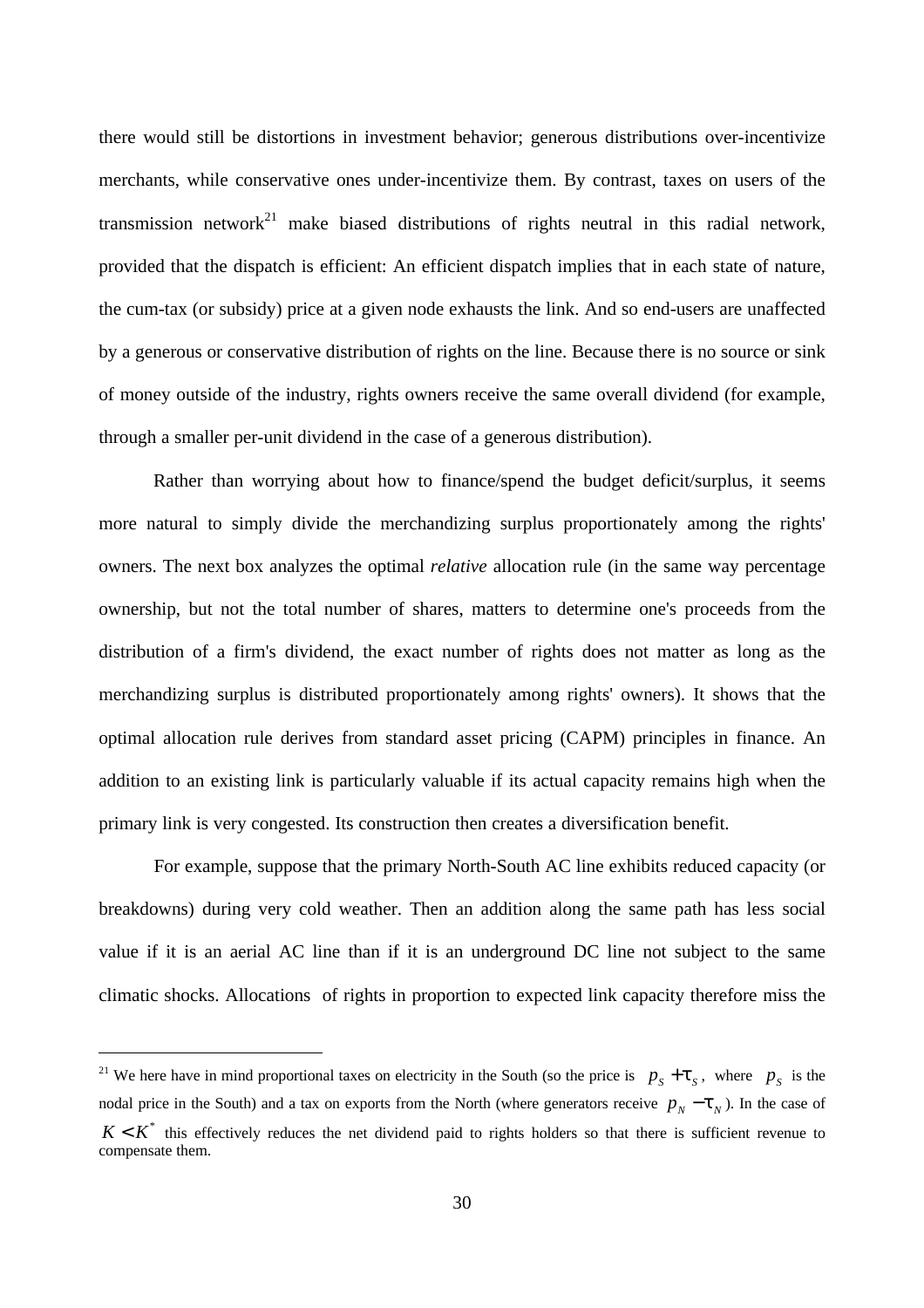point that, for a given capacity, some lines provide better insurance than others. More generally, an allocation of rights in proportion to expected capacities provides insufficient incentives to build lines whose availability covaries with the shadow price less (in absolute value) than that of the existing lines.

*Non-contingent financial rights under state-contingent capacities*.

Consider the North-South network described at the beginning of the section (see figure 1). The initial expected capacity of the link is *K* (the actual capacity will in a moment be assumed to be state-contingent). A merchant investor contemplates adding a small amount  $dK$ of expected capacity to the line.

Actual dispatching depends on the realization of the state of the world *w*. The state of the world encompasses the uncertainty about net demand in the South,  $D_S(p_S, \mathbf{w})$ , that about net supply in the North,  $S_N(p_N, w)$ , and the actual capacity of the lines :

 $\left[1+q(w)\right]K$  for the existing link(s)

and

 $\left[1 + m(w)\right]dK$  for the new facility,

where we can normalize the noises to have zero means

$$
E[\boldsymbol{q}(\mathbf{w})] = E[\mathbf{m}(\mathbf{w})] = 0.
$$

Let us assume that the SO dispatches optimally given the state of nature:

$$
D_{S}\left(p_{S}\left(\boldsymbol{w}\right),\boldsymbol{w}\right)=S_{N}\left(p_{N}\left(\boldsymbol{w}\right),\boldsymbol{w}\right)=\left[1+\boldsymbol{q}\left(\boldsymbol{w}\right)\right]K+\left[1+\boldsymbol{m}(\boldsymbol{w})\right]\boldsymbol{d}K.
$$

Let  $h(w) = p_s(w) - p_w(w)$  denote the (state-contingent) shadow price of the link.

Suppose further that  $K^*$  rights are distributed among all rights owners, including the merchant investor, and that the distribution is proportional to average capacities ; and so the merchant investor receives

$$
\frac{dK}{K+dK}K^*
$$
 rights.

The merchandizing surplus is distributed to rights owners. Needless to say, distributions of rights that would not reflect expected capacities could by themselves introduce a bias in merchant investors' incentives. For example, suppose that the incumbents in the past received a very generous rating of the existing lines form North to South, while rating standards are strengthened for new comers. The latter then receive a disproportionately small share of total rights, which penalizes them when the merchandizing surplus is distributed among rights' owners, and thereby gives little incentive to sink new investment. To avoid such obvious biases, we assume an allocation of rights proportional to average capacity. Even so, merchant incentives may be inappropriate, as we will see shortly.

The congestion dividend,  $d(w)$ , paid to the owner of a right is therefore :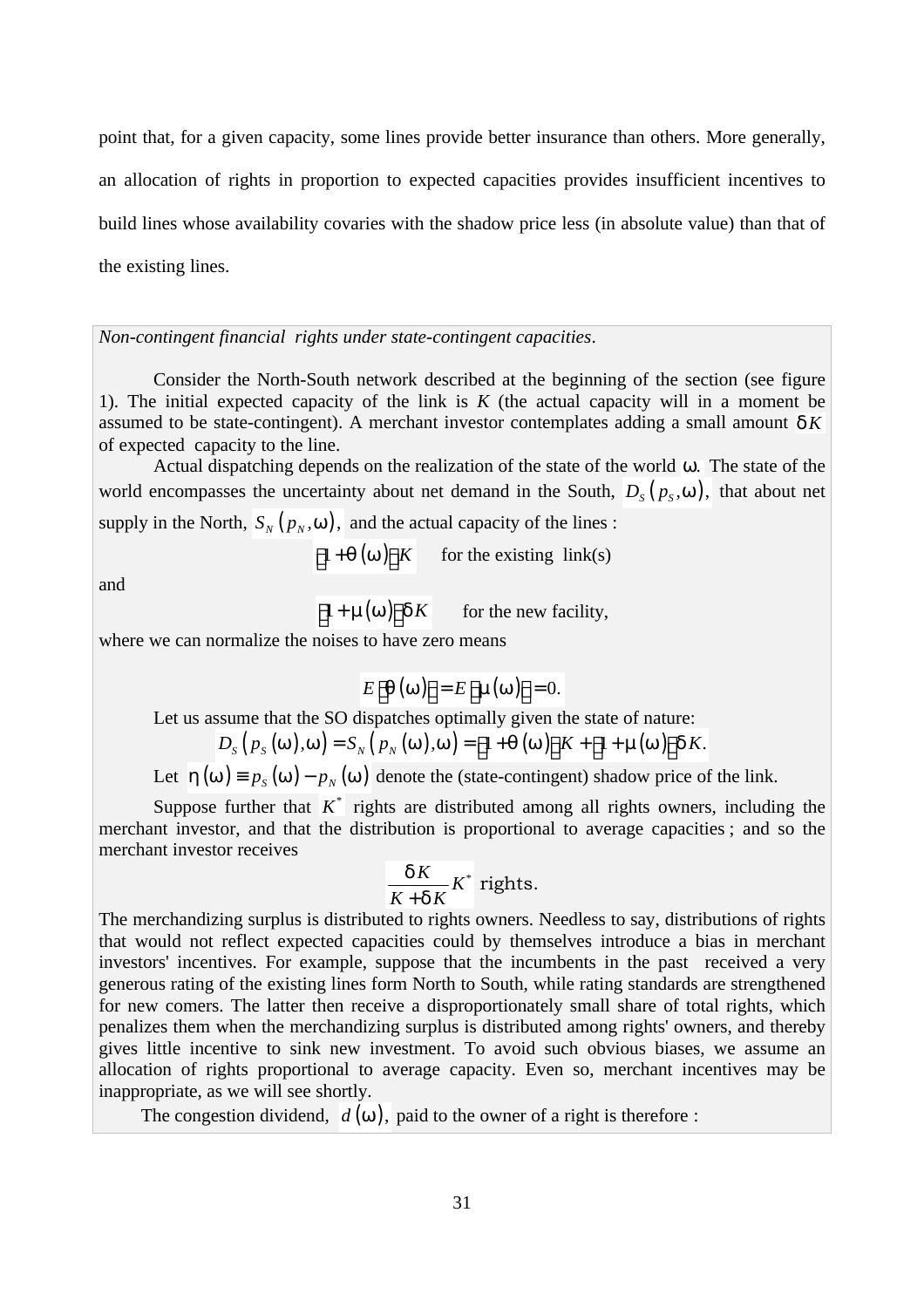$$
K^*d(w) = \left[\left[1+q(w)\right]K+\left[1+m(w)\right]dK\right]h(w).
$$

The merchant investor's expected revenue, *R*, is therefore

$$
R = E_{w} \left[ \left( \frac{dK}{K + dK} K^{*} \right) d(w) \right]
$$
  
=  $(dK) E_{w} \left[ \frac{\left[1 + q(w)\right] K + \left(1 + m(w)\right) dK}{K + dK} h(w) \right]$ 

$$
\simeq (\boldsymbol{d}\boldsymbol{K})E_{\boldsymbol{w}}\left[\left[1+\boldsymbol{q}\left(\boldsymbol{w}\right)\right]\boldsymbol{h}\left(\boldsymbol{w}\right)\right]
$$

for  $\boldsymbol{d} \boldsymbol{K}$  small.

By contrast, the increase in social welfare is

$$
dW \simeq (dK) E_{w} \left[ \left[ 1 + m(w) \right] h(w) \right],
$$

Since in state **w**, the merchant investor's expansion delivers  $\left[1 + m(w)\right]dK$  units of transmission which each have value  $h(w)$ .

Hence,

$$
R \le dW \iff \operatorname{cov}(\mathbf{m}, \mathbf{h}) \ge \operatorname{cov}(\mathbf{q}, \mathbf{h}).
$$

Let us draw the implications of this simple characterization in specific environments :

*Example 1 (diversification effect)*. Suppose that all uncertainty results from line availability. Exist ing line(s) may exhibit reduced capacity due to harsh weather (freezing) conditions. The merchant investor's line, by contrast is not (or at least less) subject to these harsh weather conditions (or is better protected against them). For example, the new line could be underground, or cross a climatically distinct area. Then  $q(w)$  and  $h(w)$  are (in a first approximation) perfectly negatively correlated, while *h* is not perfectly correlated with *q* :

with

$$
k < 1 \quad \text{and} \quad E(e|q) = 0.
$$

 $m = kq + e$ 

Hence:

 $cov(m, h) \geq cov(q, h),$ 

implying

#### $R < dW$ .

Non-contingent rights create an under-incentive to invest. Intuitively, the new line supplies a disproportionately high share of the transmission capacity in those states of nature in which transmission capacity is scarce and therefore very valuable. This contribution however is not reflected in the distribution of dividends which is based on fixed (non state-contingent) shares.

It is only when the availabilities of the lines (old and new) are perfectly correlated that the private and social incentives coincide.

 The analysis can be generalized to encompass uncertainty about energy market participants's demand and supply curves. Suppose that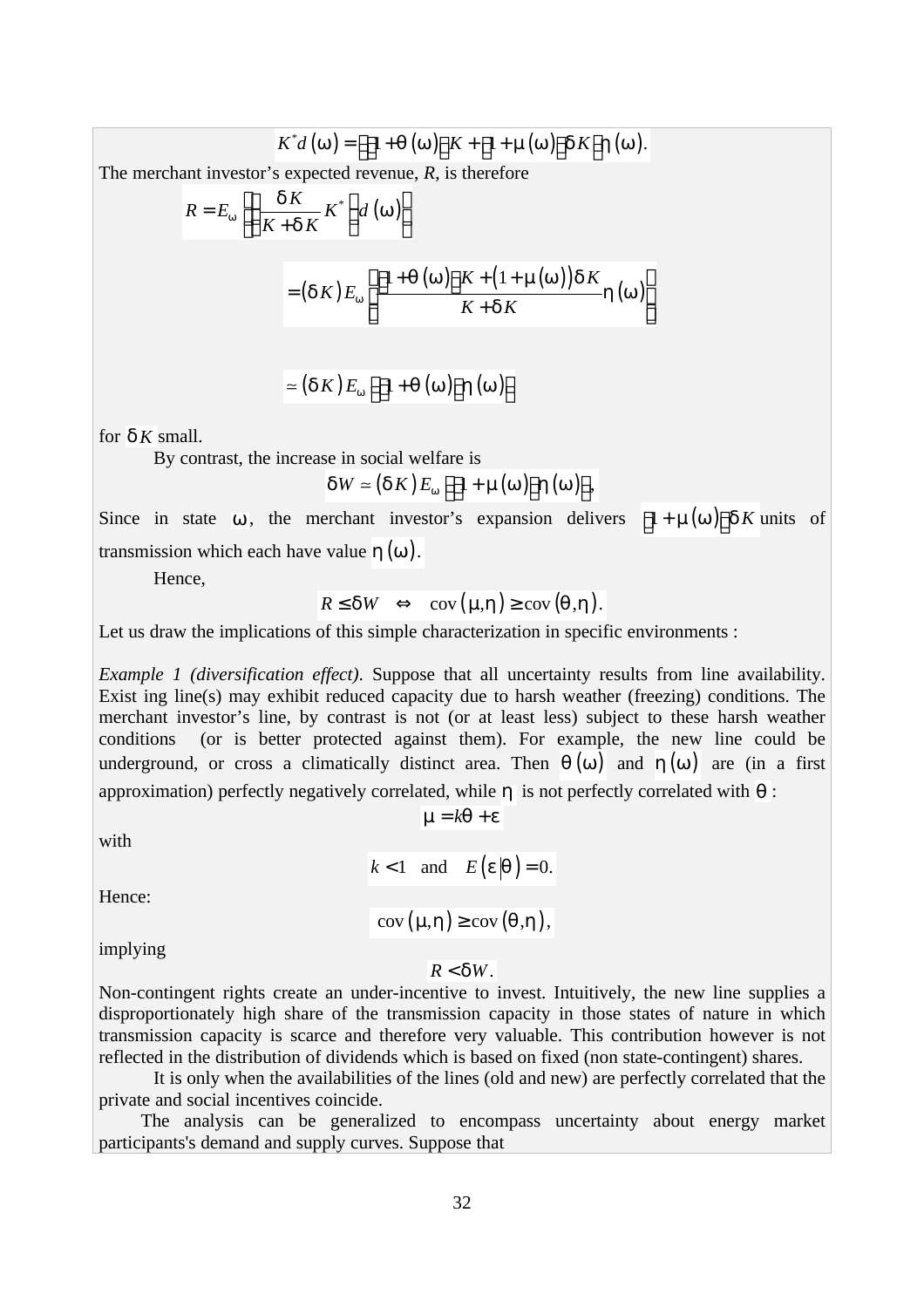$$
S_N = a_N + b_N p_N + \mathbf{e}_N
$$
  

$$
D_S = a_S - b_S p_S + \mathbf{e}_S.
$$

So  $w = (q, m, e_N, e_S)$ . Under efficient dispatching

$$
\boldsymbol{h}(\boldsymbol{w}) \simeq \left[\frac{a_{\rm s}}{b_{\rm s}} + \frac{a_{\rm w}}{b_{\rm w}}\right] + \left[\frac{\boldsymbol{e}_{\rm s}}{b_{\rm s}} + \frac{\boldsymbol{e}_{\rm w}}{b_{\rm w}}\right] - \left[\frac{1}{b_{\rm s}} + \frac{1}{b_{\rm w}}\right] K (1 + \boldsymbol{q}).
$$

This implies that the analysis above generalizes when line availabilities are independent of demand and supply shocks  $(\text{cov}(e_i, q) = \text{cov}(e_i, m) = 0 \text{ for } i = N, S)$ .

 On the other hand, line availability may be related to demand and supply shocks. For example, it may be that a line (old or new) is subject to the same climatic shock as the demand node.Cold weather may simultaneously increase demand and limit the capacity of the line bringing electricity from a cheaper node (precisely when the line is most needed). Such a line obviously has a lower social worth than one whose availability is less negatively correlated with increases in demand at the expensive node.

*Example 2 (uncertainty about energy market players only)* . Suppose that there is no uncertainty about the actual capacities of the lines :

$$
q(w) = h(w) = 0 \text{ for all } w.
$$

Hence all uncertainty comes from generation and consumption. In this case, the private and social incentives coincide :

$$
R = dW.
$$

#### f) *Objective transmission capacity (2)*

 $\overline{a}$ 

The difficulty in putting a number in front of a line's "capacity" (in the two-node case) raises another issue.<sup>22</sup> As we already noted, rewarding merchant investment through congestion rents requires separating ownership and dispatch in order to obtain an unbiased measure of this rent.

But this separation of ownership and dispatch raises a moral-hazard-in-teams problem. The electric system's state-contingent output (to simplify, the intensity of power in the absence of outage and the probability and duration of an outage) depends on both the care and the forecasts of the owner (the quality of the line, its maintenance, and the adequacy to consumers' needs) and the quality of the management of the grid by the system operator, as the latter must use her acumen to get lots of power through without creating a high risk of outage.

 $22$  We discuss these issues in the three-node case with loop flow further below.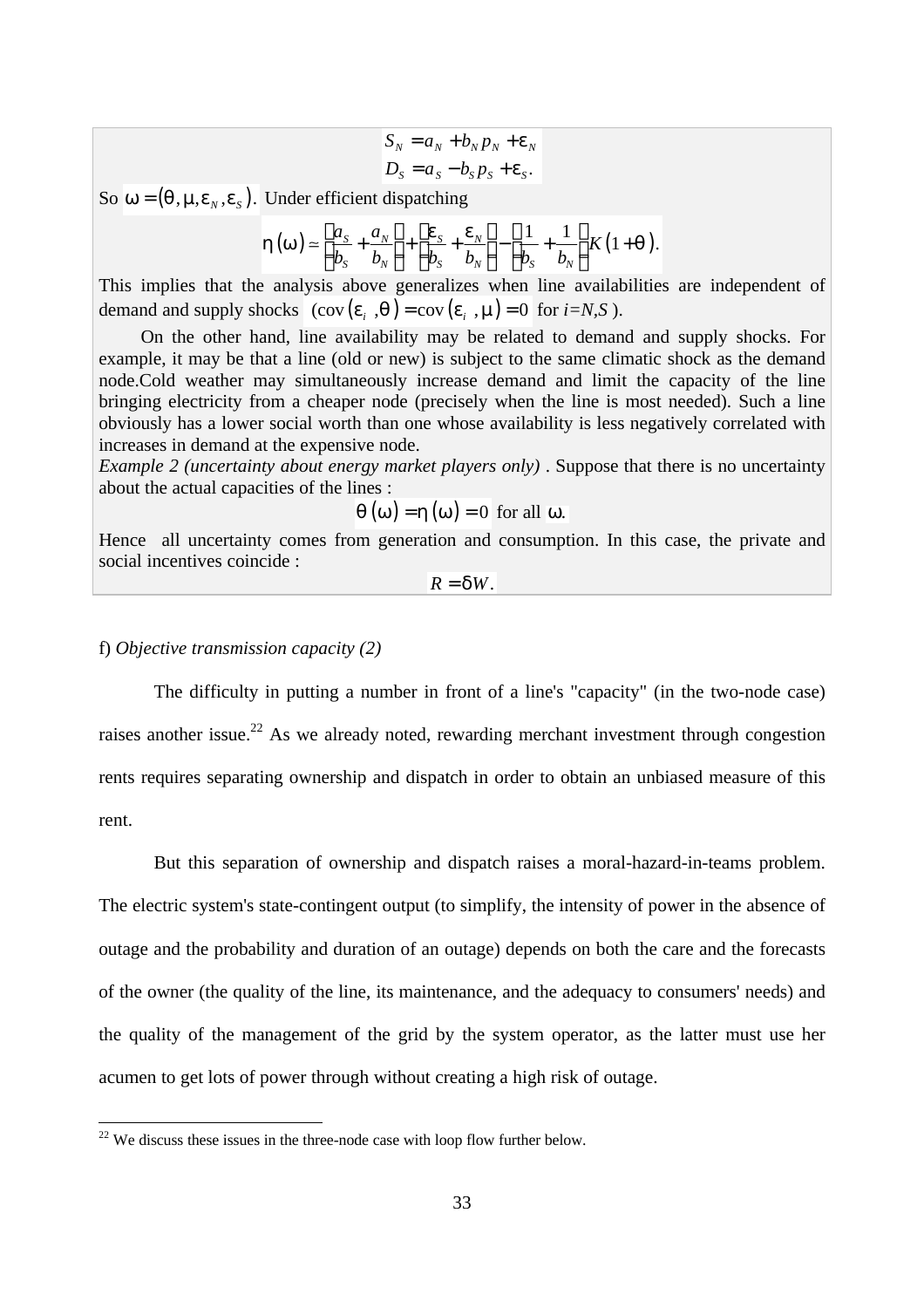In other words, the transmission owner's measure of performance is conditioned by the system operator's behavior and therefore incentive scheme. This raises two points: First, one cannot consider incentives given to merchant investors without also specifying those of the system operator. Second, moral hazard in teams reduces accountability. An outage can be claimed to result from poor line maintenance or from imprudent dispatching. Conversely, high power prices may be due to a proper dispatching motivated by low line quality or to an undue conservatism of the system operator.

There is also a potential moral-hazard-in-teams problem among line owners. Recall that merchant investment incentives are better aligned with the public interest when merchants don't have inframarginal units whose congestion rent is to be preserved. The total North-South capacity may then belong to different owners.<sup>23</sup> The same value of a given actual capacity  $K$ selected by the independent system operator may correspond to different quality configurations of the different components. The question is then one of allocation of total capacity and congestion rents among the different owners.

### *Moral hazard in teams : transmission owners and system operator*

 $\overline{a}$ 

Consider the North-South network. Let *K* denote the nominal capacity of the line. In a first step, we assume that this capacity is known to the system operator (for example, the line's maintenance is perfectly observed by the SO). The system operator choose to allow an amount  $\hat{K}$  to flow through the link. We assume that with probability  $x(\hat{K} - K)$  the link breaks down and no power flows through it. With probability  $1 - x(\hat{K} - K)$ ,  $\hat{K}$  flows through. The function  $\bar{x}$  is increasing.

Let  $\mathcal{L}(\hat{K})$  denote the out-of-merit dispatch cost when the realized capacity of the line is  $\hat{K}$ . We assume that there is no market power at either mode and so  $\mathcal{L}$  represents the social loss attached to the inability to import power without constraint from the North. Note that

<sup>&</sup>lt;sup>23</sup> This is not a necessity, since the incumbent owner, under the threat of new investment by merchant investors, may systematically preempt these investments, and thus there may be a single owner even though the entrants otherwise have more incentive to invest than the incumbent owner.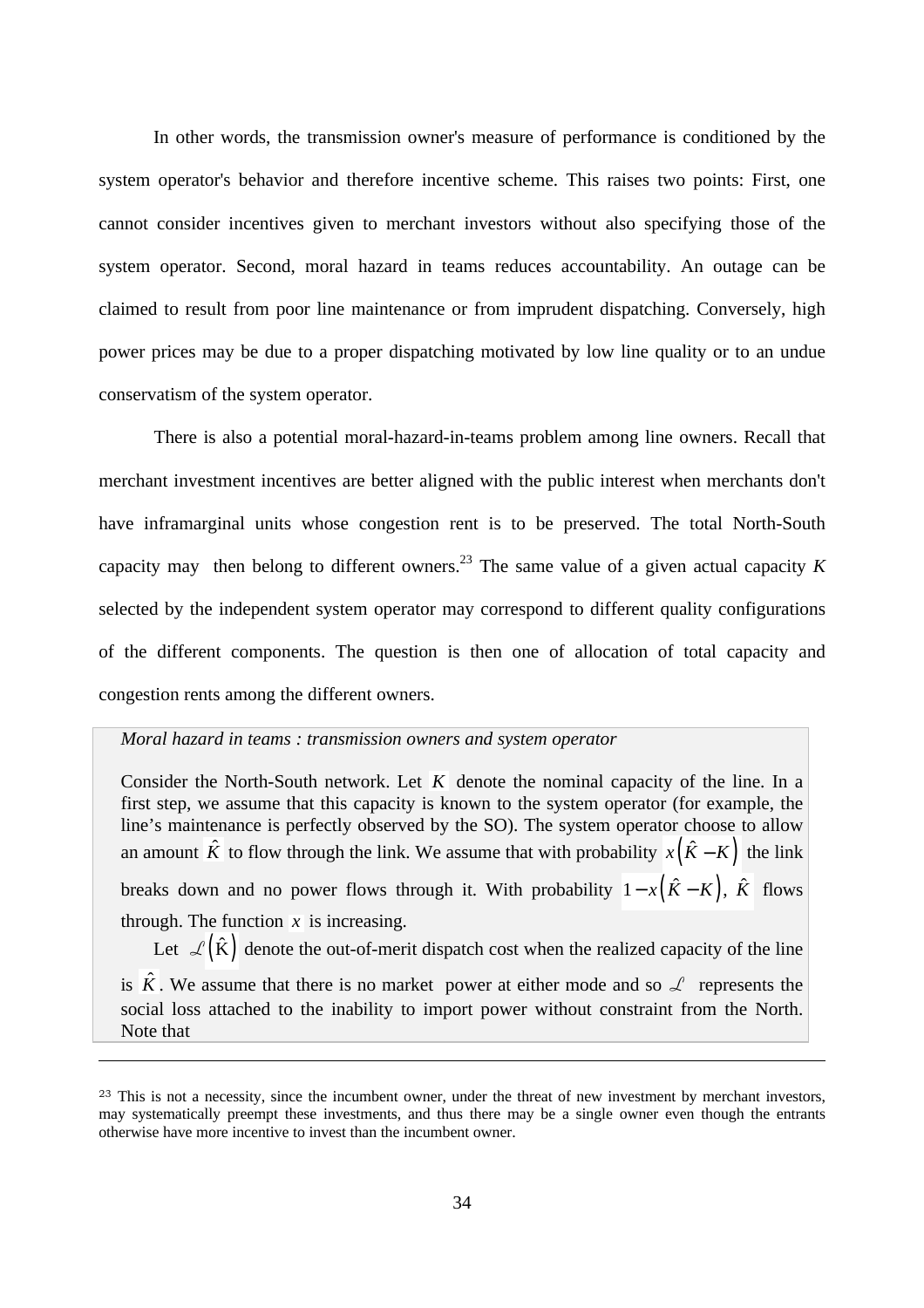$\mathcal{L}' = -h$ .

The socially optimal dispatch solves, for a given *K* ,

$$
\min_{\hat{K}} \left\{ x \left( \hat{K} - K \right) \mathcal{L} \left( 0 \right) + \left[ 1 - x \left( \hat{K} - K \right) \right] \mathcal{L} \left( \hat{K} \right) \right\}.
$$

And so  $\hat{K} = \hat{K}^*$  is given by

$$
x'\left(\hat{K}^* - K\right)\left[\right. \measuredangle \left(0\right) - \mathcal{L}\left(\hat{K}^*\right)\left.\right] + \left[1 - x\left(\hat{K}^* - K\right)\right] \measuredangle' \left(\hat{K}^*\right) = 0.
$$

The marginal social gain from capacity expansion is then (using the envelope theorem) :

$$
\frac{dW}{dK} = x \left[ \mathcal{L}(0) - \mathcal{L}(K) \right] = (1 - x)\mathbf{h}.
$$

And so, if the marginal investment is rewarded by the congestion cost in the absence of outages, merchant investors face the proper signal for investment.

#### ü *Dispatcher with conservative incentives.*

Turn now to the system operator's incentives. Suppose that the SO is penalized more for outages than she is rewarded for increases in the amount of power flowing through the network ; that is, she solves :

$$
\min_{\hat{K}} \left\{ x \left( \hat{K} - K \right) \mathbf{q} \right| \mathcal{L} \left( 0 \right) + \left[ 1 - x \left( \hat{K} - K \right) \right] \mathcal{L} \left( \hat{K} \right) \},
$$

where  $q > 1$ . This yields first-order condition :

$$
x^{\prime}[\mathbf{q} \ \mathcal{L}(0) - \mathcal{L}(\hat{K})] + [1 - x] \ \mathcal{L}'(\hat{K}) = 0.
$$

The marginal social gain from capacity expansion is

$$
\frac{dW}{dK} = x^{\top} \left[ \mathcal{L} \left( 0 \right) - \mathcal{L} \left( \hat{K} \right) \right] + \left[ x^{\top} (1 - q) \left[ \mathcal{L} \left( 0 \right) - \mathcal{L} \left( \hat{K} \right) \right] \right] \frac{d\hat{K}}{dK}.
$$

And so

$$
\frac{dW}{dK} - (1 - x)\mathbf{h} = [x'] \mathcal{L}(0) - \mathcal{L}(\hat{K}) + (1 - x) \mathcal{L}'(\hat{K}) \left[1 - \frac{d\hat{K}}{dK}\right]
$$

$$
= x'(1 - \mathbf{q}) \mathcal{L}(0) \left[1 - \frac{d\hat{K}}{dK}\right],
$$

using the SO's first-order condition.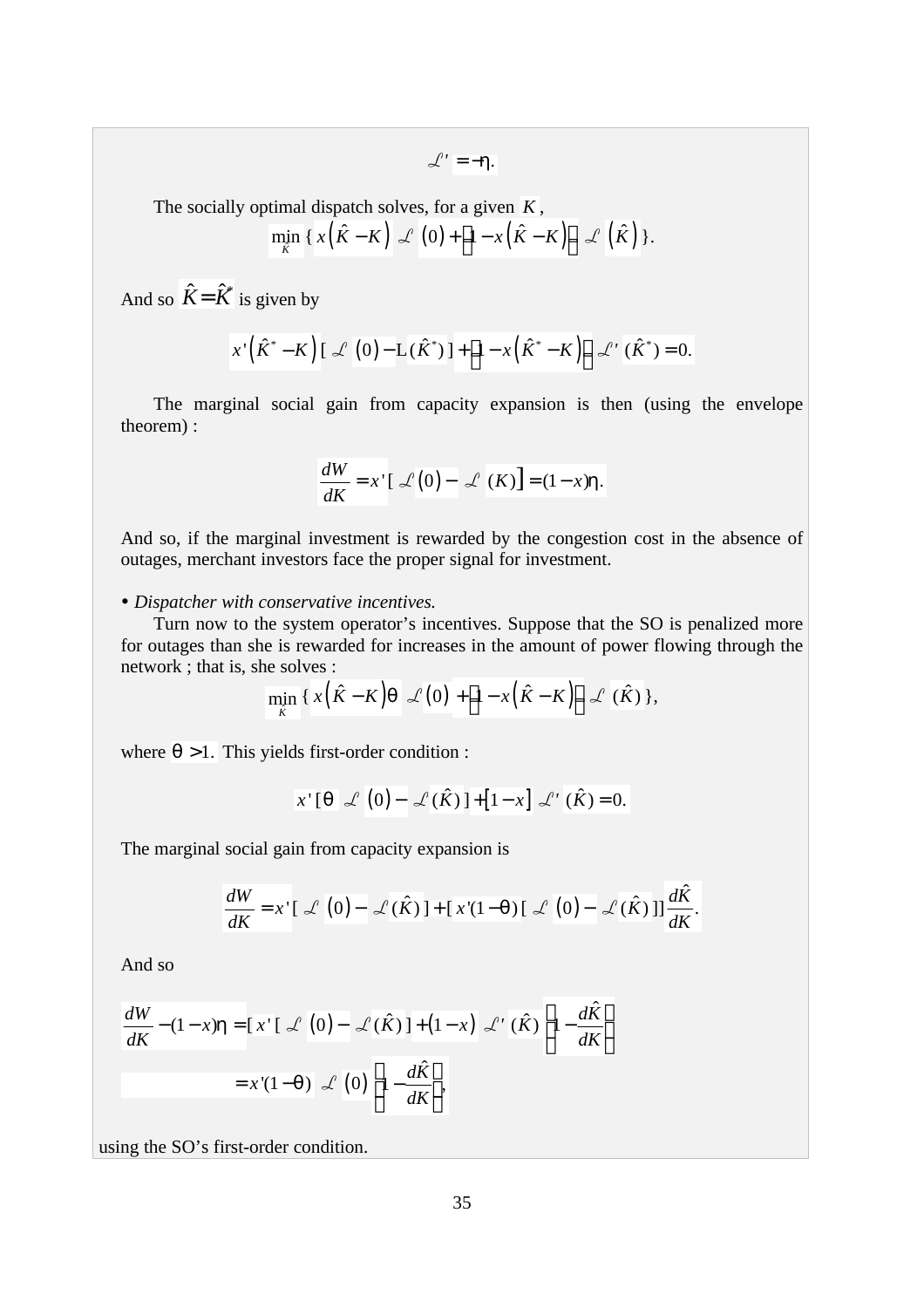Next, rewrite the SO's optimization program as the choice of a risk factor  $\Delta = \hat{K} - K$ :

$$
\min_{\hat{K}} \left\{ x(\Delta) \mathbf{q} \right| \mathcal{L} \left(0\right) + \left[1 - x(\Delta)\right] \mathcal{L} \left( K + \Delta \right) \right\}.
$$

The cross-partial derivative of the minimand with respect to *K* and  $\Delta$  is positive as  $\mathcal{L}$  " > 0, and so, by a revealed preference argument,  $\Delta$  is decreasing in  $K$ , or :

$$
\frac{d\hat{K}}{dK} < 1.
$$

In words, the system operator takes less risk as *K* increases, because the marginal gain from increased throughflow decreases. We therefore conclude that

$$
\frac{dW}{dK} < (1-x)\mathbf{h},
$$

and so congestion rent payments over-incentivize merchant investors. In a sense, the SO's conservative behavior implies that insufficient use will be made of the added capacity and so the shadow price of the link overstates the value of additional capacity.

This result shows that one cannot analyze merchant investment (or, for that matter, the incentives of a Tranco company not responsible for dispatching) without considering the system operator's incentives.

#### *Moral hazard in teams : general considerations*

At an abstract level, one can view transmission owners and the SO as a team (in the sense of Holmström 1982) jointly delivering an output –state-contingent power– to the final consumers. A general principle is that proper incentives require that each member of the team be made residual claimant for the team performance. So for example each member of a *n*member team should receive \$1 when the team's profit increases by \$1 (third parties must act as « budget breakers » to bring the missing  $\$(n-1)$ ).

Here, the performance of the team is not a profit, but rather (minus) the social loss  $x \mathcal{L}(0) + [1 - x] \mathcal{L}(\hat{K})$ ,

and the members of the team are the SO and the transmission owners. Making each residual claimant is however very costly for two reasons :

ü Adverse selection : fortuitous improvements in performance give rise to *n* rents.

• Collusion : relatedly, the members of the team have an incentive to collude. Suppose for example that a merchant investor has a marginal project that costs as much as the marginal reduction of redispatching cost it brings about. While this merchant investor is indifferent as to whether to implement the project, the other participants (SO, other transmission owners) each costlessly receive the value of this reduction in redispatching cost if he implements it. They therefore have incentives to bribe him into investing. More generally, collusion will induce investments whose cost vastly exceed their social benefit.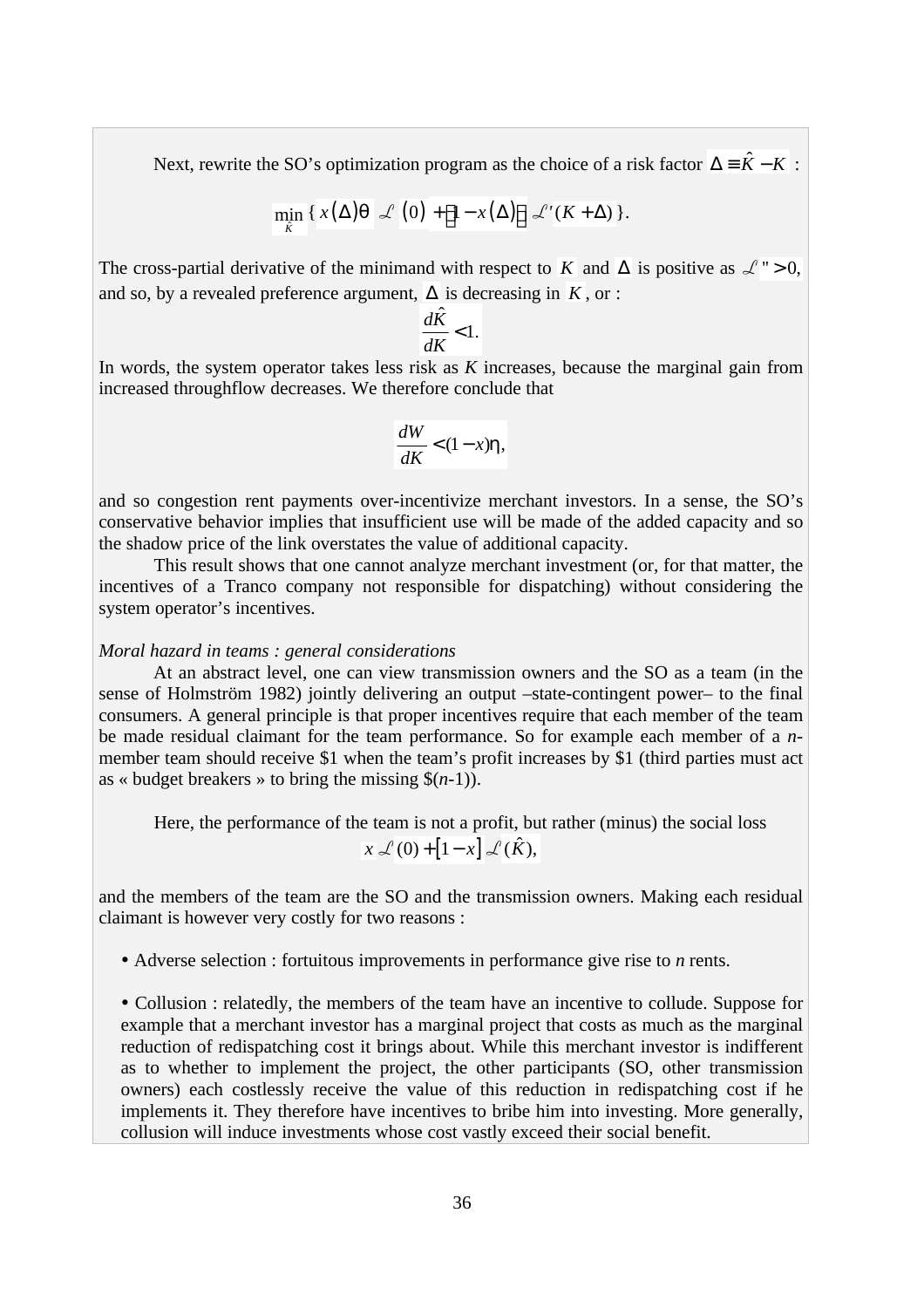To avoid or alleviate these problems, one can make each member accountable for only a fraction of the social benefit. But this policy creates moral hazard. For example, the SO has reduced incentives to dispacth properly (for example, x increases for a given  $\hat{K}$ ) and transmission owners have reduced incentives for maintenance.

#### g) *Defining and allocating rights with loop flows*

 $\overline{a}$ 

Loop flow introduces additional practical complications. First, how does one define the "capacity" created by new investment and the associated financial rights that go along with the new capacity and a network with three or more nodes and associated loop flows? Second, full or partial outages of one link may affect the effective capacity and nodal prices on other links and at other nodes in less straightforward ways than in the two-node case, especially when there are multiple owners.<sup>24</sup> And as is now well-known, an addition of capacity may have negative social value and even in the absence of system operator discretion, the increase in a link's capacity is unrelated to the system's increased capacity. Finally, and more crucially, small investments may no longer be "marginal".

With a two-node network or a radial network with multiple generation nodes but without loop flow, transmission rights (whether physical or financial) are naturally conceptualised as "link-based" rights reflecting the capacity of each link. When there are more than two nodes and loop flow, then there are at least two ways of introducing financial rights (Joskow and Tirole 2000, pp. 478-479). One approach is to use "link-based" rights (Oren et. al. 1995) which are rights associated with each transmission line on the network and, in the case of financial rights, paying a dividend equal to the shadow price of the congestion on each line. The other approach proposed by Hogan (1992) is to specify point-to-point financial rights from each injection node

<sup>&</sup>lt;sup>24</sup> For example, there are simultaneous import limitations into California that depend on the availability of links from the Southwest to Southern California, the Northwest to California, and the operating generating capacity inside California. These limits are presently managed administratively with "nomograms" that define the curtailments that are triggered when the constraints are binding.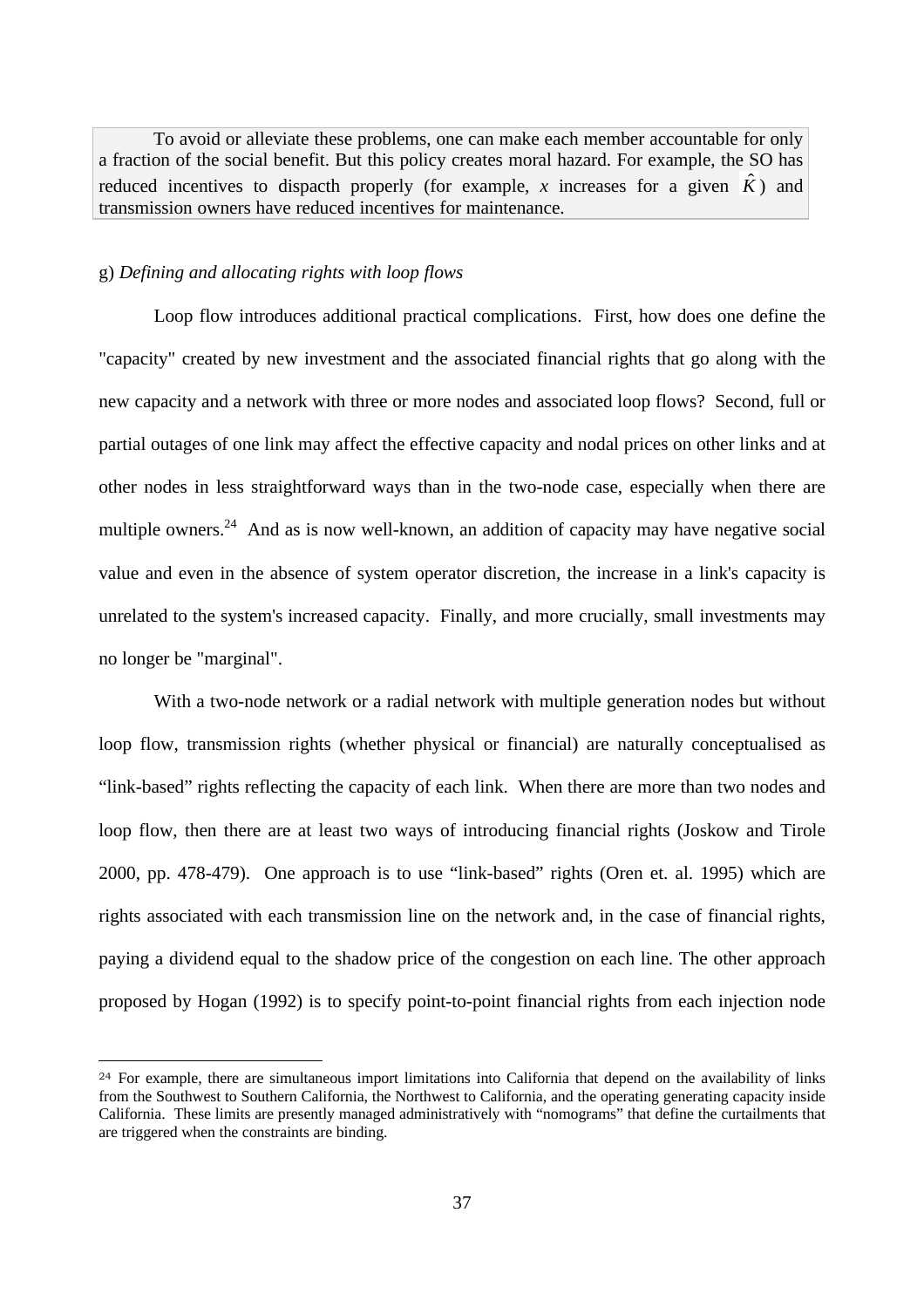to each receipt node on the network, with the rights paying a dividend (which could be negative) equal to the difference in nodal prices at the two nodes due to congestion. We will focus on point- to- point financial rights here since they are being used in several areas of the U.S. and appear to be the favored approach in the FERC's SMD rules. Moreover, in theory the values of point-to-point rights internalise network externalities associated with loop flow since they reflect the shadow prices on all lines affected by an injection at one node and an equivalent withdrawal at another node. The shadow price on a particular transmission link, however, does not reflect the social value of the link to the network overall.

For the general case of a multi-node network with loop flow, Hogan (1992) envisions that point-to-point transmission rights will be defined and allocated through a process in which a set of all feasible (i.e., consistent with the transmission network) *physical* combinations of bilateral contracts between injection and receipt points is first calculated. The process of defining the feasible set must be conducted by the SO by performing a large set of simulations of the use of the network under various supply and demand conditions and contingencies (e.g. line outages) using load flow models. The process envisioned for defining the feasible set appears to be purely physical in the sense that the SO does not rely on prices or other valuation procedures to define the set of feasible rights. A second process (e.g. grandfathered allocations to incumbents, auctions, bilateral trading) is then used to define the specific combination of rights/capacities from within (or on the frontier of) the feasible set that will be allocated initially to generators, marketers and/or load serving entities. Once a specific combination of feasible transmission rights is defined and allocated they become the property of the holders. These rights may then be traded in secondary markets.

Investments in new transmission capacity are translated into *incremental* transmission rights through the effects these investments have on *shifting* the initial frontier of the set of all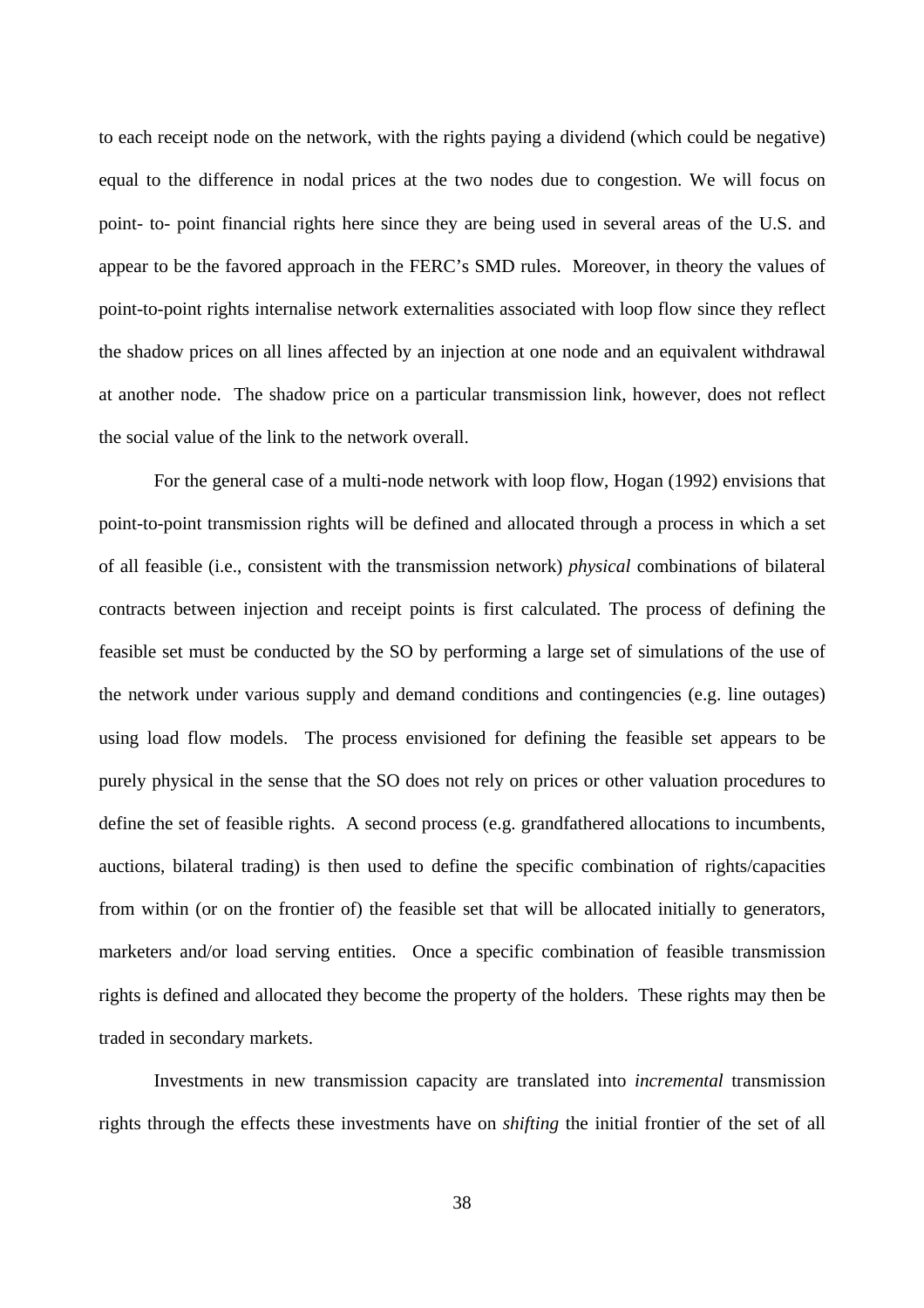feasible bilateral transactions and the associated configurations of point-to-point capacities/rights. The literature generally assumes (a) that the initial feasible set and shifts in its frontier are well defined in the sense that there is no uncertainty about the relevant parameters of the feasible set, (b) that the feasible set does not itself vary with exogenous random variables, and (c) that the shifts in the frontier of the feasible set do not make any rights/capacity combinations that were previously in the feasible set infeasible, post investment, or else that efficient trading arrangements are in place that ensure reallocations to ensure feasibility.

There are both practical and theoretical issues that may undermine these assumptions. As we have already discussed, the feasible set of bilateral schedules that can be accommodated without causing congestion and the associated transmission capacities and accompanying rights depend on exogenous environmental parameters. While this fact literally contradicts assumption b) above, the existing theory can straightforwardly be extended in the usual manner by allocating *state-contingent rights*, as long as the contingencies can be described (temperature, output of specific generators that affect contingency limits, conditions in interconnected control areas, etc.). The drawback of this extension is that the large number of potential contingencies that are relevant for defining and implementing the feasibility requirement call for a large number of state-contingent rights, with the concomitant problems that these create: large transaction costs, thinness and market power in the secondary markets for these rights.

Assumption a) can also be questioned. In particular, system operators have substantial discretion on defining and implementing security constraints, affecting the actual power flows on the network in real time, and random line outages. Moreover, for complex networks the physical feasibility evaluation necessary to define the numerous potential configurations of transmission rights that are simultaneously feasible and the incremental configurations of transmission rights created by new investments involves many discretionary assumptions and is likely to be based on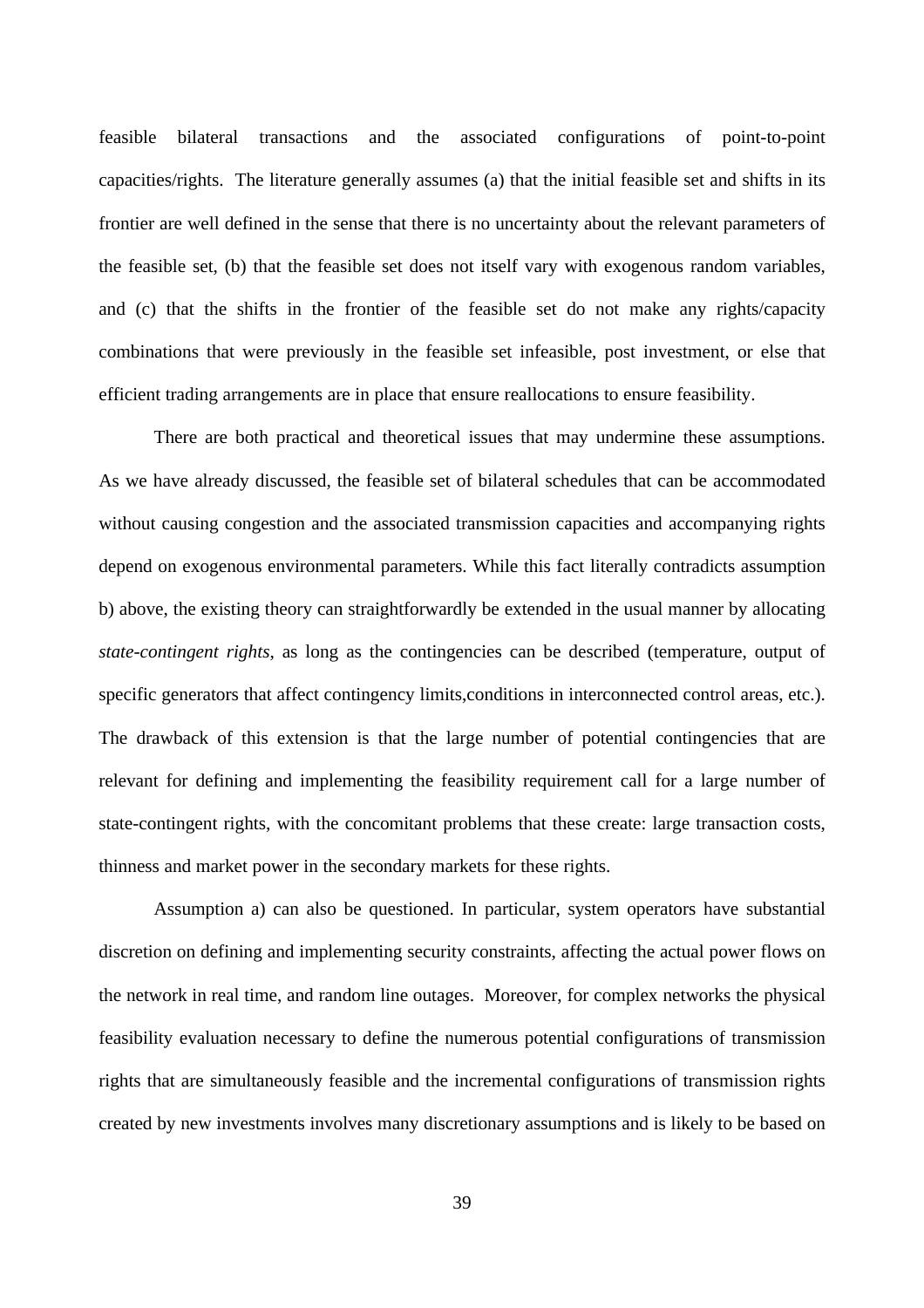DC-load flow models that are approximations to real networks, are subject to SO discretion and may not be especially good approximations under stressed conditions when losses are significant and contingency constraints binding. These are the conditions when transmission rights are likely to be especially valuable. What is modeled as being feasible and what is feasible in actual operations can differ, especially when reactive power and voltage constraints are important.

It should be clear that the merchant transmission model cannot operate "as if by an invisible hand," since some *de facto* regulatory authority must have the ability accurately to simulate load flows on the network, apply contingency criteria, define feasible sets and changes in feasible sets associated with transmission investments, and ensure that rights allocations are consistent with feasibility under numerous contingencies.

Let us finally come to assumption c). It is clear that, except in radial networks, the expansion of the network both creates new feasible allocations and makes some initially feasible allocations infeasible. So, in general, the expansion may infringe on existing property rights. This problem has been recognized in the academic literature, though not very clearly in the policy arena, and it has been proposed that the merchant investor building a new line leave existing property rights intact, which in general requires the merchant investor to compensate for the loss of property rights by buying existing ones and turning them back to initial owners who were expropriated. These issues are illustrated in the box below.

#### *Network expansions and infringements on point-to-point financial rights*

The most elegant explanation of how the contract network framework can be applied in practice to a simple network with loop flow is provided by Bushnell and Stoft (1997), and we follow their presentation very closely here. Figure 3 depicts the standard simple three-node network. There is generation in the North, generation in the South and demand in the East. The transmission lines connecting these nodes have capacities  $K_{NE}$ ,  $K_{SE}$  and  $K_{NS}$  respectively as depicted in Figure 3.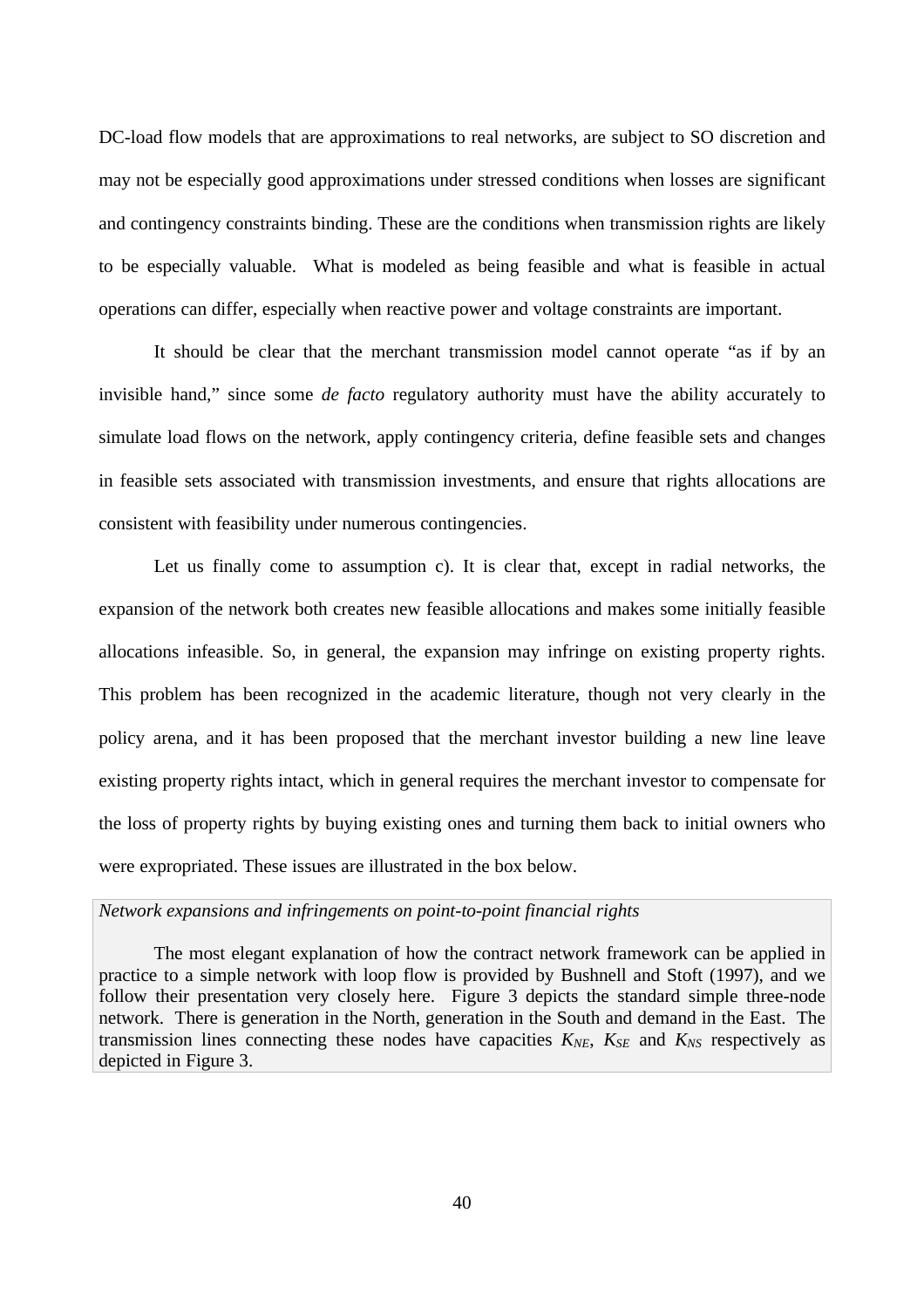

feasible set is depicted as the hatched area in Figure 4 (equivalent to Figure 2 is Bushnell and Stoft 1997). The dispatch of the system and the allocation of point-to-point transmission rights must lie within this feasible set.

Accommodating investment into this framework is tricky because grid expansions can both make

<sup>&</sup>lt;sup>25</sup> In what follows, the  $K_{NS}$  is assumed to be small relative to  $K_{NE}$  and  $K_{SE}$ . The capacities  $K_{SE}$  and  $K_{SE}$  do not have to be equal, but the examples in Bushnell and Stoft (1997) assume that they are and we will follow that assumption in the graphical presentation here.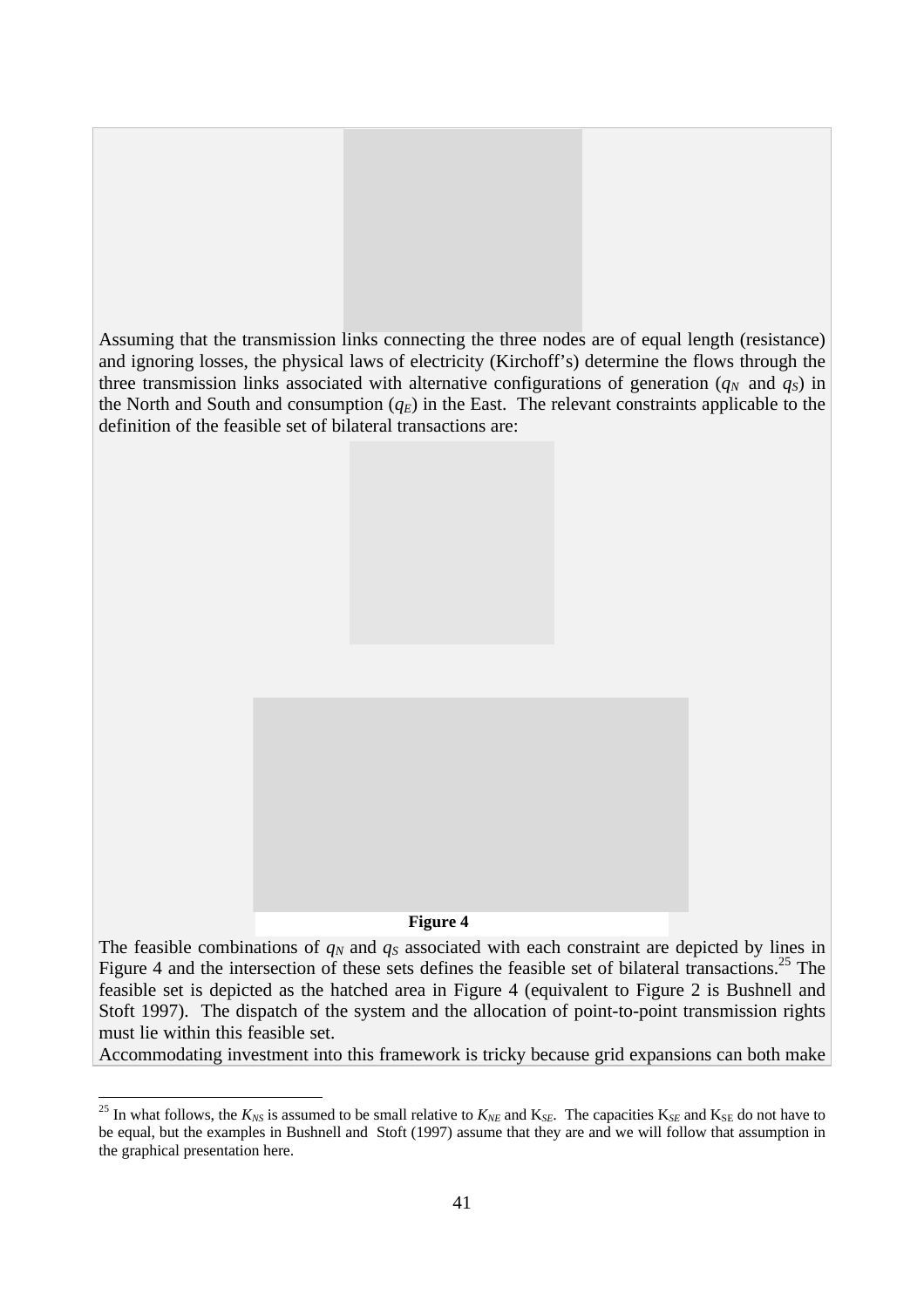combinations of  $q_N$  and  $q_S$  and associated point-to-point rights feasible that were not previously feasible and make some combinations of  $q_N$  and  $q_S$  and associated point-to-point rights that were feasible pre-investment, infeasible post-investment. To see this, it is again useful to follow Bushnell and Stoft (1997) and start with a radial network that does not have a link connecting the North and the South, and, accordingly, no loop flow. A radial network of this type is depicted in Figure 5.

For this network, the feasible set is very simple to define. It satisfies:

$$
q_N \leq \mathbf{K}_{NE}
$$
  
\n
$$
q_S \leq \mathbf{K}_{SE}
$$
  
\n
$$
q_N + q_S = q_E.
$$

Generation at each node can is limited only by the capacity of the link connecting it to the demand node. The feasible set of bilateral transactions for this radial network is depicted as the hatched area in Figure 6. Figure 6 also depicts a hypothetical optimal dispatch consistent with generation in the North being less costly than generation in the South, but limited transmission capacity from North to East requires some more expensive generation from the South to be dispatched to clear the market.<sup>20</sup> The marginal cost of the expensive generation that clears the market would also determine the market clearing price in the East.

Now let's consider adding to this radial network a third link between North and South to create the three-node network with loop flow depicted in Figure 3. The changes in the feasible set resulting from this investment are displayed in Figure 7.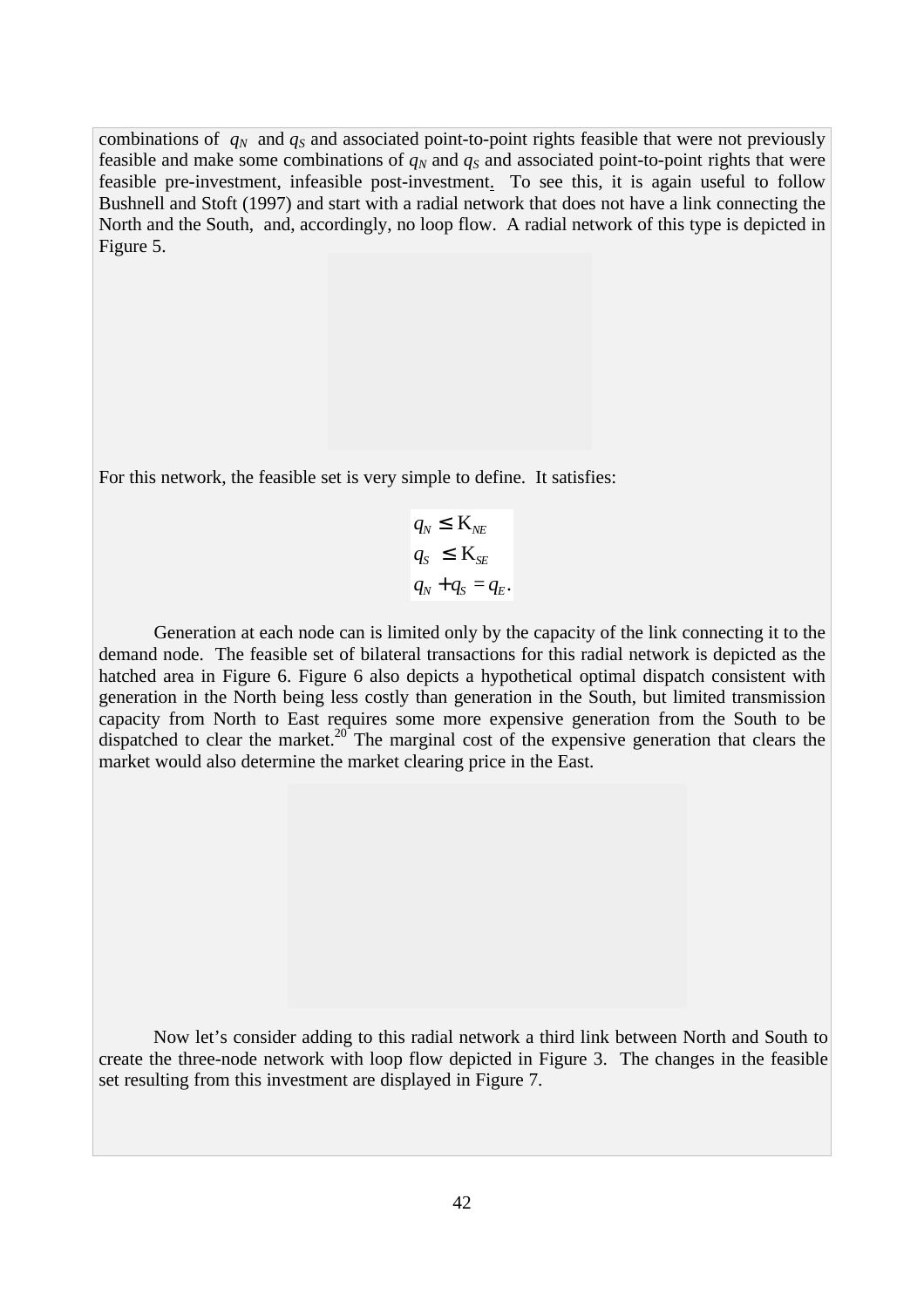(This figure is equivalent to Figure 4 in Bushnell and Stoft 1997.) Some allocations that were previously feasible are now infeasible and some allocations that were not previously feasible are now feasible. In particular, the initial optimal dispatch is no longer feasible. In order to go forward with the new line, the investor would (effectively) have to buy back sufficient rights from those who hold them initially to restore feasibility (or as in Bushnell and Stoft require the investor to take rights that have negative values and require payments rather than receiving dividends to restore feasibility). An efficient economic transmission rights reallocation process must complement any physical analysis of the effect of a transmission investment on the feasibility of the existing allocation of rights. If the SO were to take the allocation of existing rights as fixed when performing a feasibility test, the set of investments that satisfy the constraint that no existing right will be made infeasible will lead to a set of allowable investments that is much smaller than the set of investments that increase social welfare. With such an efficient reallocation mechanism in place, Bushnell and Stoft show that that it will be most profitable for the investor to acquire rights that lead to an allocation equal to the most efficient dispatch given the constraints associated with the new investment and associated network topology. Using their numerical assumptions, the new efficient dispatch and allocation of point-to-point financial rights would be the point depicted in Figure 7 that involves less (cheap) generation in the North and more (expensive) generation in the South than was the case without the new link. The new link is therefore inefficient and should not be built and, indeed, Bushnell and Stoft show that the obligation of the investor to restore feasibility will make this investment unprofitable for a merchant investor under these assumptions.

This naturally raises the question of why transmission links such as the one between North and South that cause loop flow are so common. One reason might be that the post-investment optimal dispatch lies in the new feasible region, allowing increased production from the cheap generator in the North. This could be the case, for example, when demand is high and the optimal dispatch for the radial network is further to the right in on the  $K_{NE}$  constraint in Figure 7, involving more generation from (expensive) South. The new link would then have the effect of increasing the feasible (cheap) supplies from North and reducing the (expensive) supplies from South to balance supply and (higher) demand, by effectively increasing the capacity from North to East via South. But, this situation requires that it is less costly to invest in transmission capacity to increase supplies from the North over an indirect path (North to South to East) than simply to increase the capacity of the direct link from North to node East.

If the new link does not move the efficient dispatch into the new areas of the feasible set,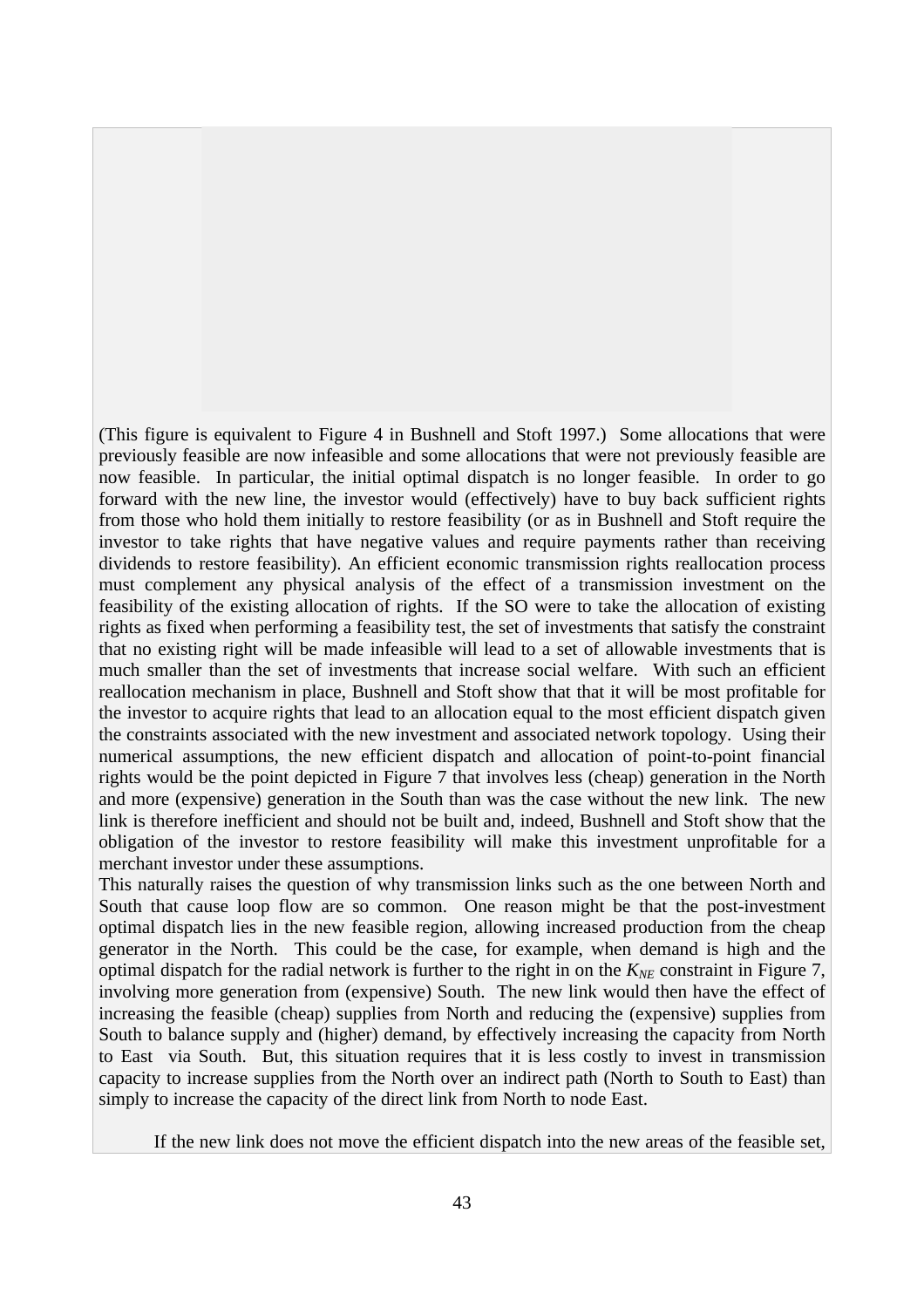the third link between generation nodes in the standard three-node network reduces social welfare because it is a binding constraint on low-cost generation schedules which would otherwise be accommodated without congestion on the direct links between each generation node and the demand node. This link only makes sense when we recognize that one of the other links may fail and the third link provides an alternative path for delivering supplies to satisfy demand (Joskow and Tirole 2000, p. 477). So, this link will have negative value under some contingencies and positive value under others. Adding the link will reduce the feasible capacity from at least one node to another under some contingencies and increase it under others.<sup>21</sup>

We can see this by extending the Bushnell and Stoft's (1997) examples to take account of line outages. Let's go back to the radial network depicted in Figure 5. Assume now that that the capacity of the link from North to East is reduced as a consequence of equipment failures or other contingencies; assume that the capacity is cut by 1/3. The new feasible set is depicted in Figure 8.

The new optimal dispatch involves less cheap generation and more expensive generation and increases total generation costs. Now we consider the effects of adding a link between North and South. The new feasible set (under the condition that capacity on the link between North and East has been cut by a third) is depicted in Figure 9.

As before, adding a line that causes loop flow makes some allocations that were previously feasible now infeasible and others that were previously infeasible are now feasible. As portrayed in Figure 9, the link in this case makes it possible to increase generation at (cheap) North and reducing generation and (expensive) South . Accordingly, the third link will reduce generation costs (and perhaps reduce the probability that demand will have to be shed to balance supply and demand) when there are transmission line outages of the type examined here. Whether it is an efficient investment will depend on the benefits of the link during contingencies like these (and others when it is valuable), the costs of the link during conditions when it is not "needed" and leads to an inefficient dispatch, and the cost of the investment. However, it is not clear whether or how the number and allocation of *non-contingent* transmission rights can be defined to capture the varying valuations of a transmission investment under the many contingencies that characterize real electric power networks and provide the right incentives to support efficient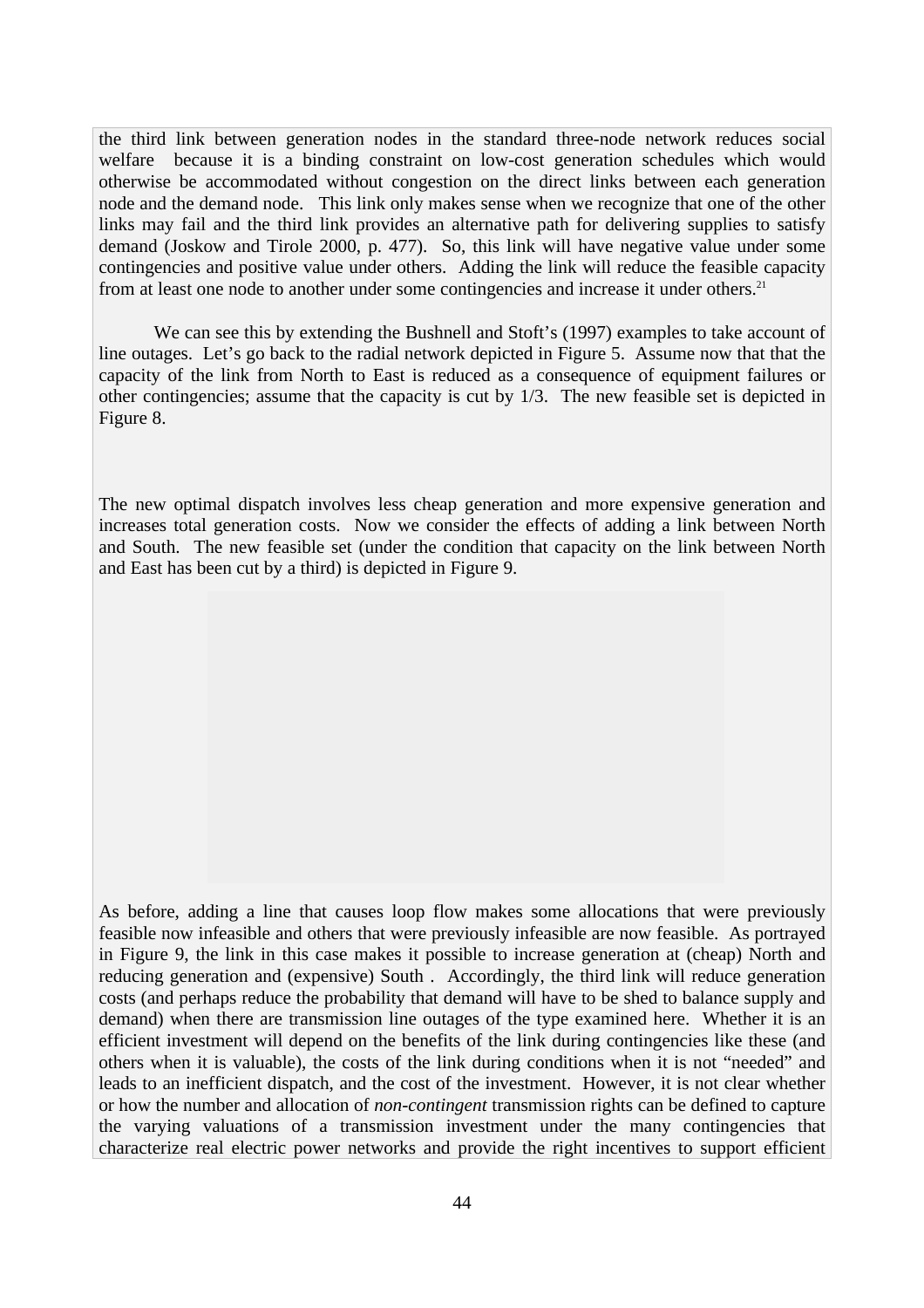investments. Moreover, for any mechanism like this to work well a liquid competitive secondary market for rights would have to exist to make it possible for investors to easily buy and sell rights at their competitive market values to restore feasibility and to allow welfare enhancing investments to go forward.

The success of any property-based system in attracting efficient levels of investment depends on the ability to define and enforce clear and consistent property rights. This appears to be an especially challenging problem on an electric power network with loop flow where the feasible set of property rights and their efficient allocation (i.e. not just their value) are contingent on changing supply and demand conditions, the application of contingency constraints by the system operator,  $^{22}$  and their interaction with new investments.

#### g) *Forward markets and commitment*

As we have seen, merchant investment is most appropriate for new investments. Constructing a new line, however, involves both a long lead time and substantial uncertainty as to the availability of a crucial input, namely the various authorizations needed to build the line, and as to the nodal prices of electricity in the distant future. This gives rise to three concerns:

• *Availabiltiy of financing*.

 $\overline{a}$ 

Merchant investment is a high-powered-incentives activity. Merchants thus bear a substantial long-term risk. To obtain financing, they probably will want to unload a good part of this risk.<sup>26</sup> One technique for doing so consists in entering financial arrangements with generators and loadserving entities. The latter then still face energy price risk as well as (if this transmission project cannot be brought to completion) counterparty risk. In principle, some insurance should also be supplied by non-stakeholders. For reasons that have received insufficient attention in economic theory, such long-term forward markets are usually poorly developed, though. This fact can make it hard for merchant investors to raise financing.

• *Credibility vis-à-vis projects with shorter lead times*.

<sup>&</sup>lt;sup>26</sup> For theoretical foundations for the desirability of this unloading, see Holmström-Tirole (2000).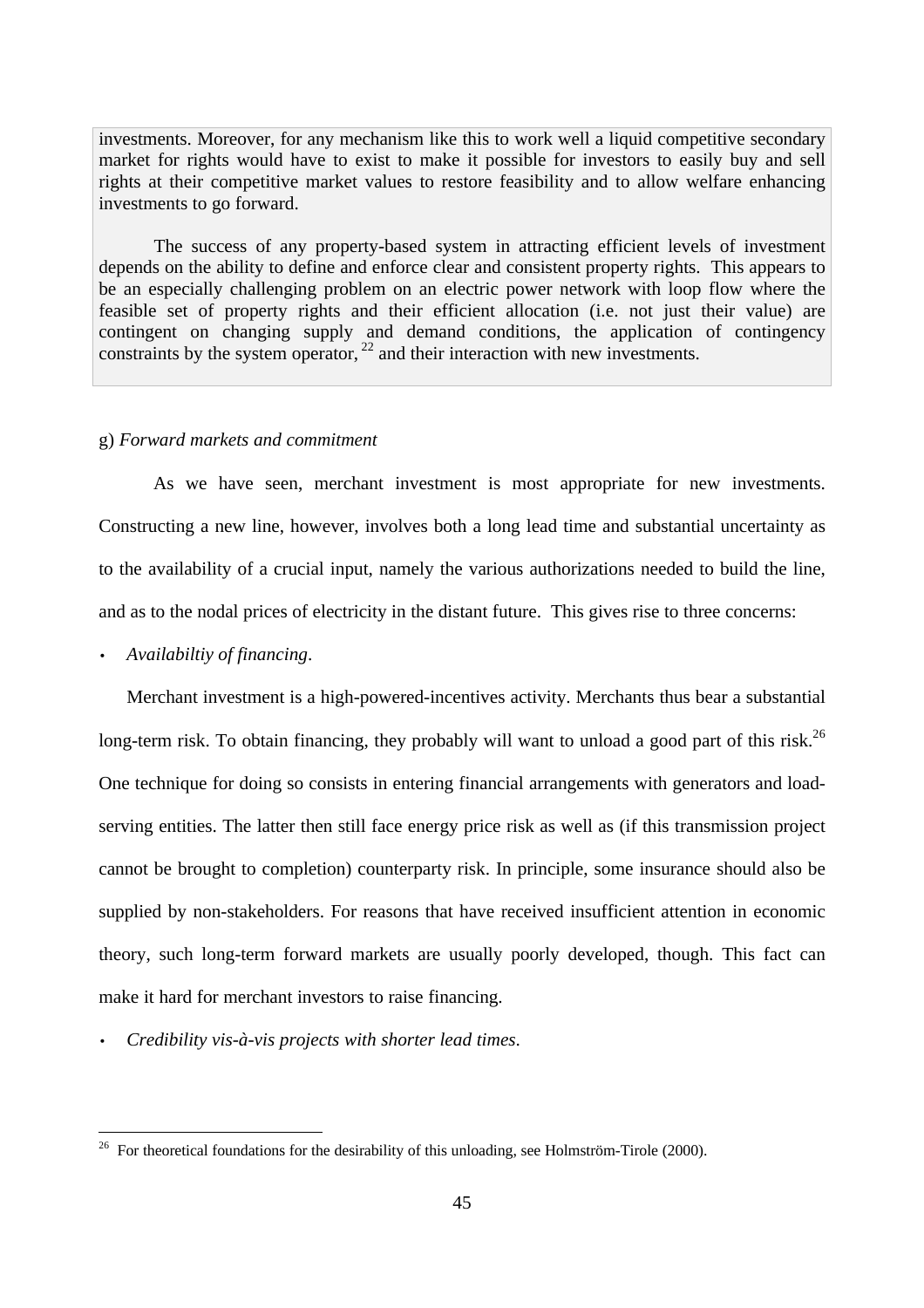Transmission projects compete with generation ones. Suppose for instance that a merchant investor plans to invest in a new North-South line, whose construction will take about 10 years, and faces a rival generation project in the South, that takes only 2 years to build. There is room for only one of these two alternative ways of reducing the price wedge between North and South. The merchant investor is at a strategic disadvantage even if his project is socially more valuable. If most of the costs involved in building a new line are sunk after the first two years, then the merchant investor is likely to cancel his project if the new generation plant in the South is built. Knowing this, the generator may well try to use his short-term investment period to preempt the transmission project, and this even if the merchant investor has announced his intention and has started work on this project. $27$ 

#### • *Regulatory uncertainty and opportunism*.

 $\overline{a}$ 

Government and regulators have substantial discretion over the profitability of energy projects. In the case of the construction of a new line, they will first affect the probability that the company receives the authorizations needed to build it. And, once it is built, the choice of rating paradigm (which determines the number of rights allocated to the merchant), the imposition of energy price caps, the definition of incentives for the System Operator (see (f) above), the buildup of parallel lines under different incentives (e.g., by a Transco regulated under cost-of-service and aiming at reducing nodal price differences or market power in the South) all impact the merchant investor's long-term return.

While this commitment problem exists for all investments, it is partially mitigated on the short end by institutional factors (short-term stability of the regulatory environment, 5-year regulatory commitments, …) and by the current regulators' reputation concerns. But long-term commitments are less desirable and administrations change. This is why long term investments

<sup>27</sup> Such timing issues are of course not specific to transmission investments. But the latter are particular vulnerable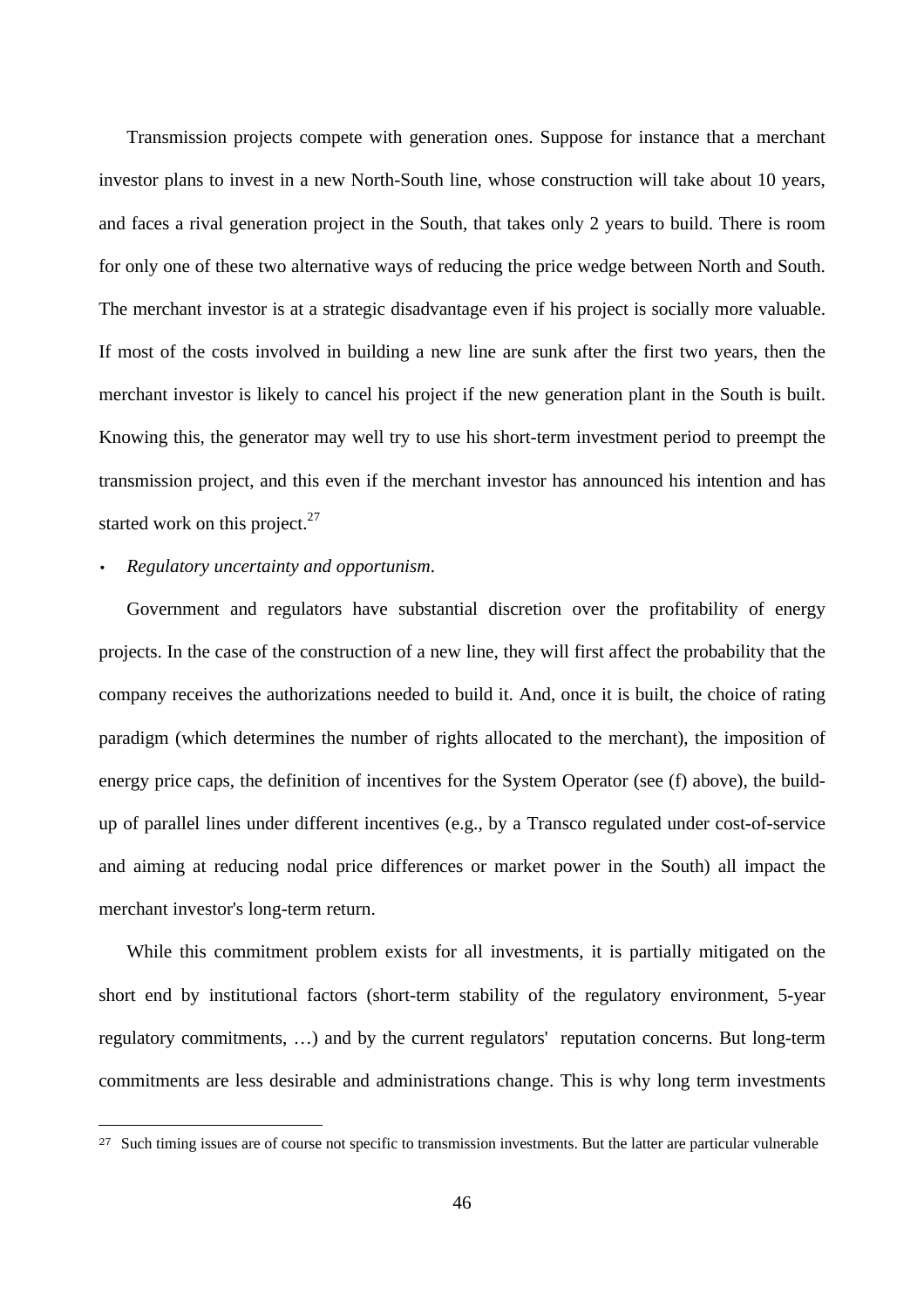whose payoffs are heavily dependent on government policies are often performed either by a State-owned enterprise or by a utility under some cost-of-service scheme, but not by a private company under a high-powered incentive scheme. $^{28}$ 

### **4. Regulated transmission company**

It is quite clear that a pure merchant transmission model could lead to potentially serious inefficiencies as a consequence of a number of significant market imperfections that are likely to be created by the economic attributes inherent in transmission investment and associated network effects. Of course, most real markets are characterized by at least some imperfections. Why should such market imperfections be of particular concern with regard to transmission investment? We believe that there are at least two sets of reasons why these potential market imperfections should be of concern. First, there is an unusual combination of imperfections associated with economies of scale, scarce transmission corridors, network deepening investments, missing markets, non-price rationing, definitions of credible property rights, and generator market power together suggest that transmission investment is less likely to be conducive to efficient governance by market mechanisms than is the case for most unregulated markets; the imperfections are attributes that are typically used as justifications for regulated "natural monopoly." Second, the experience with liberalized power markets to date suggests that performance of these markets deteriorates significantly when there is even a small degree of under-investment in transmission and generation investment. Because electricity is non-storable, is characterized by very inelastic short run demand, and the associated markets operate subject to physical and reliability constraints that are difficult to fully capture in prices determined in

to preemption strategies due to their long lead time.

<sup>&</sup>lt;sup>28</sup> Unless legal protection against expropriation may be supplied by the court system, which requires that expropriation take blatant, rather than subtle forms.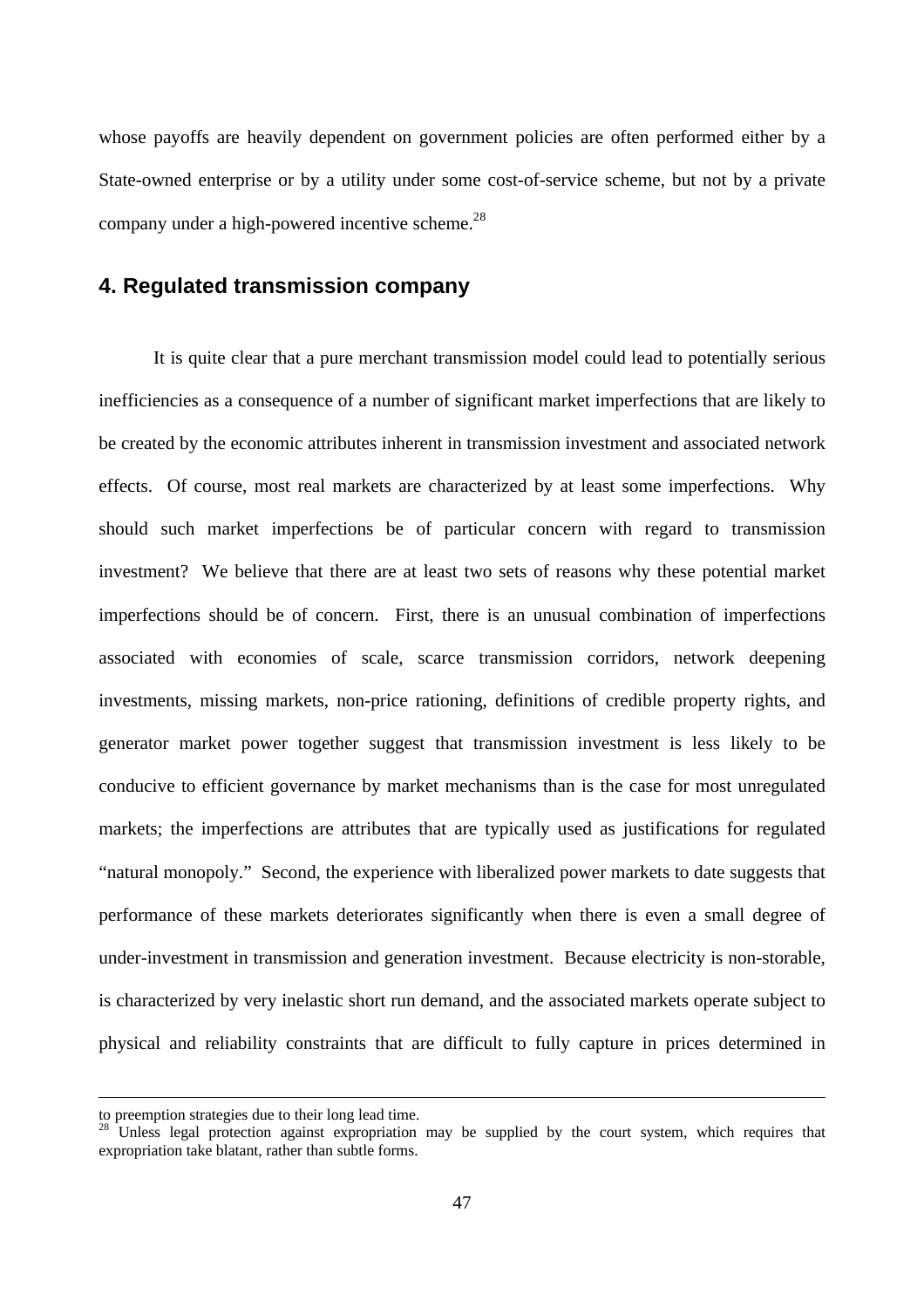market clearing processes, a small amount of under-investment can have a large impact on congestion and market prices, significantly increase market power problems, and increase the need to use non-price administrative mechanisms to balance supply and demand in real time when markets cannot clear fast enough to do so or market power mitigation mechanisms kick in. On the other hand, when there is little congestion abundant capacity competitive power markets appear to work quite well. Accordingly, the social costs of equivalent amounts under-investment and over-investment in transmission are likely to be asymmetrical; the social costs of too little are higher than the social costs of too much.

There are two alternatives to a pure merchant investment framework for governing transmission investment. The first is to rely on regulated monopoly Transcos (as in England and Wales, Spain and a number of other countries)<sup>29</sup> to be responsible for transmission investment.<sup>30</sup> The second is to have a system in which both merchant investments and regulated investments are accommodated as in Australia, somehow combining the merchant and regulatory governance framework (hopefully) in a complementary fashion.<sup>31</sup> Of course, designing a perfect regulatory (or combined) system is not possible either. In the end, to choose between alternative institutional frameworks one must compare the likely costs of the imperfections of each to determine what is the best that we can do in an imperfect world.

 $\overline{a}$ 

.

<sup>&</sup>lt;sup>29</sup> In England and Wales the National Grid Company (NGC) is and has been both the TO and the SO since privatization, but this reflects a decision by the regulator based on ongoing assessments of the costs and benefits of separating TO and SO function, rather than a legal requirement that these functions be integrated.

 $30$  One can't really avoid issues associated with regulating Transcos since all liberalized systems start with legacy transmission networks that have been subject to regulation historically and will continue to be subject to regulation for the foreseeable future.

 $31$  Regulators and politicians are often attracted to this alternative because it seems to make everyone happy; or you can have the best of both. We caution about jumping to such a conclusion. Mixing regulation and competition efficiently is very challenging and the experience with this model in Australia is not encouraging unless maximizing litigation is viewed as being socially valuable. A model that combines regulated and merchant transmission is likely to work best if some way can be found to distinguish between investment opportunities that are most conducive to a merchant model (e.g. DC lines between separate market areas with large differences in competitive power costs) and those that are most conducive to a Transco model (e.g. network deepening investments).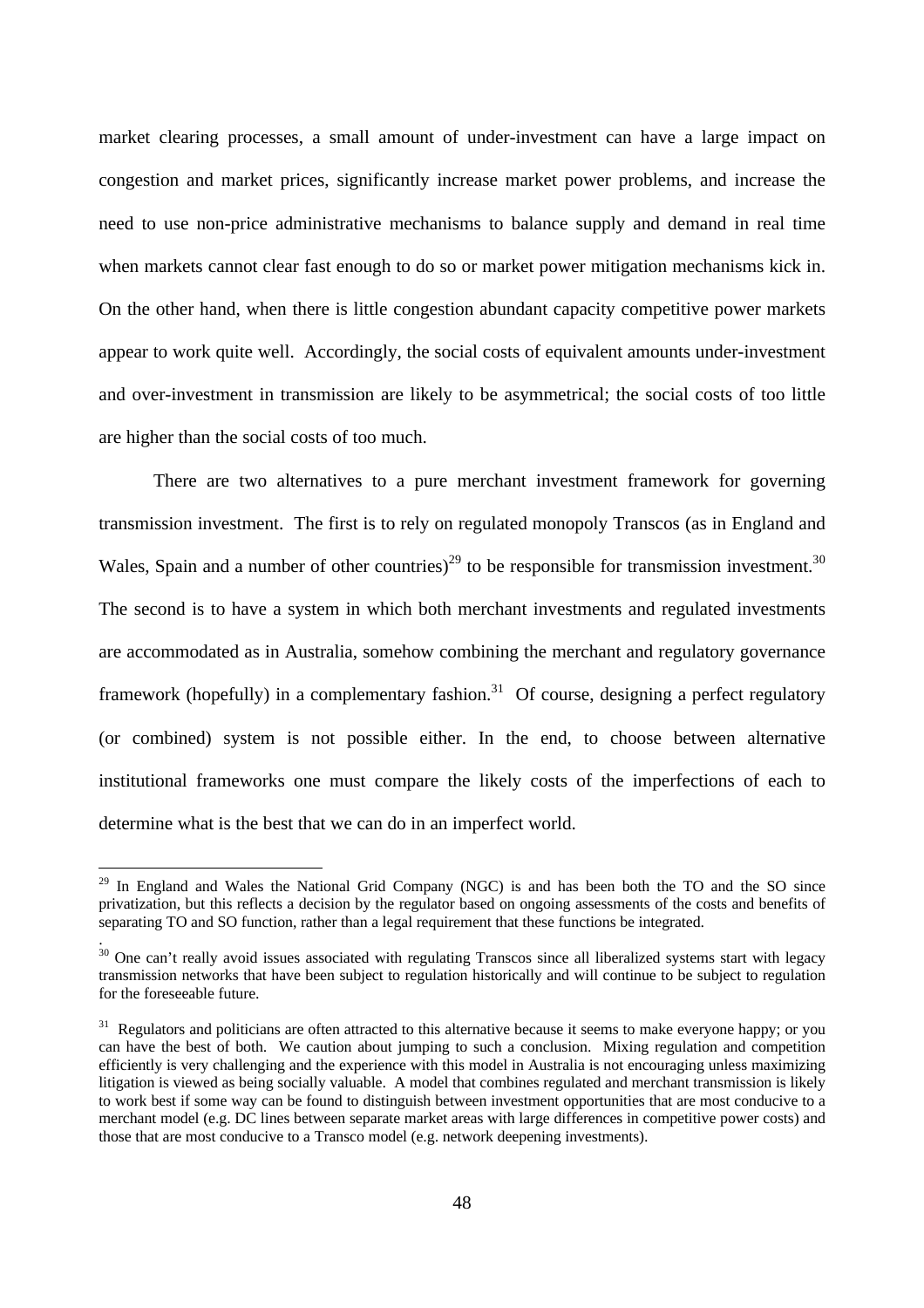There has been surprisingly little serious research done on the design of economic regulatory mechanisms for Transcos.<sup>32</sup> This is surprising if for no other reason that we have been regulating the operation of, investment in, and prices for transmission networks (as segments of regulated vertically integrated firms) for almost a century. Regulatory issues associated with transmission probably attracted so little attention because transmission costs (capital and direct operating) are a small fraction of the total bundled price of electricity (typically 3% to 8%), transmission investments were typically made by vertically integrated firms in conjunction with investments in new generating plants which were intended to run without being constrained by transmission congestion, there was the perception that at least within control areas congestion was not a serious problem,<sup>33</sup> and competitive power market performance problems created by transmission congestion were not an issue for regulated vertically integrated monopolies relying on cost-based dispatch rules and reliability protocols and rewarded with cost-based prices.

Nevertheless, we can draw on the extensive literature on regulatory mechanisms, and their application and associated performance in a variety of contexts (including electricity) to articulate what a good regulatory mechanism would look like and what its strengths and weaknesses are likely to be. We know from this literature that there are several issues that a good regulatory mechanism for Transcos will have to address. First, the regulatory mechanism must satisfy the constraint that the Transco can earn revenues that are at least high enough to cover its capital and operating costs. Second, the regulatory mechanism should provide incentives to the regulated firm to make efficient operating and investment decisions. Third, the

 $32$  Celebi (undated), Nasser (1997), Léautier (2000), and Vogelsang (2001).

<sup>&</sup>lt;sup>33</sup> On the other hand, the focus of vertically integrated utilities on their own control area facilities combined with biases toward owning generating plants rather than buying power from third-party suppliers in neighboring systems probably led to under-investment in transmission facilities connecting control areas and to some of the problems we now see with trans-border wholesale power trade in Europe and interregional trade in the U.S.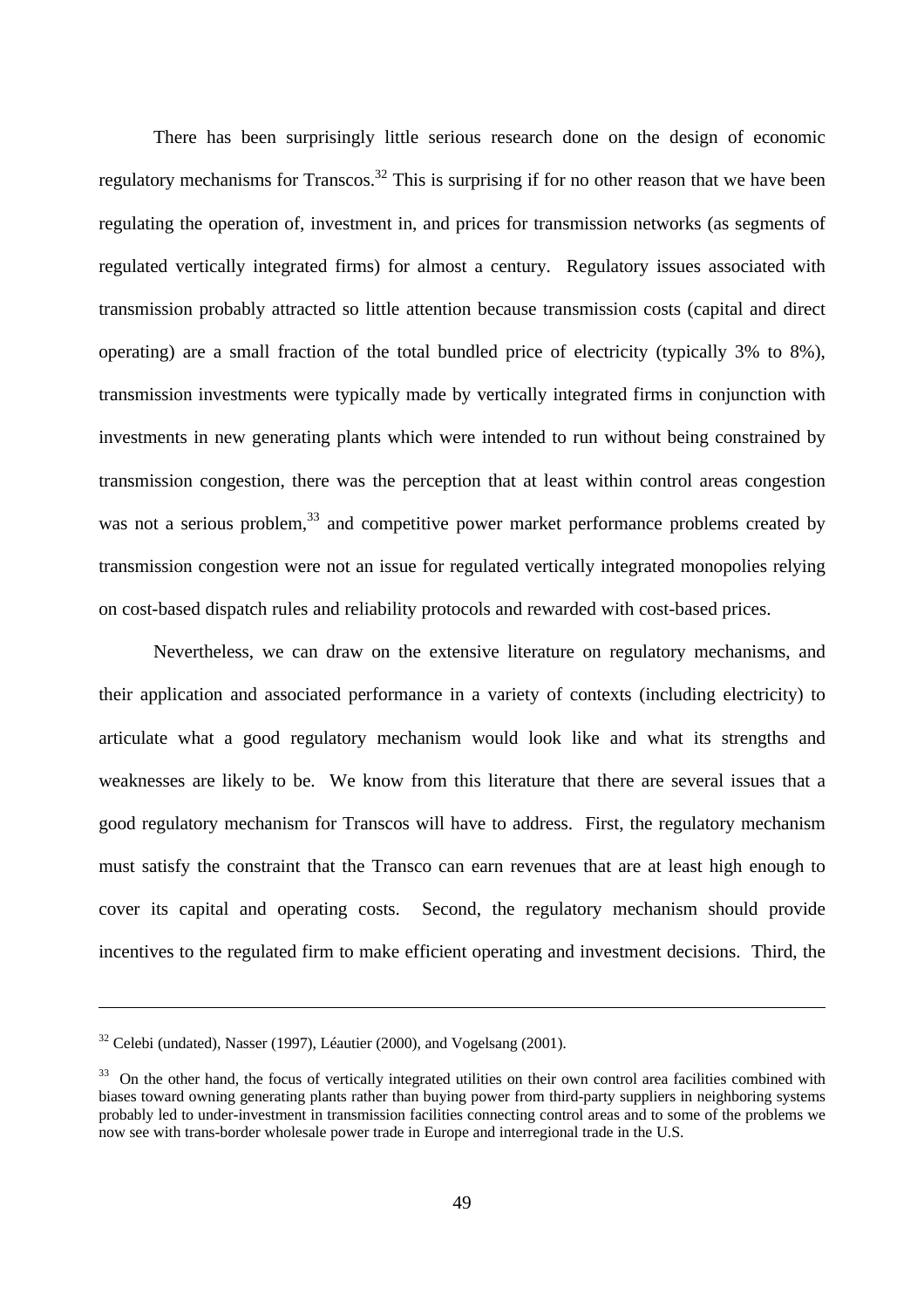regulatory will have imperfect information about the cost opportunities facing the firm and the value (demand) for the services it provides. The regulator can adopt various practices to improve the quality of its information, but it will never be perfect and, in general, the regulated firm will have superior information to that available to the regulator. Finally, this asymmetry of information available to the regulator and the regulated firm creates a tradeoff between providing good incentives to the regulated firm and providing it with enough revenue to recover its costs (rent extraction). Incentive regulation mechanisms are designed to make the best use of the information that the regulator does have to define an incentive regulatory mechanism that yields the most attractive tradeoff between incentives and rent extraction.<sup>34</sup>

In the merchant investment model, investors are compensated for their costs by receiving congestion rents (or by selling rights to others to receive those rents). For a regulated Transco, however, it is clear that one thing that we do not want to do is to adopt a regulatory mechanism through which the Transco's compensation varies directly with the congestion rents or merchandizing surplus  $(hK)$  associated with congestion on its network.<sup>35</sup> This will simply give the transmission owner the incentive to reduce transmission capacity to increase congestion prices. Accordingly, we rule out regulatory mechanisms that have the property that the Transco's compensation increases with congestion rents.

More appealing schemes attempt to confront the regulated Transco with some measure of the social gain or loss associated with its activity. For example, we want to reward the Transco for reducing congestion (efficiently) and penalize it for (inefficiently) increasing congestion costs. Nasser (1997) and Léautier (2000) propose a regulatory mechanism that is a direct application of Laffont and Tirole (1993). It assumes first, that the Transco is presented with a

<sup>&</sup>lt;sup>34</sup> See Laffont-Tirole (1993).

<sup>&</sup>lt;sup>35</sup> Unless it is just a credit toward covering the full cost, as in Chile.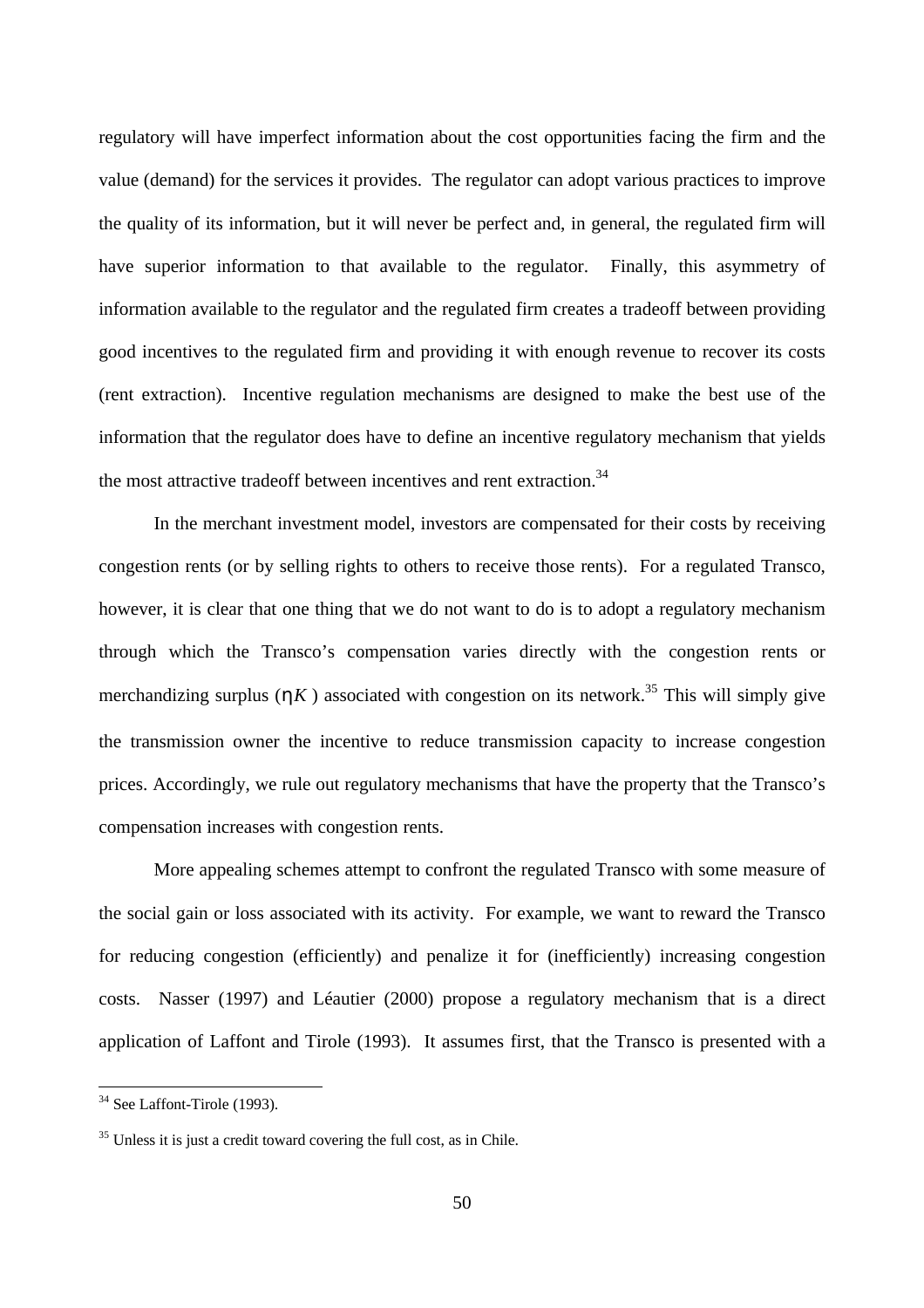menu of revenue sharing contracts that induces the firm to select the contract that provides it with the most (second-best) efficient combination of incentives to control the costs of maintaining and building transmission lines while allowing it to earn enough revenue to at least recover its costs, consistent with the regulator's information. This is complemented by a separate mechanism that provides incentives to the firm to invest in the optimal amount of transmission investment. This mechanism effectively involves placing the Transco at risk for all costs of congestion and any investment costs incurred to relieve it. The mechanism gives the Transco the incentive to minimize the sum of the expected costs of congestion, losses, operational changes and investment. This simple result depends on the applicability of Laffont and Tirole's (1993) dichotomy between the menu of contracts required to solve the rent/extraction efficient tradeoff and the provision of congestion management (including investment).

In a related contribution, Vogelsang (2001) proposes a Transco regulatory mechanism that relies on a two-part price cap. It is easiest to understand the proposal in the two-node case. The first part of the price cap contains a fixed fee charged to each load serving entity on the network (perhaps varying with the number of customers it serves). The second part of the price cap rewards the Transco based on the amount of power flowing over the transmission link. If the link is congested, the Transco can increase quantities by investing to increase transmission capacity. Total revenues from both components of the mechanism are subject to the price cap (set at a level to allow total cost recovery in expectation) and the Transco can choose the fixed fee and the usage fee subject to the overall cap. The Transco will set prices for usage high when there is congestion and low when there isn't, but must reduce the fixed fee to stay within the revenue cap. It is then profitable for the Transco to make investments to expand transmission if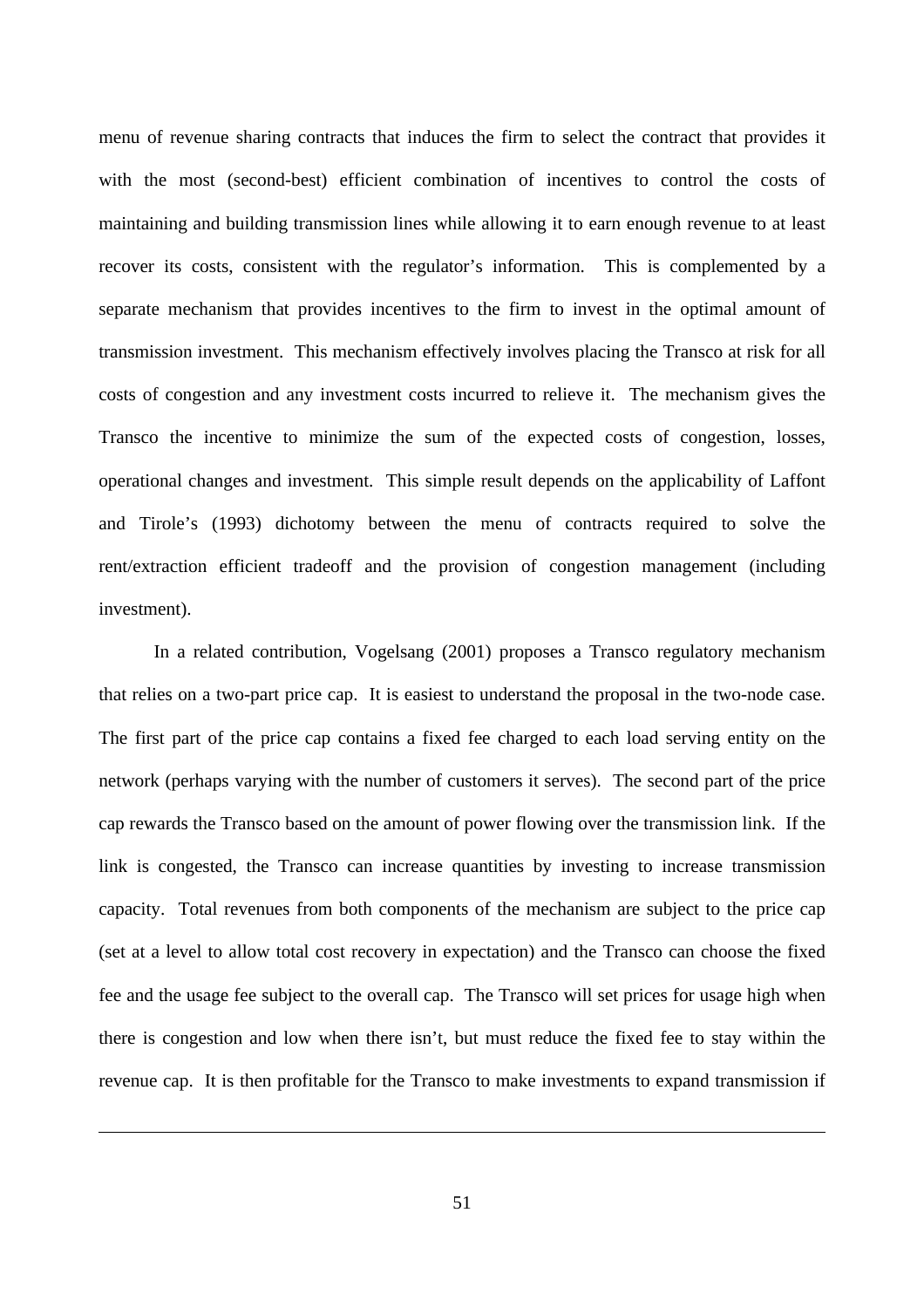the reduction in congestion costs is greater than the cost of the investment. The properties of price cap mechanisms like this one depend on choosing the correct weights, which may be especially challenging for a complex transmission network which, in the traditional price cap framework, is a multiproduct firm with a lot of products. The author recognizes as well that it would have to be adapted to a regime where a security constrained bid-based dispatch must be used to set nodal prices that would not be subject to the Transco's discretion.

#### *Price caps for Transcos*

There are two different forms of price caps: node-based and link-based. Nasser (1997) and Léautier (2000) consider link-based caps .

### • *Link-based caps*

# $Σ w<sub>i</sub>h<sub>i</sub> ≤ constant$

 (*k*= links). A tax on electricity (possibly node-contingent as in Nasser and Léautier) is then used to cover the costs of the Transco. (For example, if investment eliminates congestion altogether, the constant is equal to zero). The weights are presumably the flows through the links.

There are a couple of issues with this mechanism One, which probably can be handled, is the treatment of interconnectors (links with other systems). A priori, these links must be included in order to give incentives to invest in them, hoping that there are nodal prices in adjacent systems. In a similar spirit, one must treat non-existing links in a proper manner (they have a fictitious shadow price equal to the difference in nodal prices). And there are lots of non-existing links. What weights should be put on these links?

Second, the regulator has no clue as to the right choice of weights and cap. [This is true for any price cap, but the problem seems particularly severe here]. In the North-South example, choosing the cap amounts to choosing an investment (a random one if the regulator makes mistakes in forecasting supply/demand).

Third, the "prices"  $\boldsymbol{h}_k$  are equilibrium determined and not chosen by the Transco. So punishments for violations of the price cap constraint must be designed.

• *Node-based caps*

# $\sum w_k p_k \leq \text{constant}$

This type of cap (with the weights related to the net supplies/demands at the nodes) avoids some of the problems faced by link-based caps. Still, such caps seem hard to design. Note that the practice of having the transmission-owner pay for must-runs is in the spirit of node-based caps.

Another issue with price caps is related to sunk investments by users (generators, LSEs, industrial users). Standard Ramsey theory (which offers some foundation for price caps) assumes that 1) the utility sets prices and 2) users react by choosing their demand. Here there is a "stage 0" at which the users already sink some investment (this problem is much more general than just electricity).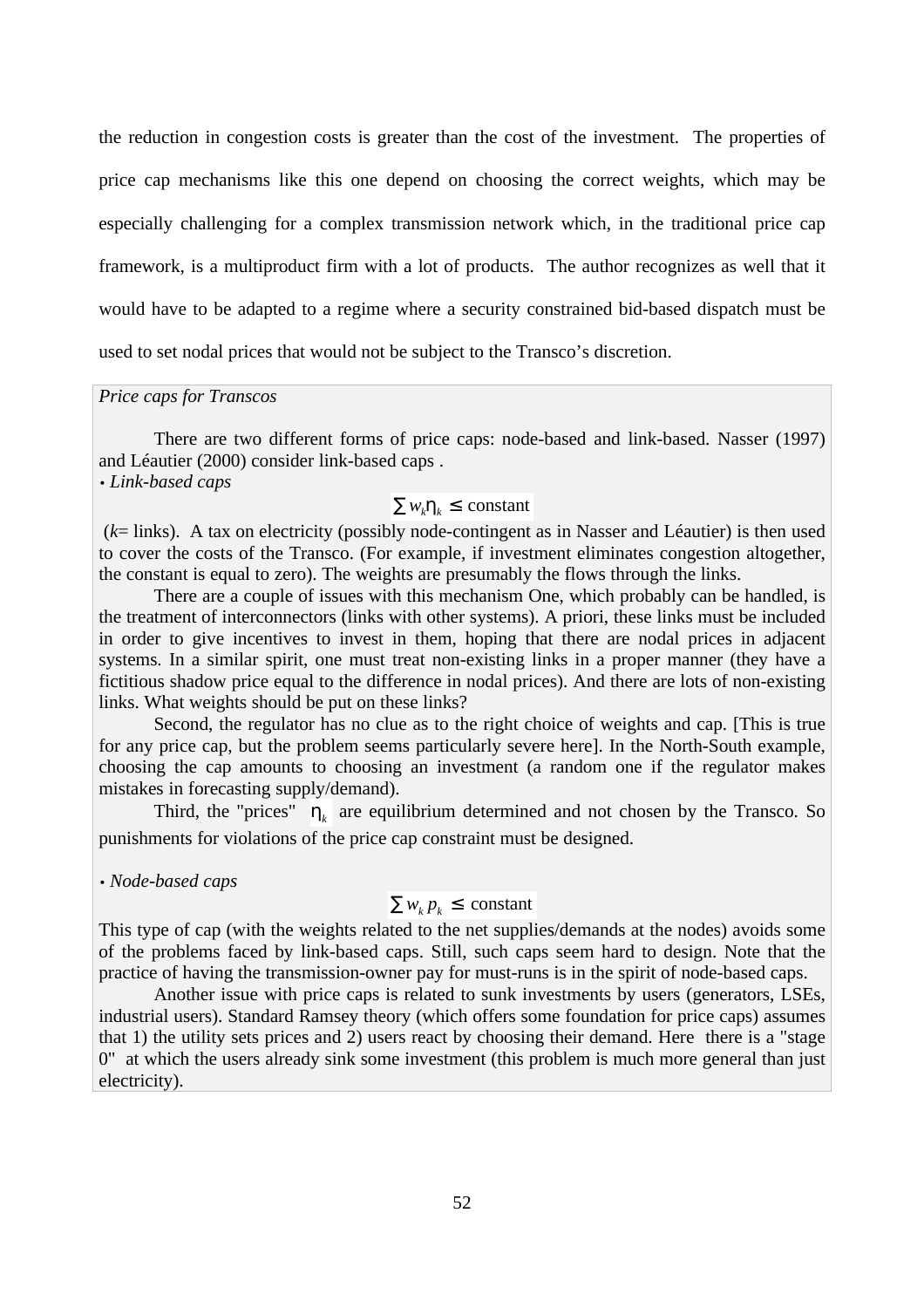More generally, there are at least two ways to give a Transco the correct investment and operating incentives (ignoring the overall cost compensation constraint for now). The first is a surplus-based scheme. In figure 10, capacity  $K_0$  avoids out-of-merit redispatch cost equal to the area of GADH. An increase to  $K_1$  raises this amount by the area ABCD. Thus the regulated Transco can be rewarded on the basis of the surplus  $S<sub>1</sub>$  created by the investment (or the operational improvement). Alternatively, and equivalently, one may consider the redispatch costs AOD and BOC under capacities  $K_0$  and  $K_1$ . This *redispatch cost* measure of course leads to the same assessment  $S_1$  of the performance improvement.

The benefit of these schemes is that the Transco then faces the entire social cost of congestion. Lumpiness is no longer an issue. Neither is loop flow. Neither are the special attributes of network deepening investments, transmission rights specification and allocation, preemption and other problems identified with the merchant investment framework. And, as long as the cost of outages is properly accounted for in the redispatch cost (a strong assumption given current practice), there is no problem in putting together the two tasks of Transco and SO, thus eliminating the moral hazard in teams problem that naturally arises under merchant investment.

 However, there is no free lunch here. There are limitations to the Transco approach and we begin to explore them below.

#### a) *Repressed supply/demand*.

In the absence of uncertainty, the investment by generators would be no larger than what matches existing transmission capacity. To see this, return to figure 10 and consider the extreme case in which the demand and supply curves are perfectly inelastic in the short run and there is no uncertainty about demand, generation and transmission availability. Then capacities are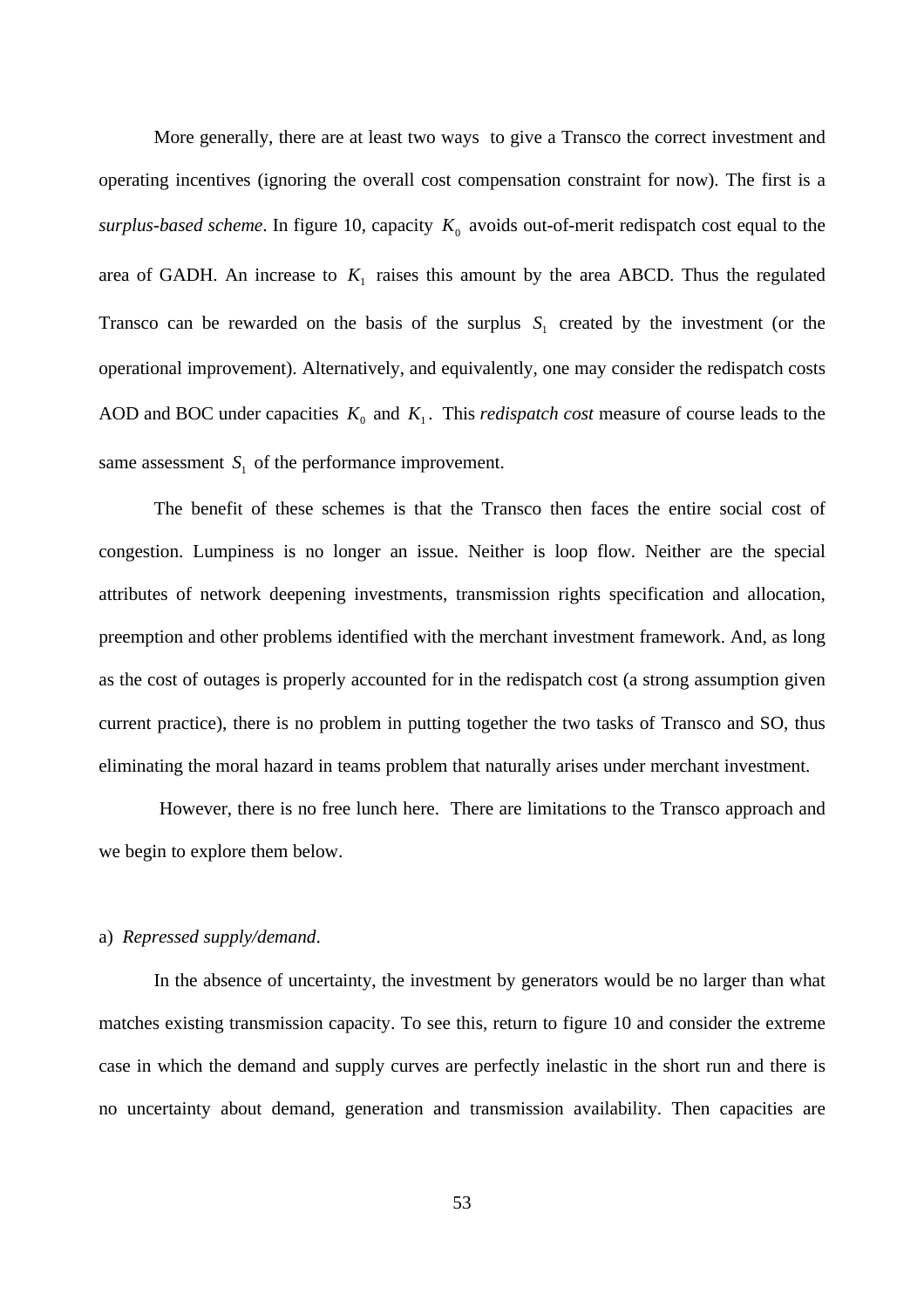perfectly adapted to demand. Under truthful revelation, the bids into the balancing market would reveal for example a net supply curve GAF in the North, and not the "potential" or "long-term" supply curve GG'... So the redispatch cost is always equal to zero. More generally the redispatch cost is likely to understate the missing surplus that is foregone by not investing.

Probably the solution to this problem is to forget about the redispatch cost and simply reward the Transco on the basis of the increase in social surplus from, say, GADH to GBCH.



More generally, the measurement of supply and demand curves through the spot market understates the redispatch cost and overstates the surplus created by existing capacity, as shown in figure 11.

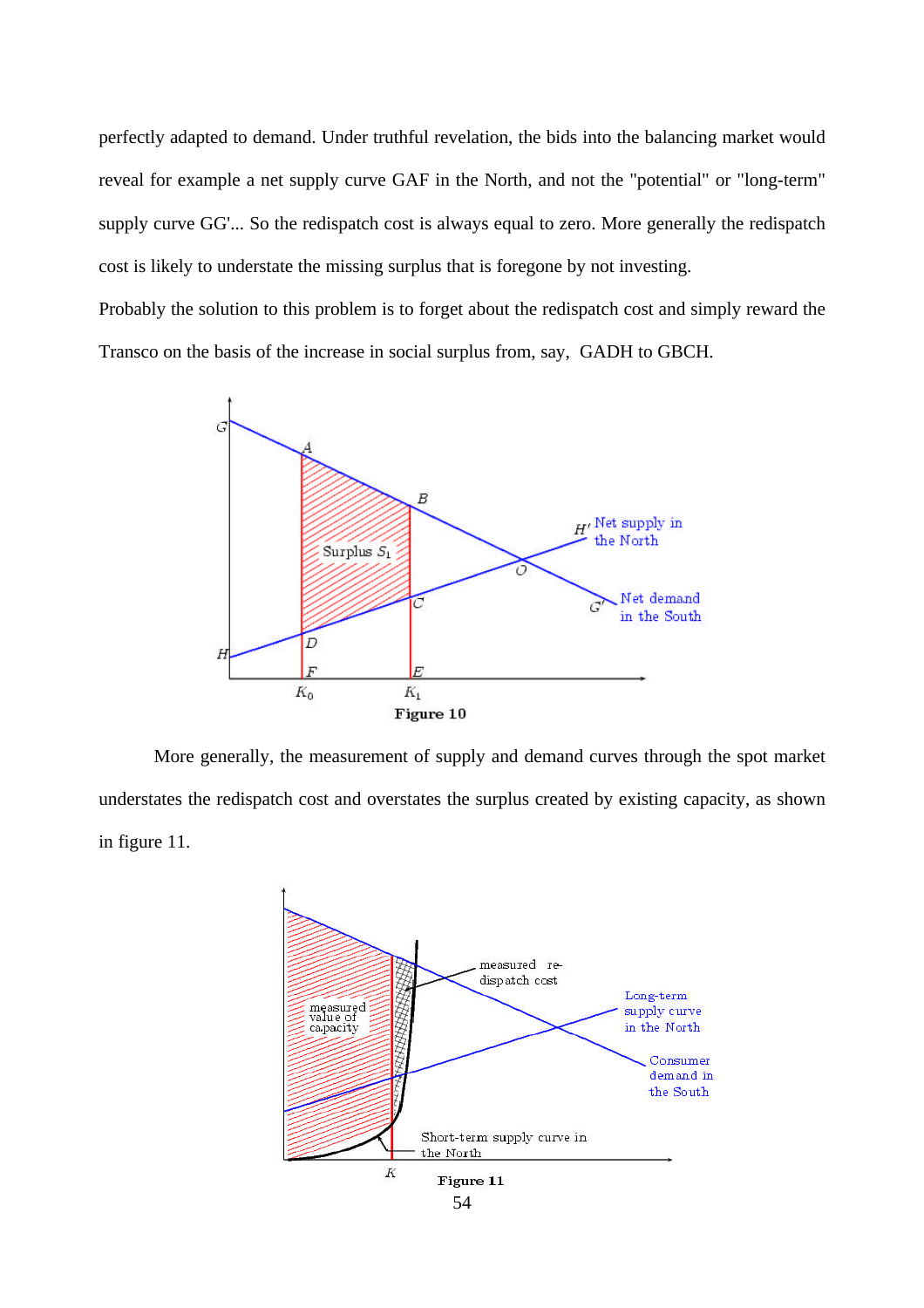In figure 11, we assume, for simplicity, that all generation is in the North, and all consumption in the South, and that consumers have no investment opportunity (no bypass, no mobility) and so their short- and long-term demand curves coincide. By contrast, the short- and long-term supply curves in the North are very different. Installed capacity, which to a large extent reflects the ability to export through the constrained link, has variable cost way below total cost (indeed, some plants, such as nuclear plants, that must run are likely to bid zero); the short-term supply curve however becomes very steep beyond the line's capacity.

A distinct reason for why surplus measurement is likely to be imperfect is that residential and small business users (and therefore, indirectly load-serving entities) do not bid downwardsloping demand curves. Transaction costs for the moment still prevent systems from having precise estimates of the value to residential users (that is why they rely on rough estimates of "value of lost load" in the case of breakdowns).

#### b) *Manipulation of bids*.

If the Transco is vertically integrated with generation (which may be desirable for other reasons), the Transco may initially keep old plants in activity (assuming that the incentive scheme is based on the reduction in the uplift). $36$ 

### c) *Thin spot energy markets*.

Bilateral (physical) trades a priori make it hard to have precise information on surplus since willingnesses to pay and ask prices are not observed. "Inc" and "dec" bids, though, restore some of the informational content lost by taking the trade's bid and ask out of the pool.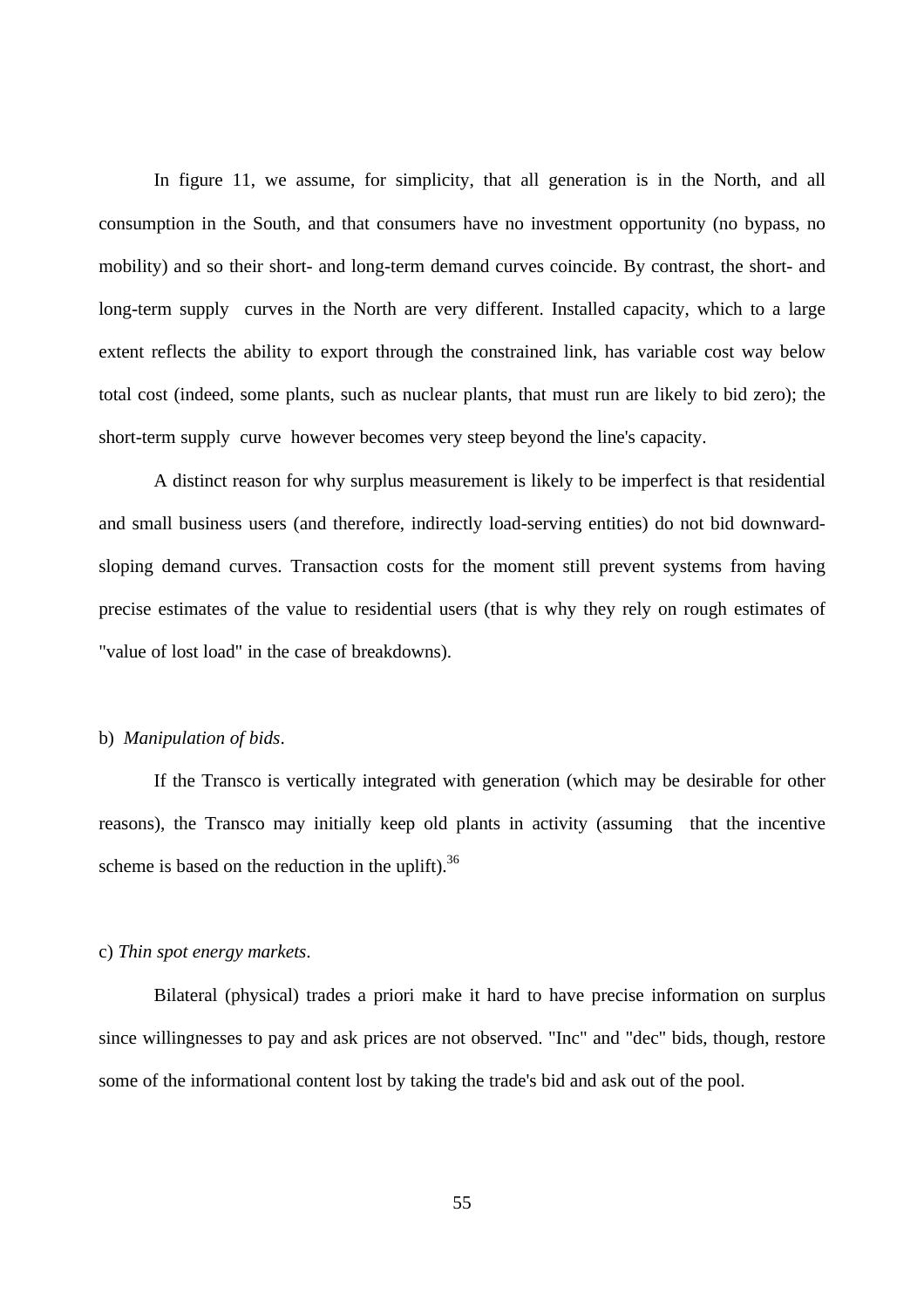#### d) *Rent extraction*.

The issue is here the same as for any regulated company. The uplift may be reduced "by chance" (investment in generation in the South, demographic evolution,...). Similarly, the Transco may have private information. There is no theoretical novelty here; the uncertainty impacts the slope of the incentive scheme.

#### e) *Coordination with generation and consumption investments*.

Under this scheme, the Transco has an incentive to *understate* its investments in transmission in order to induce users to invest, resulting in an uplift reduction that is costless to the Transco. Conversely, the Transco would like to have information about lumpy investments by the users. Presumably it will get some through new connection requests although these may i) be non-binding and ii) be made at the last minute. Generators have an incentive to overstate the size of their new investments if there is no charge for them .

### *Transco regulation in England and Wales<sup>37</sup>*

 $\overline{a}$ 

When the electric power system in England and Wales (E&W) was restructured and privatised in 1990, an independent Transco (National Grid Company or NGC) was created to own, operate, and invest in the E&W transmission network.<sup>38</sup> NGC is both a regulated TO and a regulated (forprofit) SO.<sup>39</sup> Initially, NGC was subject to a revenue cap regulatory mechanism that allowed its revenues to grow with inflation less a productivity factor (RPI-X). The revenue cap was set as part of a process in which NGC had to submit a five-year plan for future investment and operating costs to the regulator. The plan included forecasts of demand growth, generation capacity additions, security constraints, etc. The proposed plan was subject to public comment and consultation, including advice received from independent consultants retained by the regulator. A final agreed upon five-year plan for capital and operating costs was then agreed to

<sup>&</sup>lt;sup>36</sup> Even if the Transco is not vertically integrated, the Transco may have an impact on the timing, quality, and capacity of interconnectors with other systems, and of connections of new generators.

<sup>&</sup>lt;sup>37</sup> This discussion refers to the system in England and Wales during the 1990s, prior to the introduction of NETA in early 2001. See Richard Green (1997).

<sup>&</sup>lt;sup>38</sup> NGC's exclusive license does not extend to the facilities that connect particular generators to the network itself.

<sup>&</sup>lt;sup>39</sup> Technically, the TO and SO functions are separable in England and Wales. However, the regulator has historically assigned both functions to NGC in England and Wales. A separate organization ran the pool and the associated settlements system.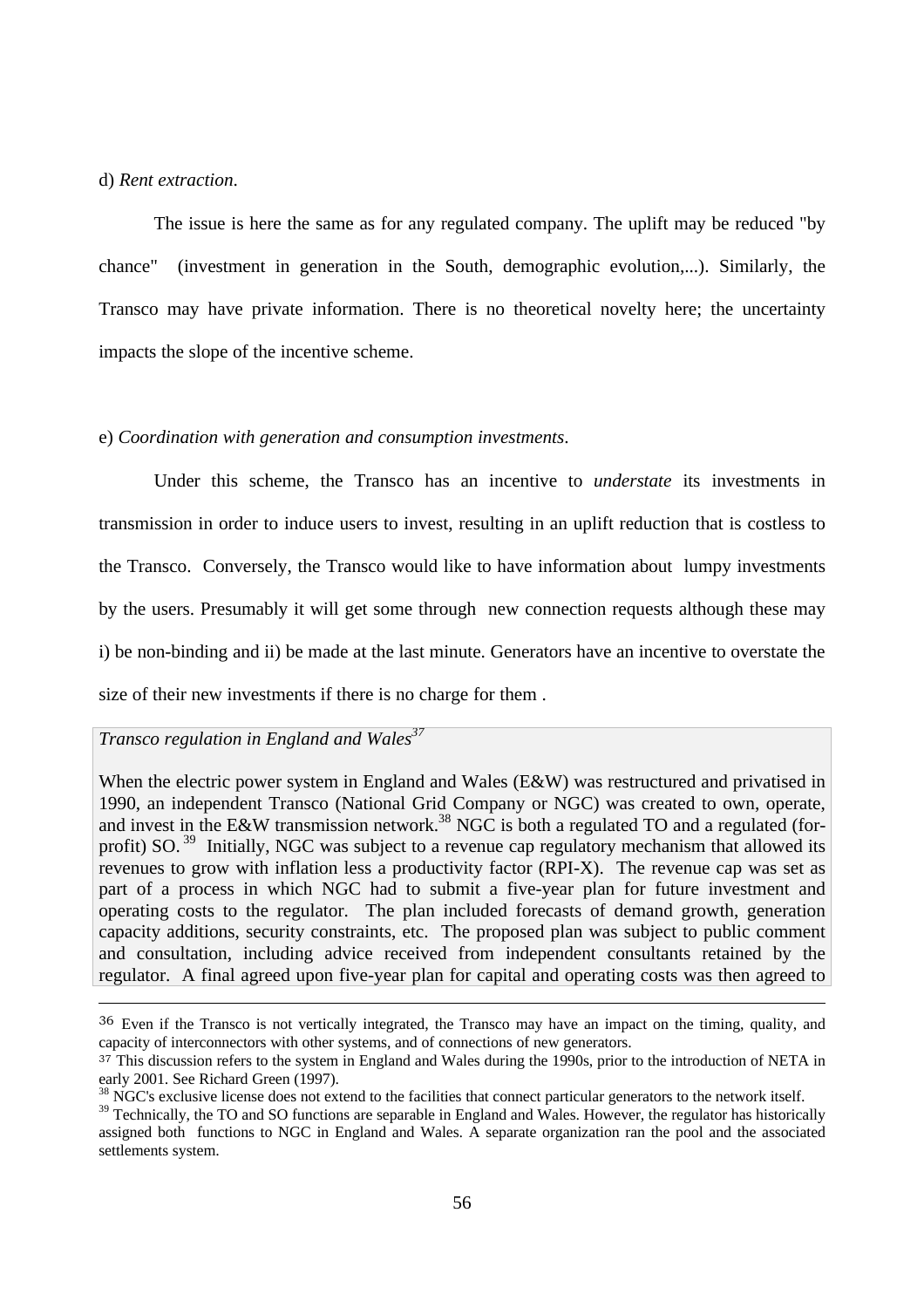with the regulator and an annual revenue cap (RPI-X) mechanism tied to the forecast capital and operating costs applied to NGC. In addition, service quality criteria were specified and financial penalties applied for failing to meet them. The costs (revenues) were then allocated through a variety of charges assessed to generators and distribution companies based, in part, on their locations. After 5 years the process was restarted with a new plan and a new revenue cap (5-year ratchet) put in place.

As an SO, NGC is responsible for managing congestion, providing for operating reserves and frequency regulation, and balancing supply and demand in real time to maintain frequency and voltage requirements. Under the system in place during the 1990s, all generators were required to make bids to supply to the Pool, a separate entity from NGC. The Pool then took the supply bids and various physical parameters of the generators (e.g. ramp rates) and calculated a "least cost" dispatch for each half-hour of the following day. The highest bid accepted to clear the market in each half-hour interval determined the market clearing price for that interval and all suppliers selected to supply were paid this uniform market clearing price.

This dispatch process ignored congestion and losses and the pool price did not vary to reflect those. It was then the responsibility of NGC as the SO to manage congestion and losses and otherwise to maintain the physical reliability and technical attributes of the network. NGC managed congestion by paying generators to increase or decrease their output as necessary to bring physical supply into balance with demand at every node on the network taking the networks physical constraints into account. Basically, a generator whose output was increased was paid an amount equal to the bid that it had submitted to the Pool to supply that level of output. This price would have been higher than the uniform market-clearing price determined in the pool. A generator whose output was reduced to manage congestion was paid the difference between the market clearing price and its bid. In each case, when there were multiple generators available to increase or decrease output to manage congestion, NGC was supposed to pick the lowest cost option. The total costs incurred by NGC to manage congestion in this way constituted its "congestion costs" and were included in an uplift charge that was added to the wholesale price of electricity.

During the four years following restructuring and privatisation congestion management costs tripled. The regulator ultimately decided to impose an incentive regulatory mechanism on NGC as SO to give it better incentives to reduce congestion (and other uplift costs which we will not discuss further here.). The mechanism established an annual budget for NGC's congestion management costs and its actual congestion management costs were then compared to this predetermined budget. NGC was responsible for a share of costs that exceeded the budget and was able to keep a share of the costs if they were less than the budget. Both the rewards and the penalties were capped. The congestion cost budget was updated annually. This SO incentive scheme was designed to be a complement to rather than a substitute for the planning process and revenue cap mechanism applicable to NGC's TO functions. The SO scheme was designed to improve incentives for day-to-day operations and investments with short-paybacks. The TO scheme (with a 5-year ratchet) provided the financial support for longer term investments. However, since to SO and TO functions were combined to NGC, there were likely to have been some interactions between the two.

The Transco model and the regulatory mechanism applicable to NGC are generally viewed as having been successful. Total transmission charges, congestion and other uplift charges have all declined significantly since the SO incentive scheme was introduced in 1994.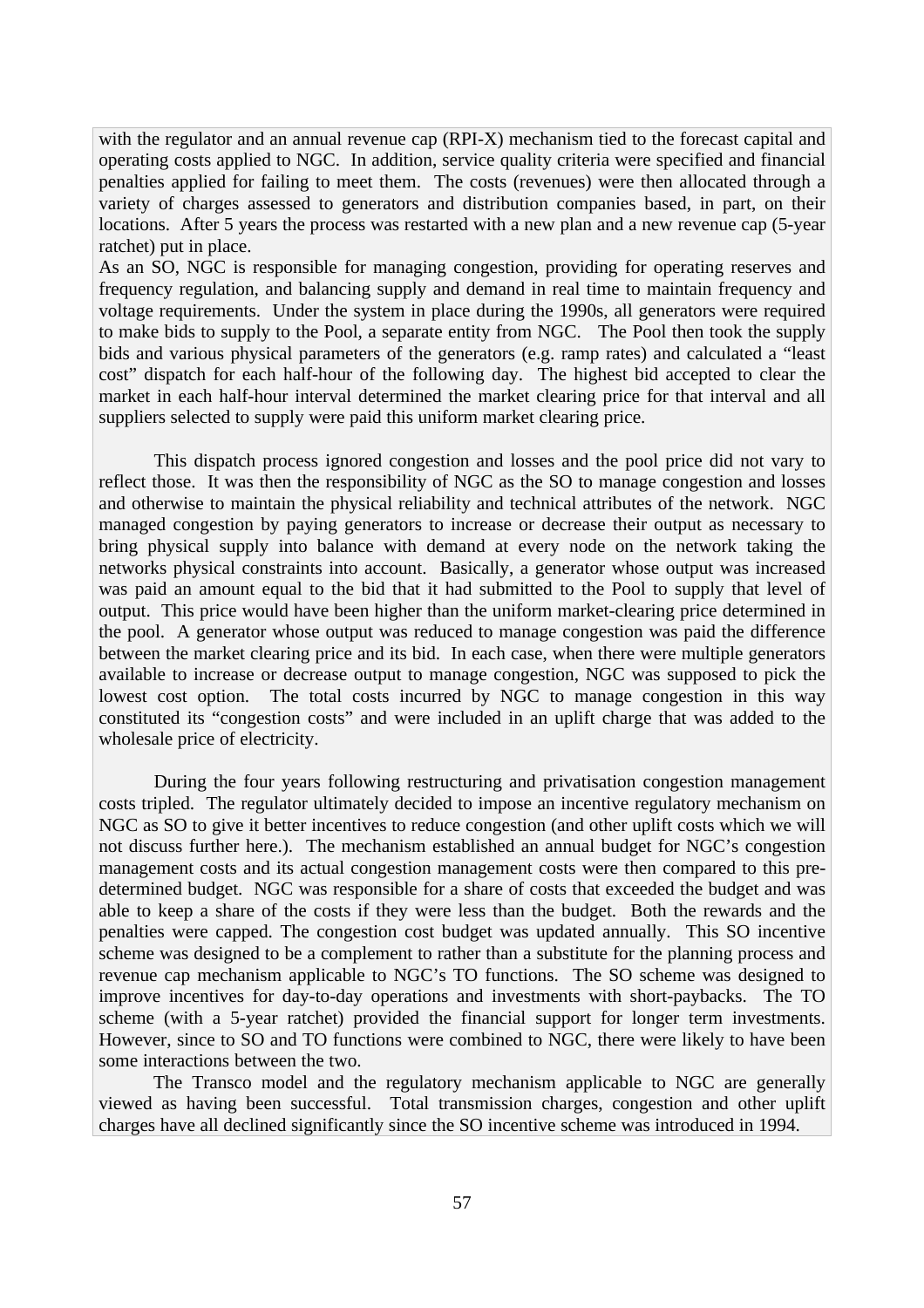# **REFERENCES**

Baldick, R. and E. Kahn (1992) "Transmission Planning in the Era of Integrated Resource Planning: A Survey of Recent Cases," Lawrence Berkeley Laboratory, LBL–32231.

Bohn, R.E., Caramanis, M.C., and F.C. Schweppe (1984) "Optimal Pricing in Electrical Networks over Space and Time," *Rand Journal of Economics*, 15 (3): 360–376.

Bushnell, J. (1999) "Transmission Rights and Market Power," *Electricity Journal*, 12(8): 77–85.

Bushnell, J. and S. Stoft (1996) "Electric Grid Investment Under a Contract Network Regime," *Journal of Regulatory Economics*, 10: 61–79.

Bushnell, J. and S. Stoft (1997) "Improving Private Incentives for Electric Grid Investment," *Resource and Energy Economics*, 19: 85–108.

Celebi, M. (undated) "An Analysis of Incentives to Provide Line Capacity and Reliability in Deregulated Power Networks," mimeo, Brattle Group.

Chao, H. P. and S. Peck (1996) "A Market Mechanism for Electric Power Transmission," *Journal of Regulatory Economics*, 10 (1): 25–59.

Glachant, J-M, and V. Pignon (2002) "Nordic Elecrtricity Congestion's Arrangement as a Model for Europe: Physical Constraints and Operators' Opportunism," mimeo.

Green, R. (1992) "Contracts and the Pool:The British Electricity Market," mimeo, Department of Economics, University of Cambridge.

----- (1997) "Transmission Pricing in England and Wales," *Utilities Policy*, 6(3): 185-93.

Hansmann, H. (1996) *The Ownership of Enterprise*, Belknap Harvard.

Hogan, W. (1992) "Contract Networks for Electric Power Transmission," *Journal of Regulatory Economics*, 4: 211–242.

----- (2002) "Financial Transmission Rights Formulations," mimeo, Harvard University.

Holmström, B. (1982) "Moral Hazard in Teams," *Bell Journal of Economics*, 13: 324–340*.*

Holmström B. and J. Tirole (2000) "Liquidity and Risk Management," *Journal of Money, Credit and Banking*, 32 (3): 295–319.

Joskow, P. (2002) "Electricity Sector Restructuring and Competition: A Transaction Cost Perspective," in Eric Brousseau and Jean-Michel Glachant (eds.) *The Economics of Contracts: Theories and Applications*. Cambridge: Cambridge University Press.

Joskow, P., and R. Schmalensee (1983) *Markets for Power.* IT Press.